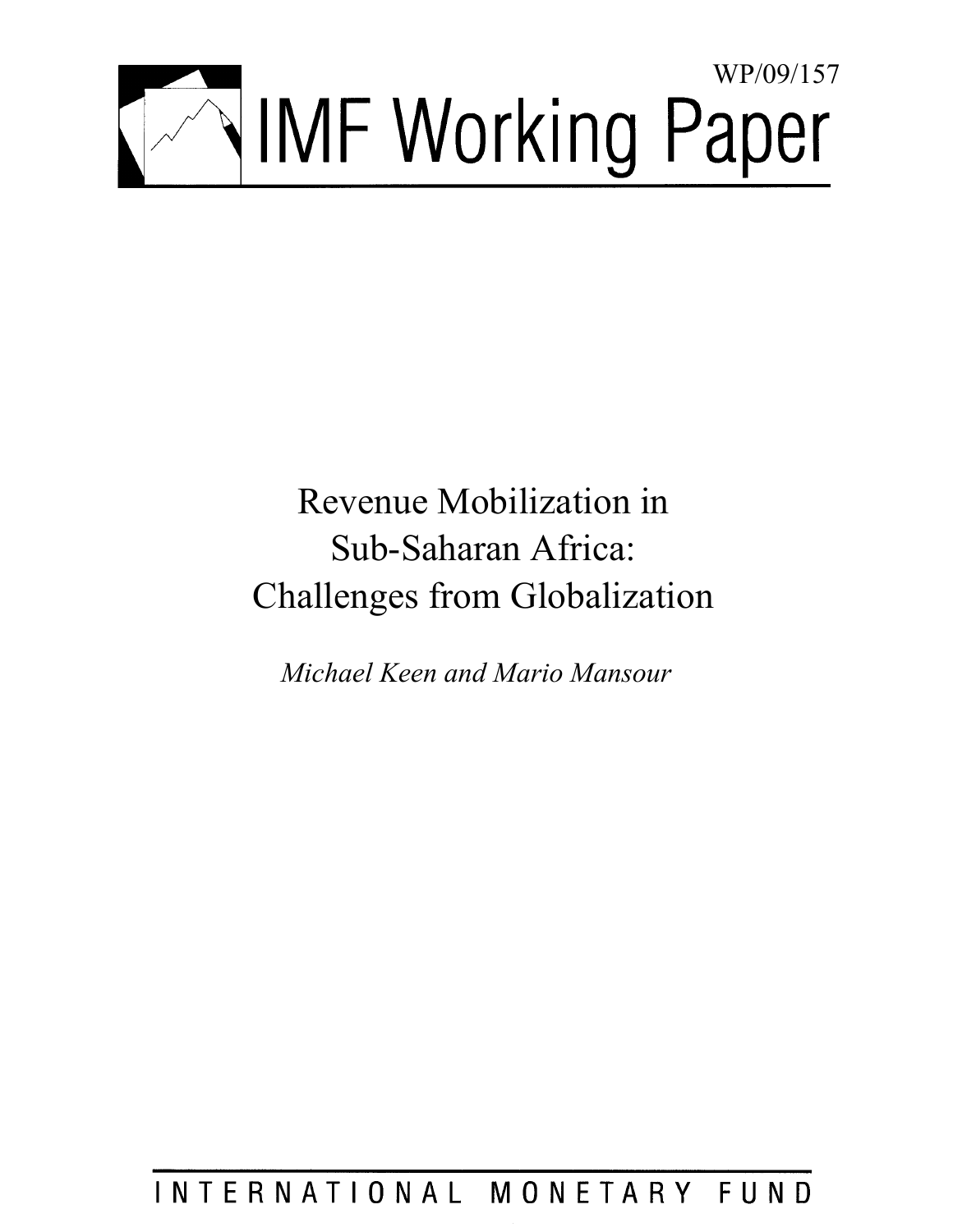#### **IMF Working Paper**

Fiscal Affairs Department

#### **Revenue Mobilization in Sub-Saharan Africa: Challenges from Globalization**

#### **Prepared by Michael Keen and Mario Mansour1**

July 2009

#### **Abstract**

#### **This Working Paper should not be reported as representing the views of the IMF.**

The views expressed in this Working Paper are those of the author(s) and do not necessarily represent those of the IMF or IMF policy. Working Papers describe research in progress by the author(s) and are published to elicit comments and to further debate.

This paper evaluates the nature and extent of, and possible responses to, two of the central challenges that globalization poses for revenue mobilization in Sub-Saharan Africa (SSA): from corporate tax competition, and from trade liberalization. It does so using a new dataset with features needed to meaningfully address these issues: a distinction between resourcerelated and other revenues, and a disentangling of tariff from commodity tax revenue. Countries' experiences vary quite widely, nonresource revenues have been essentially stagnant. Corporate tax revenues have held up, despite a reduction in rates and evidence of substantial base-narrowing—something of a puzzle—and trade tax revenue reductions have been largely offset by other measures. Options for dealing with the continuation and intensification of the challenges, which the present crisis is likely to accelerate—including through regional cooperation—are discussed.

JEL Classification Numbers: F13, H20, O10

1

Keywords: Trade Reform; Tax Reform; Tax Competition

Author's E-Mail Address: mkeen@imf.org; mmansour@imf.org

<sup>&</sup>lt;sup>1</sup> We thank Sanjeev Gupta for helpful suggestions, and Asegedech WoldeMariam for painstaking research assistance. Views and errors are ours alone, and should not be attributed to the International Monetary Fund, its Executive Board, or its management.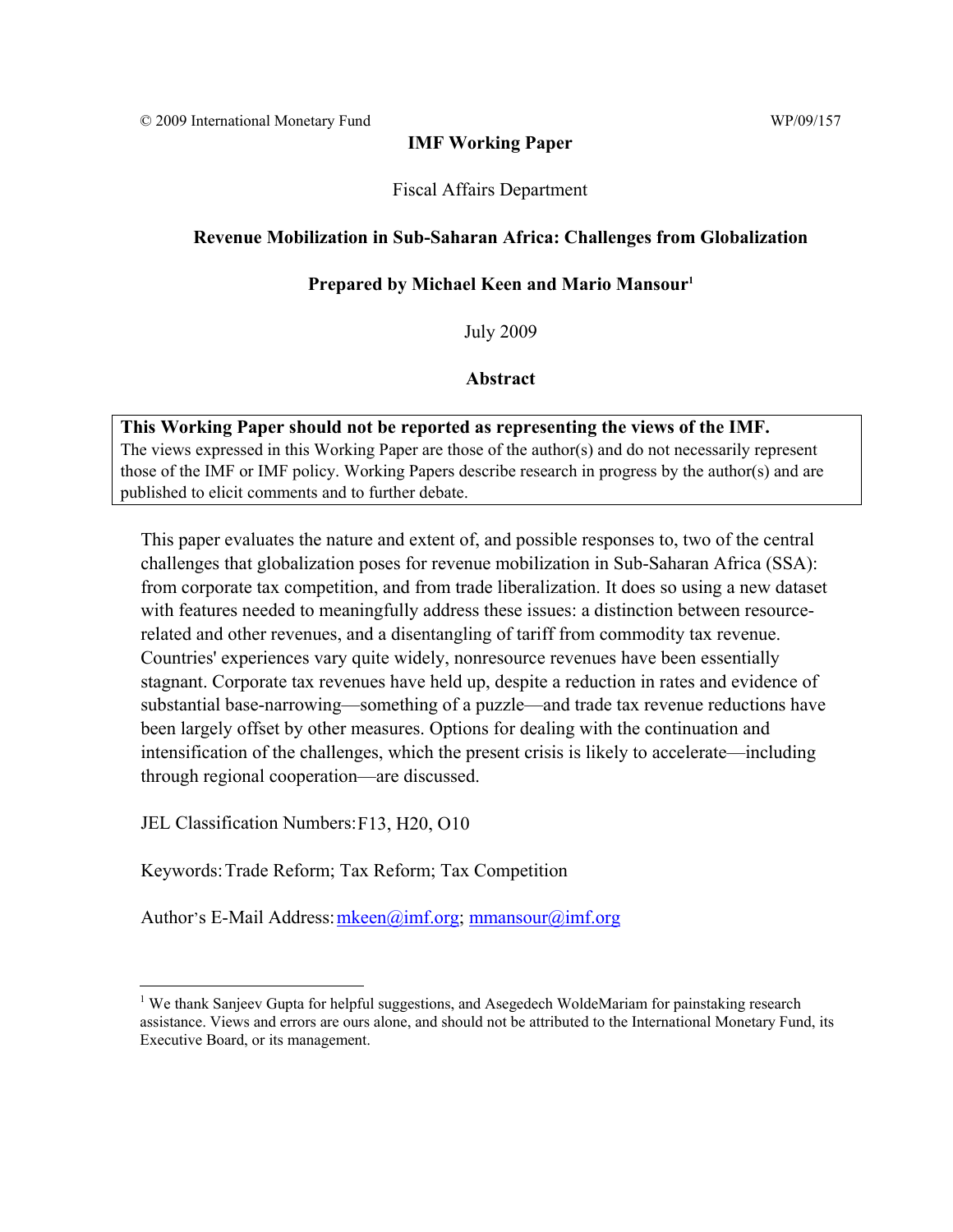|                                                                                | -24 |
|--------------------------------------------------------------------------------|-----|
|                                                                                |     |
|                                                                                |     |
|                                                                                |     |
|                                                                                |     |
|                                                                                |     |
| Tables                                                                         |     |
| 1. CIT Rates and Nonresource CIT Revenues in SSA, by Income Level and Resource |     |
|                                                                                | 18  |

Figures

| 6. Statutory CIT Rates and FDI in SSA, by Income Level and Resource Status |  |
|----------------------------------------------------------------------------|--|
|                                                                            |  |
| 8. The Replacement Role of Indirect Taxes in Individual SSA Countries36    |  |
|                                                                            |  |

#### Boxes

## Appendixes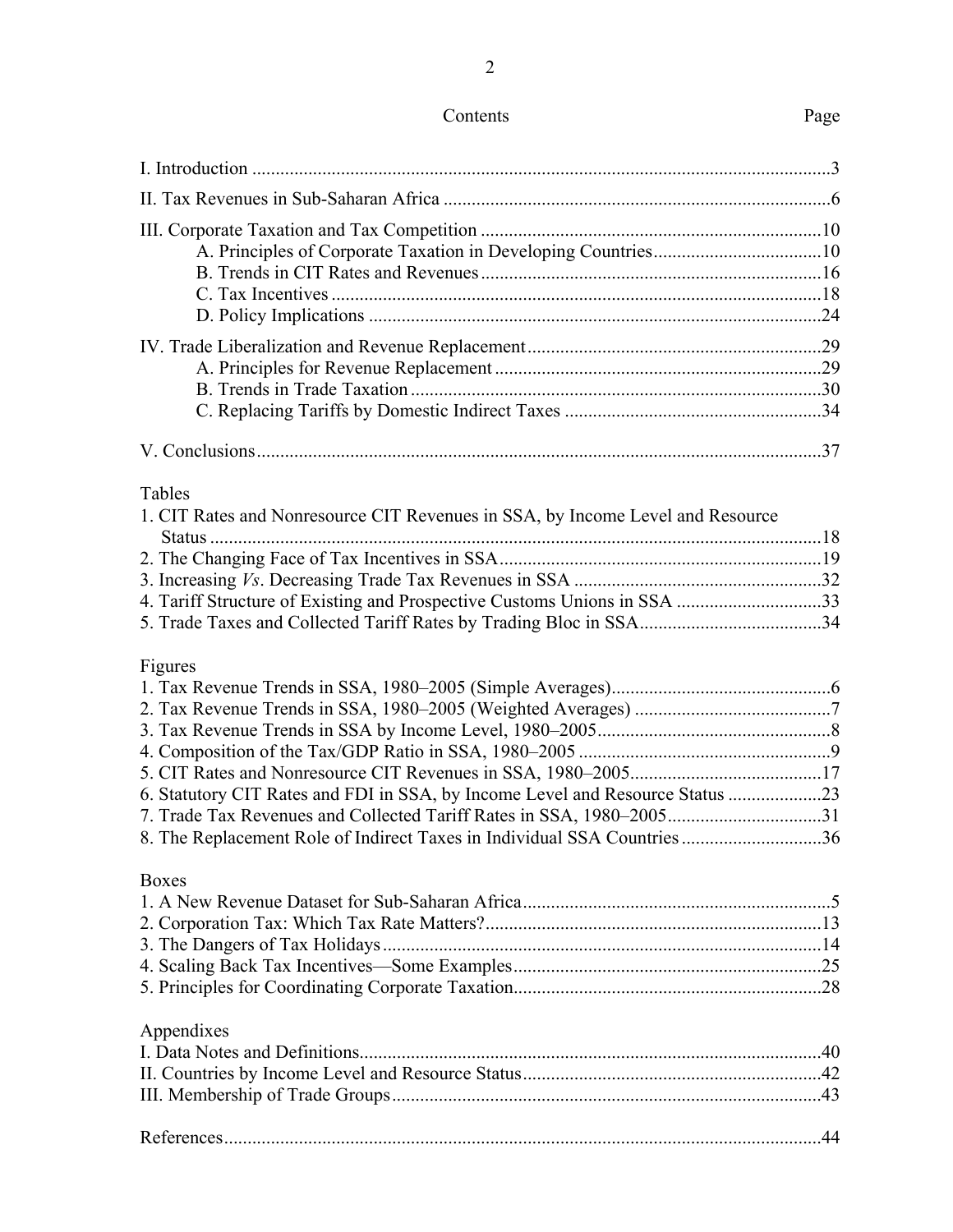#### **I. INTRODUCTION**

As in other parts of the world, the effects of 'globalization'—at the heart of which is increased international mobility of goods, services, and capital—have already been felt in Sub-Saharan Africa (SSA) and are likely to become still more marked in the coming years. Between 1980–02 and 2003–05, trade in goods (exports plus imports) increased from 49 to 62 percent of regional GDP, while inflows of foreign direct investment (FDI) increased from 1 to about 3.3 percent of GDP, with most of this increase taking place since the early 1990s. But such developments have been even more marked elsewhere: the share of SSA in global trade fell from around 4 to 2 percent over the same period (Carey, Gupta and Jacob, 2007). There is, it seems, both scope and need for further integration of SSA into the wider global economy.

Prominent amongst the many challenges that arise in seeking to secure the maximum advantage from globalization—in both facilitating it, and dealing with its consequences—are those for revenue mobilization. Increased mobility of goods and factors means, to a large degree, increased mobility of tax bases, and hence, potentially, downward pressure on tax rates and revenues.With levels of domestic resource mobilization already low relative to spending needs, this is liable to be an especially significant concern in SSA. The *2007 Millennium Development Goals Report* notes, for instance, that many SSA countries are not on track to meet the MDGs in 2015, particularly in the area of poverty reduction. Lack of domestic resources has proved a central difficulty.<sup>2</sup>

A wide range of taxes may be directly affected by increased mobility of their underlying bases, including those taxes on investment and capital income (from greater capital mobility), tariffs and export taxes (from further measures of trade liberalization), excises on petrols, tobacco and drinks (from cross-border shopping and smuggling), and, perhaps, labor taxes (from increased mobility of people, especially higher skilled). Indirect effects may then be felt by taxes with less mobile bases—such as domestic consumption or immobile properties—that become the natural recourse for revenue recovery.

This paper does not attempt a full review of the revenue challenges that globalization poses for SSA, but focuses on what seem likely to be the two most immediately pressing: those in relation to corporate taxation, and those from trade liberalization:

 $\overline{a}$ 

 $2^{2}$  Downward pressure on revenue may in some circumstances be desirable as a way to limit wasteful spending by self-interested policy-makers (see, for example, Edwards and Keen (1996) and Besley and Smart (2007)). Though such concerns may not be absent from SSA, it is assumed throughout this paper—for the reasons just given—that increasing tax revenue, or at least maintaining it, is an accepted policy objective for the region.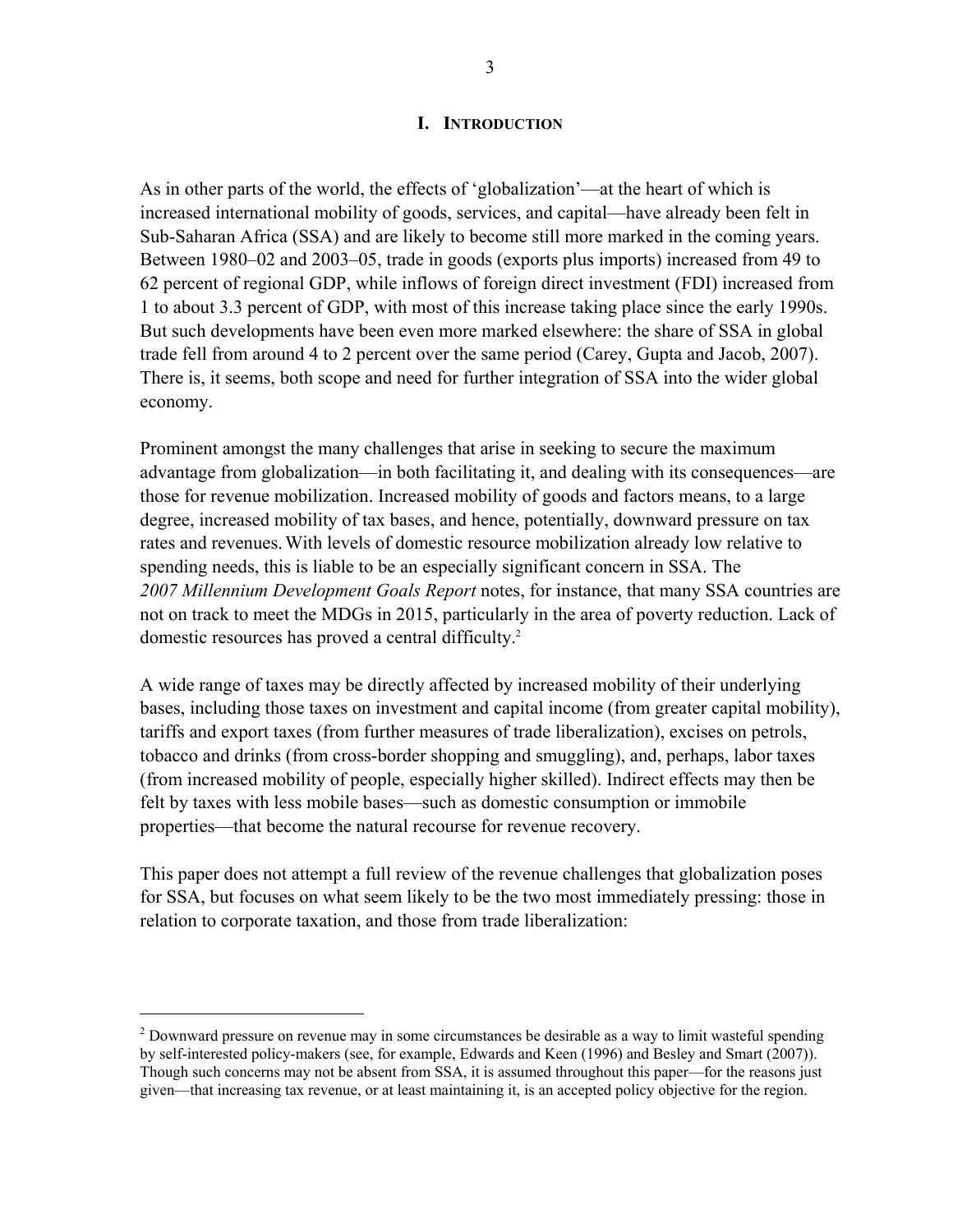- The key issue in relation to the corporate income tax (CIT) is whether revenue from this source has—or, especially, will—come under significantly increased pressure, as countries, both within the region and more widely, compete more aggressively to attract investment. The risk is that this will ultimately be to their mutual harm, with each country ignoring the adverse impact that its own tax-cutting has on others—and creating the possibility of mutual benefit from limiting such tax competition.
- The central fiscal challenge from trade liberalization is that of coping with the likely reduction of revenue from taxes on trade. These pressures come from the formation of free trade areas and customs unions both within the region and, perhaps more importantly, between SSA countries and their major trading partners in developed countries, notably the Economic Partnership Agreements (EPAs) with the EU. Trade diversion—imports from countries bearing relatively low tariffs displacing those from countries bearing higher, for example from China to EU members—will reinforce these pressures on tariff revenues.

These two sets of pressures, it should be noted, are closely linked. As trade liberalization makes it easier to serve national markets from locations abroad, so firms' decisions as to where to invest are more likely to be affected by tax considerations. Such linked pressures have been experienced in other parts of the world. They have been especially evident in the development of the EU—which has long been concerned with issues of CIT competition between its members—and are currently strongly felt, for instance, with the formation of the Central Americas Free Trade Agreement (CAFTA). There are, as will be seen, lessons to be drawn for SSA from the failures and successes elsewhere.

The purpose of this paper is to assess the significance of these challenges, and to outline possible responses. Is there a case, for instance, for some degree of cooperation to avoid mutually damaging tax competition? How can reductions in trade tax revenue be replaced from other sources?

The first step in addressing these issues is to describe and understand current trends. Here, as in other areas of tax analysis for SSA, progress has been hampered by the absence of revenue data that are consistent, reliable, and have extensive coverage (over both time and countries). This paper draws on a unique dataset, which, though it has many shortcomings, in important respects improves over those previously available. Covering 40 SSA countries, it enables, in particular, a distinction to be drawn between countries that do and do not have extensive revenue from natural resources, and is capable of addressing issues of trade liberalization. Details are provided in Box 1 and Appendix I.

The dataset, and hence much of the discussion, predates the crisis and fall in commodity prices that intensified in late 2008. Amongst the effects in SSA are likely further pressures on corporate tax revenues (not least through the impact on the financial and resource sectors), as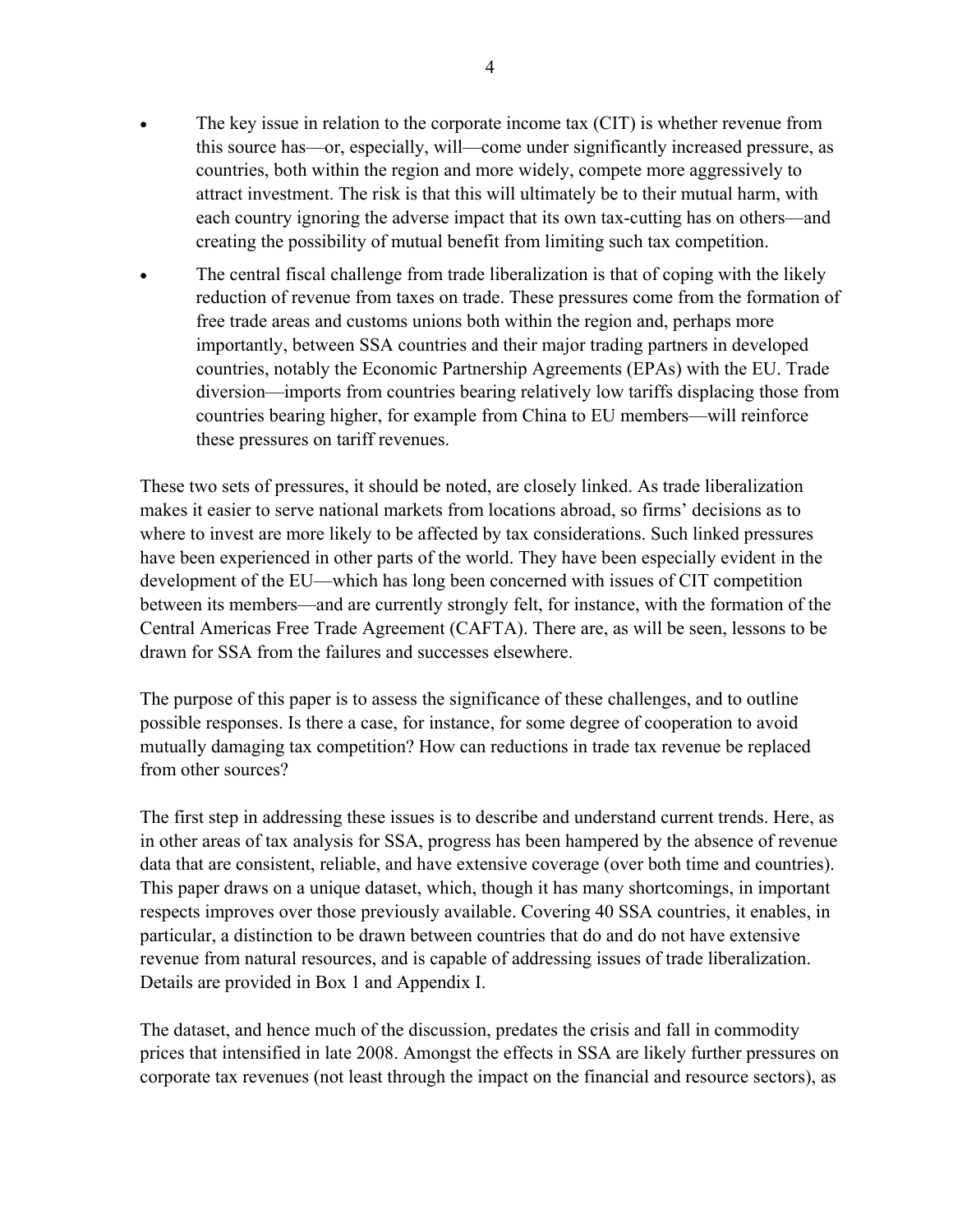already felt elsewhere, and on tariff revenues too (from reduced trade flows). The crisis is thus likely only to intensify and accelerate the challenges with which this paper is concerned.

Section II uses this dataset to explore trends in the level and composition of tax revenue in SSA over this period. Sections III and IV then consider in turn the challenges in corporate taxation and from trade reform described above, in each case identifying trends, discussing the issues they raise, and considering policy responses. Section V concludes.

#### **Box 1. A New Revenue Dataset for Sub-Saharan Africa**

The revenue data used here are taken from IMF Staff reports, and so generally reflect extensive discussion between IMF staff and authorities as to their accuracy. This enables, in particular:

- A reliable distinction between tariffs and domestic commodity taxes (ensuring, for instance, that VAT and excises collected on imports are classified as domestic sales and excise revenues rather than international trade tax revenue)—which is central to evaluating responses to trade liberalization.
- A distinction between revenues from upstream activities in natural resources (mainly royalties and CIT paid by oil and gas, and mining companies) and other corporate tax receipts—needed to understand the role of resource revenues in shaping wider tax trends.

The sample is of 40 SSA countries over the period 1980-2005. These are those covered in the IMF's *SSA Regional Economic Outlook* (April 2007), except that data constraints (particularly in the separation of resource and nonresource revenues) lead to the exclusion of the Democratic Republic of Congo, Liberia, Angola, and Eritrea. Countries are for some purposes divided into low, lower-middle and upper-middle-income (LIC, LMIC, UMIC). The classification is based on 2005 income levels following the 2006 World Bank country classification (see Data and Research at www.worldbank.org), the latter two groups (5 and 6 members respectively) being relatively small.

The sample is also for some purposes divided between (13) 'resource' and (27) 'nonresource' countries. The former are those whose central government reported some resource revenue for at least one year in the sample period: Botswana, Cameroon, Cape Verde, Chad, Congo, Côte d'Ivoire, Equatorial Guinea, Gabon, Guinea, Namibia, Nigeria, South Africa, and Togo. This omits some countries for which resources are important (such as Niger, Zambia and Zimbabwe), but should not affect the results significantly—World Bank estimates suggest that of the 40 countries covered in the present study, those classified as resource countries represent over 95 percent of subsoil wealth. $<sup>1</sup>$ </sup>

Appendix II lists the sample countries by income group and resource revenue status.

 $1$  World Bank (2006).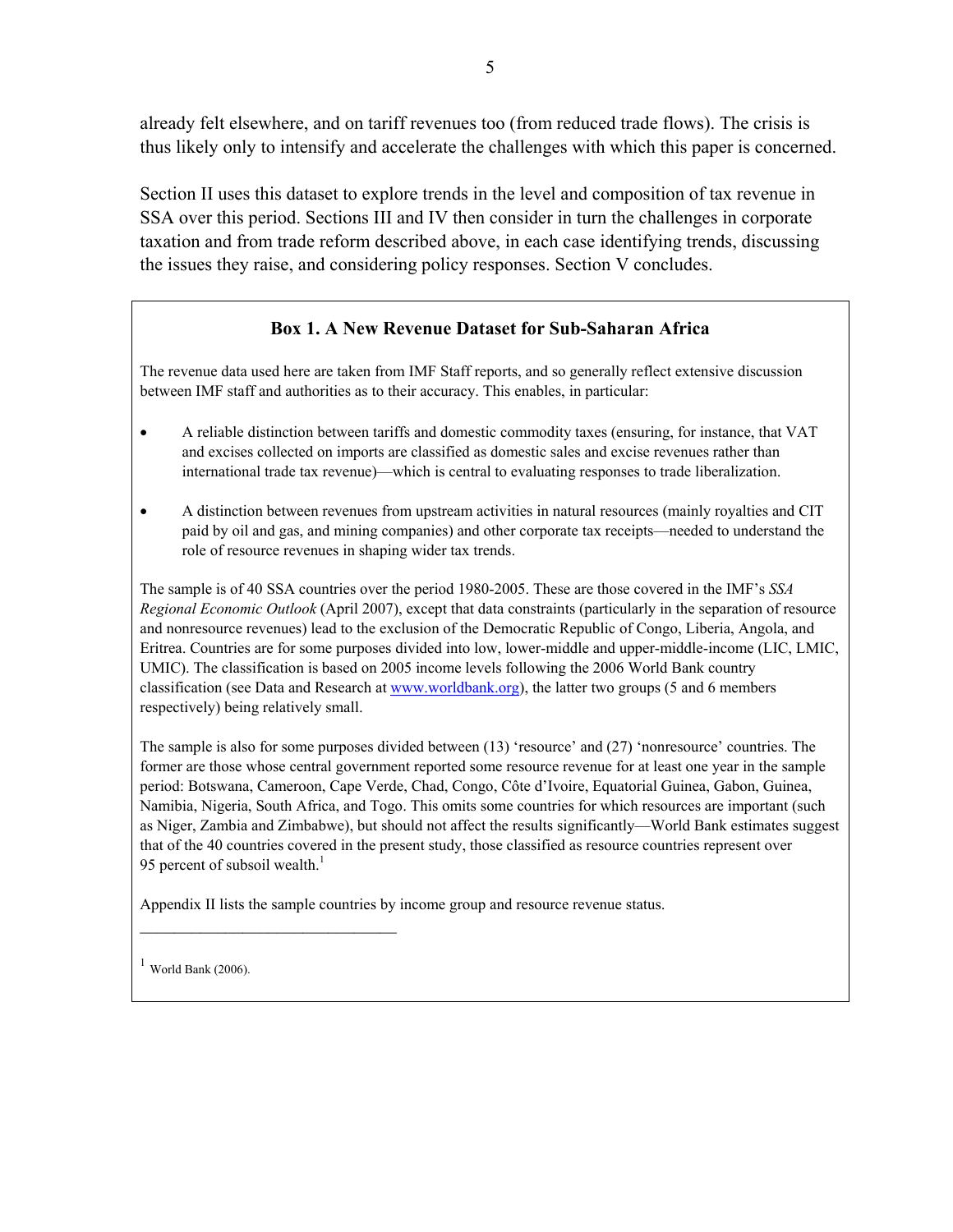#### **II. TAX REVENUES IN SUB-SAHARAN AFRICA**

The two panels of Figure 1 show developments in total and nonresource related tax revenues from 1980 to 2005, the first relating to all countries and the second to the subset of countries reporting resource-related revenues. There has clearly been an increase in the (simple) average tax ratio (total taxes as a share of GDP) since the late 1990s. But the figure also shows that this is very largely due to a marked increase in revenue from natural resources resource countries experiencing an average increase in revenue from such sources of around 7.7 points of GDP<sup>3</sup> over the period—in turn largely arising in the main oil-exporting countries of the region (Equatorial Guinea, Gabon, Cameroon, Nigeria, and the Republic of Congo). For nonresource related revenues, in contrast, there has been almost no change over the sample period—from an average of around 13 percent of GDP at the start of the period to closer to 14 percent 25 years later. In the resource countries themselves, nonresource related revenue has been essentially stagnant over the full period, and has declined from a peak of 14.7 percent of GDP in 1990 to 12.8 percent in 2005.





Source: Author's compilation based on IMF staff reports and other documents. Note: Simple averages across the same groups of countries (40 of which 13 are resource countries).

The cross-country averages in Figures 1 are simple ones, so attach the same significance to smaller countries as to large. Figure 2 instead shows revenue developments when countries are weighted by their contemporaneous GDP. Two considerations come into play in moving

<sup>3</sup> On a weighted average basis, and excluding South Africa, a large country with relatively little resource revenue, the contribution of resource revenue to the budgets of SSA resource countries increased from 11.7 percent of GDP in 1980 to 24 percent in 2005. The most notable increases occurred in Botswana (from 2.5 to 16.5 percent of GDP), Republic of Congo (from 8 to 32.4 percent), Equatorial Guinea (from nothing to

1

<sup>36.6</sup> percent), Gabon (from 11 to 20 percent), and Nigeria (from 16.8 to 36.8 percent).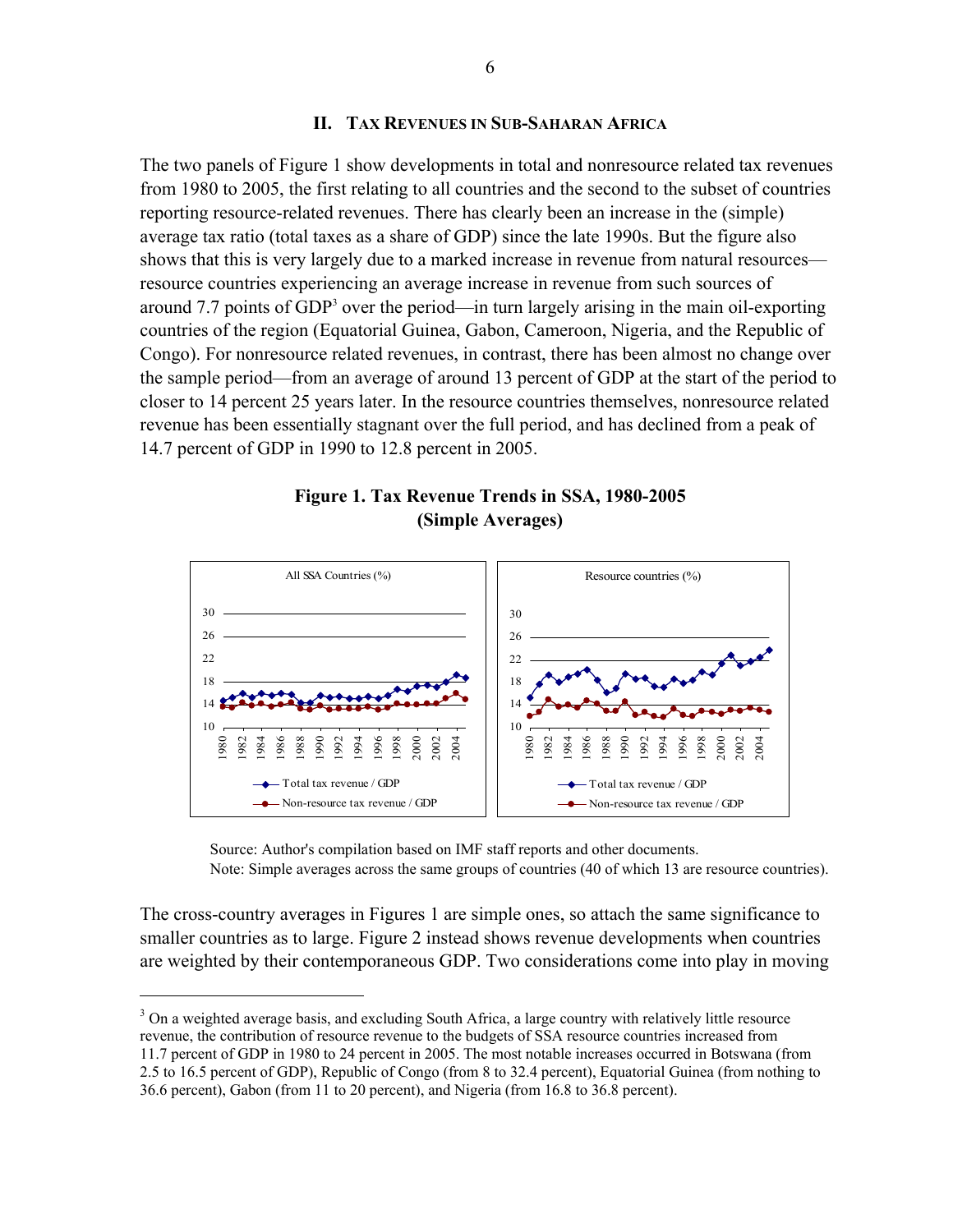from simple to weighted averages, The first is the general observation, from the work of Rodrik (1988) and others, that smaller countries tend to have larger governments (perhaps because they tend to be more open, hence more vulnerable to shocks and so find a role for more interventionist government). This would point to weighted average tax ratios below the simple averages. The second consideration, however, is that some resource economies notably Nigeria—are large; since such economies also tend to have larger governments, this points in the opposite direction, and of course also puts more stress on the performance of resource revenues. The latter effect is more evident in the data for the region as a whole than is the former, with the increase in the weighted average tax ratio, for instance, much more marked than is that in the simple, reflecting in no small part the greater weight attached to resource-rich Nigeria, whose tax ratio increased from about 30 percent in the early 1990s to over 42 percent at the end of the period.



#### **Figure 2. Tax Revenue Trends in SSA, 1980–2005 (Weighted Averages)**

Source: Author's compilation based on IMF staff reports and other documents. Note: Averages are weighted by contemporaneous GDP (40 of which 13 are resource countries).

Figure 3 reports revenue trends by income group (simple averages). Tax ratios have tended to increase in middle income countries—consistent with the observations above, since they are disproportionately resource rich (half of them being 'resource' countries, compared to only 20 percent of the low income countries). Experience in relation to nonresource related revenues has varied (second panel): these have been essentially flat in LICs, increased in LMICs, and are now noticeably lower in upper-middle income countries UMICs than they were in the 1980s.

The weighted averages equivalent to Figure 3 (not reported here) reflect more clearly the two considerations noted above. For LICs, the weighted average tax ratio is consistently higher than the simple, and varies substantially more over time, primarily due to Nigeria. However,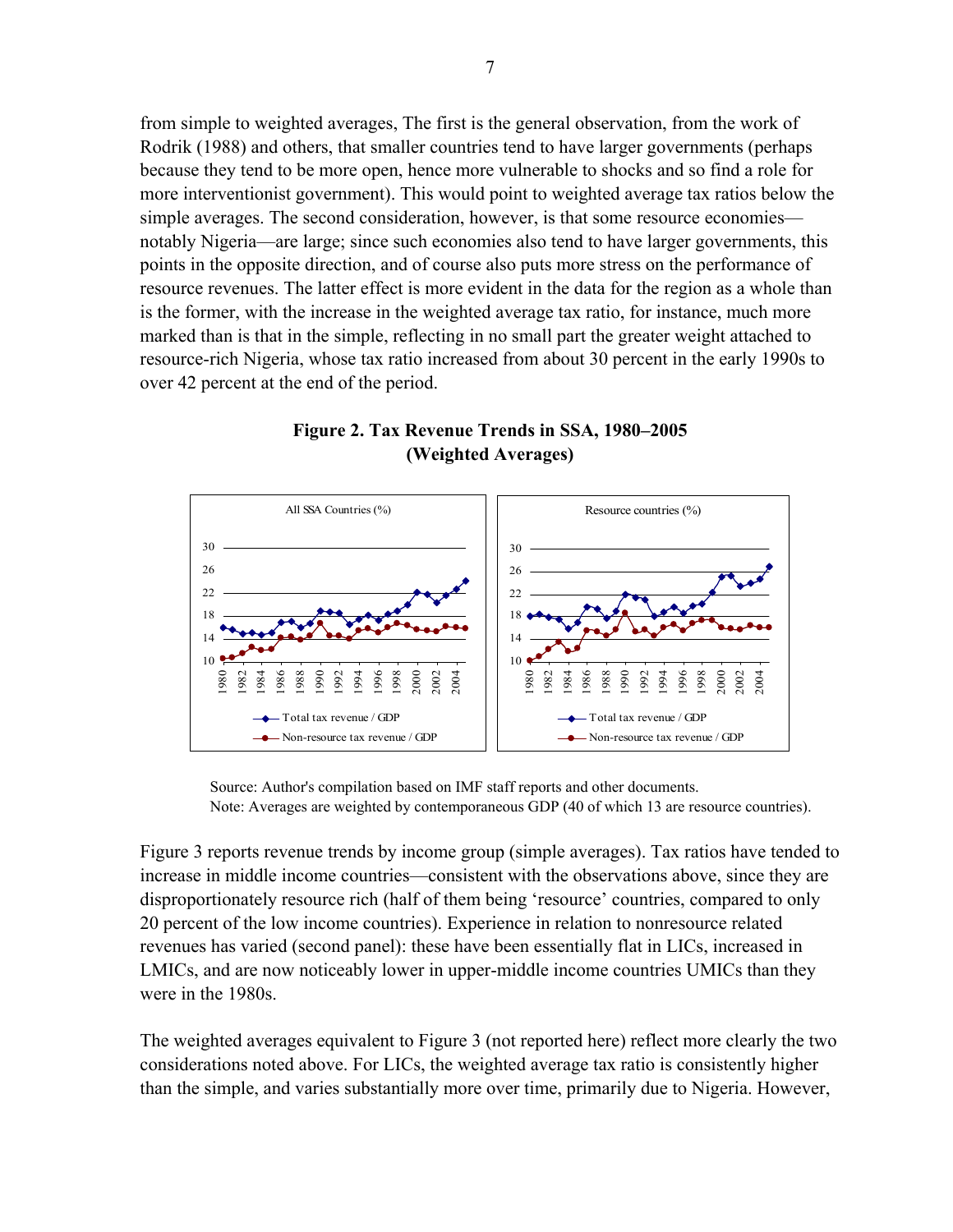for both LMICs and UMICs, weighted average tax ratios are generally lower than simple ratios since, for example, the higher weight of Cameroon in the LMIC group is offset by significantly higher tax ratios of small Lesotho, Swaziland and Namibia. These effects show more clearly in the nonresource tax ratios, particularly for LMICs. When nonresource tax ratios are considered, LICs also show lower weighted ratios—since the Nigeria effect is eliminated. Towards the end of the period, however, the weighted ratios for the UMIC group are higher than simple ratios, reflecting increases in both the size and the tax ratio of South Africa.



F**igure 3. Tax Revenue Trends in SSA by Income Level, 1980–2005 (Simple Averages)** 

Source: Author's compilation based on IMF staff reports and other documents.

Note: Simple averages across countries grouped by 2005 income level according to the 2006 World Bank classification (see Appendix 2).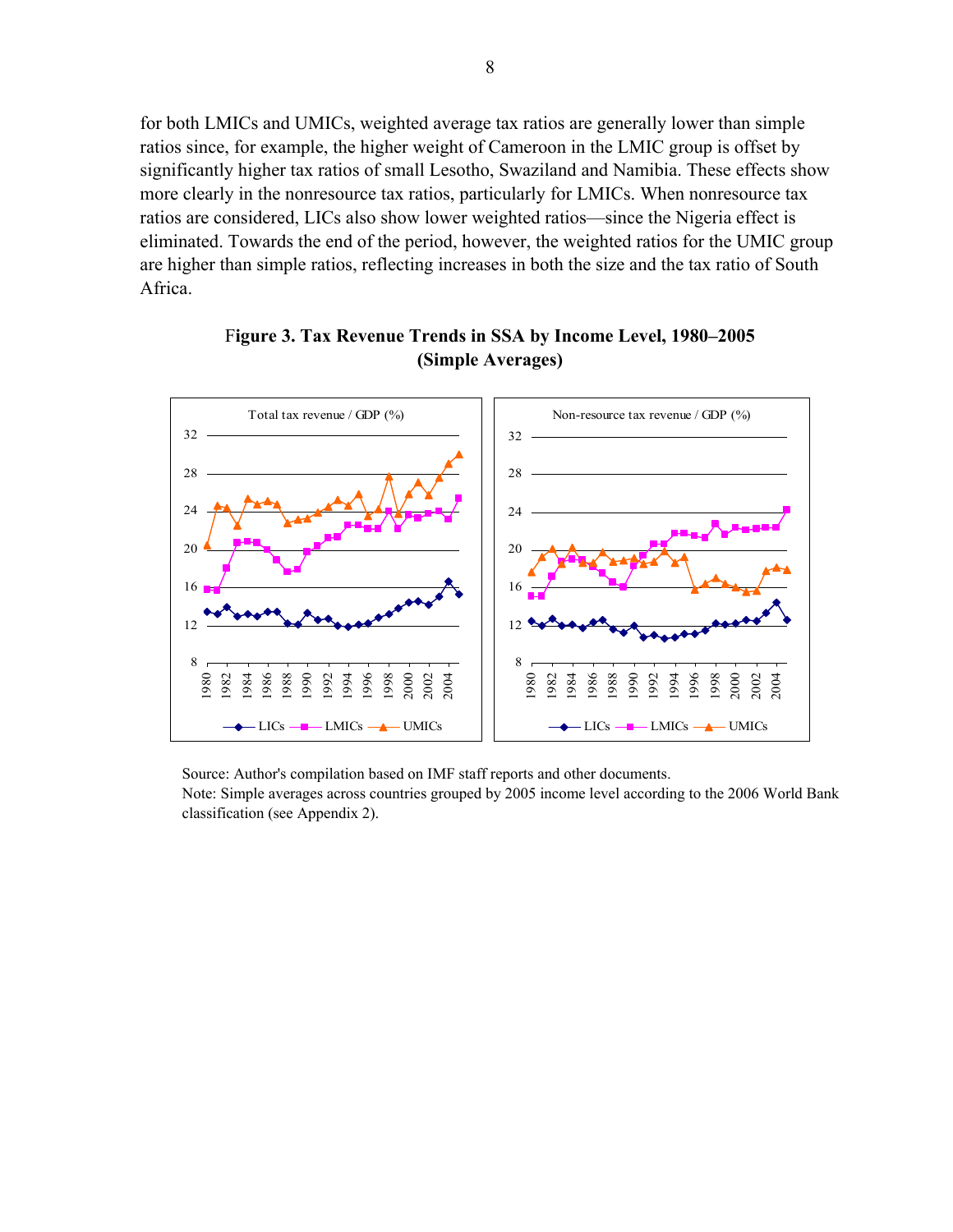

**Figure 4. Composition of the Tax/GDP Ratio in SSA, 1980–2005 (Simple Averages)** 



Developments in the revenue yields of the main tax categories are shown in Figure 4. The marked increase in resource revenues is again apparent. Also evident is the downward trend in trade taxes, from 6 to about 4 percent of GDP. Indirect taxes increased by broadly the same magnitude, while income taxes (mainly personal and nonresource corporate) remained at around 4 percent of GDP.4

These trends point to clear challenges ahead. For SSA countries without natural resources, enhancing revenue mobilization has evidently proved a considerable challenge, which pressures from globalization can only intensify in the coming years. Revenue performance in resource-rich countries, in contrast, has clearly been strong in recent years. The potential fiscal challenge for them is in dealing with the volatility of commodity prices and with the downturn, perhaps lengthy, that began in the latter part of 2008.

 $\overline{a}$ 

<sup>&</sup>lt;sup>4</sup> Social security contributions are excluded from income tax revenues due to incompleteness and unreliability of data. However, other payroll taxes not earmarked, which tend to be insignificant in SSA countries, are included in individual income tax revenues.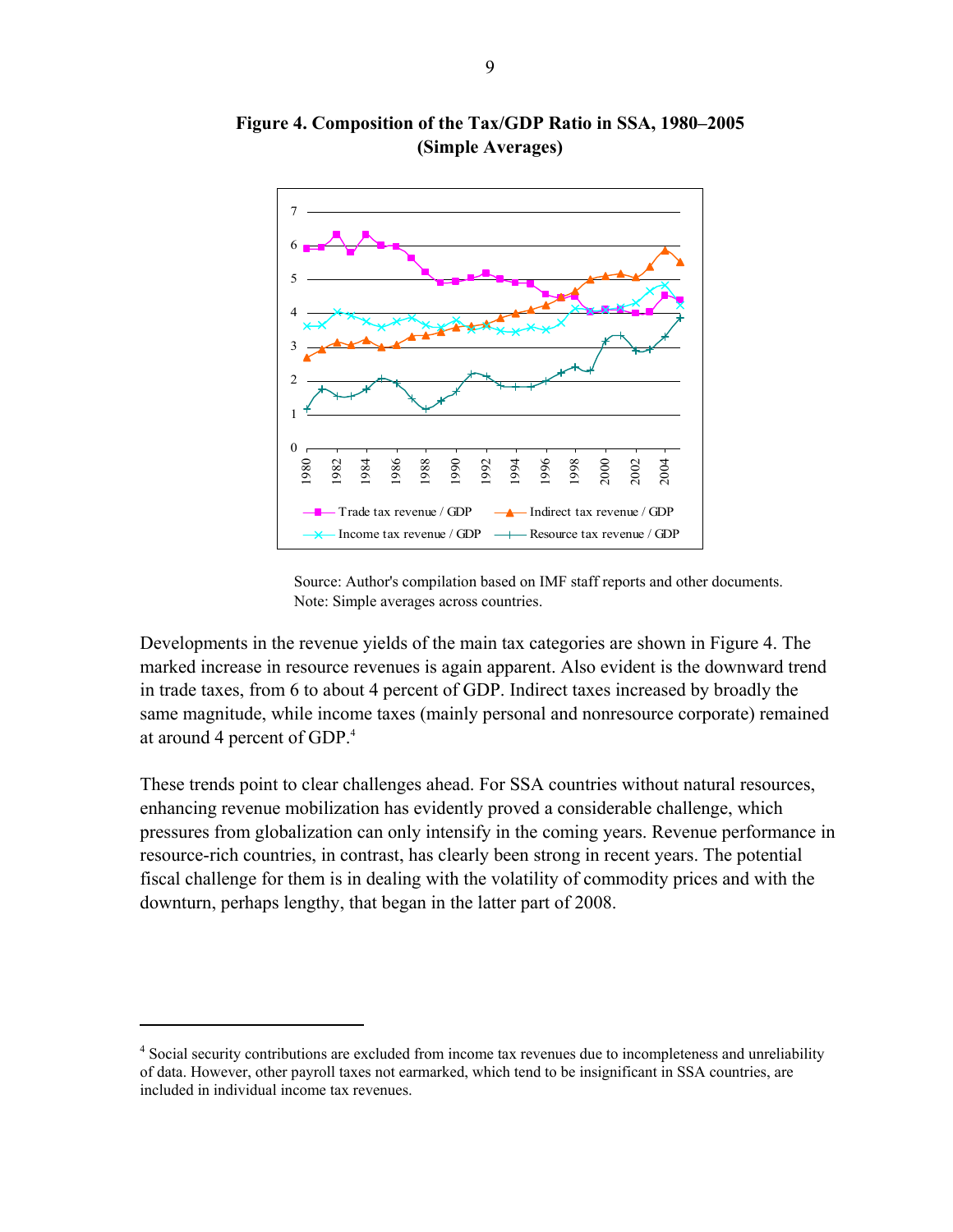#### **III. CORPORATE TAXATION AND TAX COMPETITION**

Analyses of corporate tax competition and its consequences (including on government revenues) abound for OECD countries.<sup>5</sup> Far less attention has been paid to the same issues in developing countries—despite the fact that they are actually more reliant on CIT revenue (though less so in SSA than elsewhere). $6\overline{6}$ 

#### **A. Principles of Corporate Taxation in Developing Countries**

#### **The role of the CIT**

 $\overline{a}$ 

A first question to be faced in considering the future of the corporation tax in SSA is simply: What role should it be playing?

A core result in the theory of tax design is that a small open economy—that is, one facing a fixed required after-tax return on investment determined in international markets—should have a zero source-based tax on the marginal return to capital. For with the net return required by investors fixed on world capital markets, any attempt by a single country to tax the capital income arising in its borders will simply cause capital to move elsewhere until the pre-tax return it earns rise enough to leave the after-tax return unchanged. In the process, the reduced capital intensity of production lowers the real return to less mobile factors, so that they—labor being a prime candidate—bear the real burden of the tax, not capital-providers. And the point is not simply one of how the tax burden is distributed: the reduced capitallabor ratio causes larger real income losses than would be sustained by instead taxing the immobile factors directly. And there is evidence that this point is not simply theoretical, with much of the real burden of the CIT indeed borne by labor.<sup>7</sup>

Given this basic result, why should SSA countries—mostly small and increasingly open to capital movements—tax corporate income at all? There are several possible reasons:

 When a country hosting an investment offers a lower CIT rate than does that in which the investor (personal or corporate) resides, the benefit may flow not to the investor but to the treasury of the residence country. This is because countries that have residence-based income tax systems (such as the  $UK<sup>8</sup>$  and US) tax income on a

 $<sup>5</sup>$  See, for example, Devereux and Sørensen (2006), and Stewart and Webb (2006).</sup>

<sup>&</sup>lt;sup>6</sup> CIT revenue accounts for an average of around 17 percent of tax revenue in developing countries (Norregaard and Khan, 2007) compared to around 10 percent in OECD countries. For the dataset used in this paper, CIT revenues in SSA (excluding resource revenues) account for 8 percent of total revenues, and 10 percent of nonresource revenues.

<sup>&</sup>lt;sup>7</sup> Hassett and Mathur (2006), for example, find a strong and negative correlation between wages and corporate (statutory and effective) tax rates in a large sample of countries, including some in SSA.

<sup>&</sup>lt;sup>8</sup> The UK has announced that it intends to move to an essentially territorial system.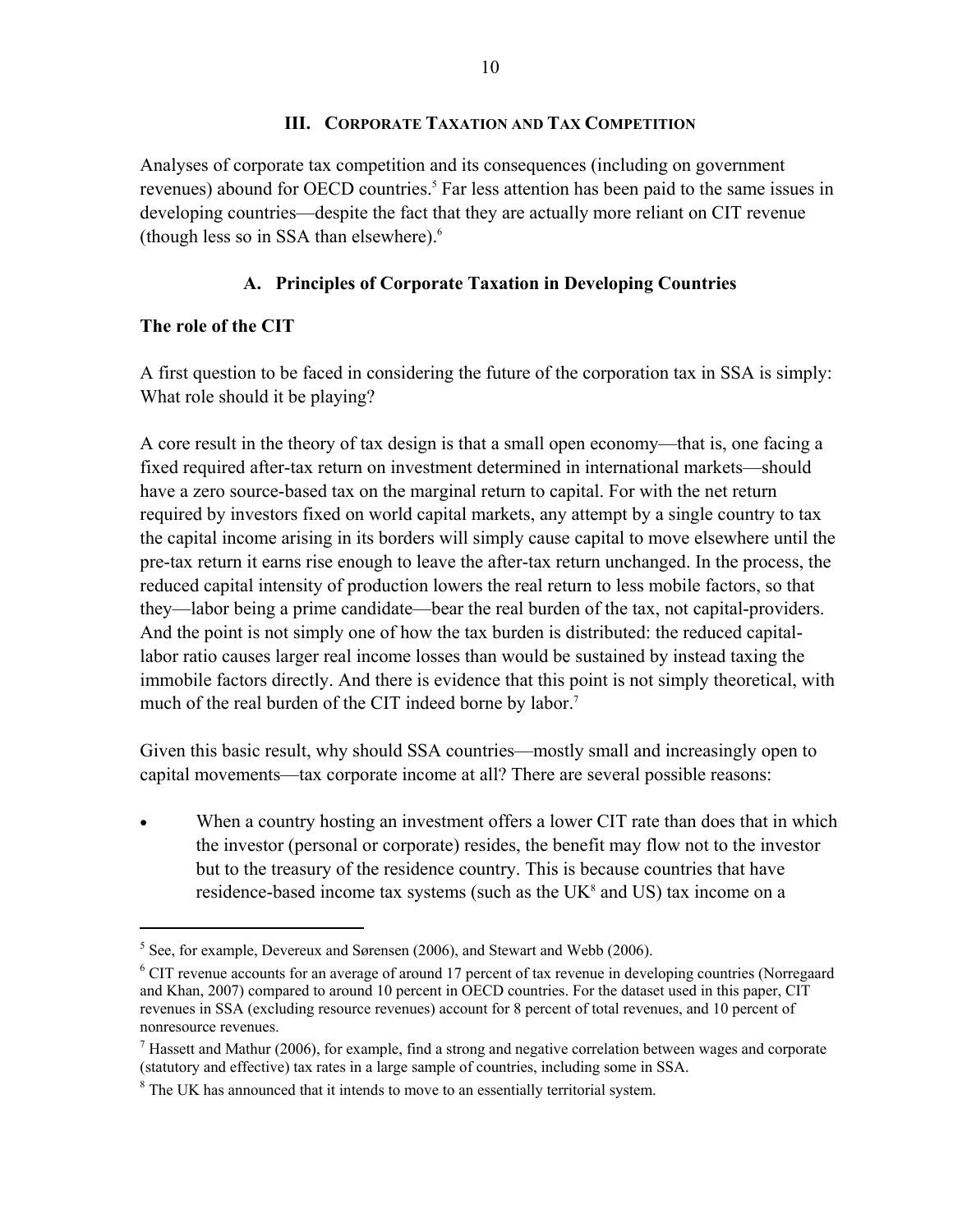worldwide basis, providing a foreign tax credit for taxes paid in the host country: the total tax ultimately paid by the investor is thus determined by the residence country, not the source country. Indeed in such cases it is in the interest of the source country to set its tax no lower than that of the residence country, since otherwise it simply foregoes revenue that then accrues to the residence country—with no impact on the total tax paid by the investor. This consideration can be overstated, however. Some major residence countries, such as France, exempt active income arising abroad from their own taxation. And even when worldwide taxation is in place, residence country taxation can generally be deferred—and hence reduced in present value—by delaying the repatriation of profits.

- Location-specific rents—that is, pure profits that are tied to some geographical location—such as those deriving from natural resources or access to a common internal market, can, in principle, be taxed at up to 100 percent without causing investors to look elsewhere. The taxation of such rents can be especially attractive: it is in principle nondistortionary, and the rents may otherwise accrue largely to foreigners (whose welfare, presumably, is of less concern than is that of national citizens). How important such rents are in practice, however, is unclear. Countries appear to compete, for instance, even in the taxation of natural resources, perhaps because of scarcity in the managerial and technical skills needed for resource extraction (Osmundsen, 2005).
- The corporate tax also provides a back-up to the personal income tax: if corporations were not taxed (and in the absence, as in most developing countries, of fully effective taxation of capital gains), capital and to some extent labor income might go largely untaxed as rewards would be taken in the form of undistributed corporate earnings.
- Perhaps most important for developing countries, with limited administrative capacity, is that corporations provide a relatively easy tax handle. Since investment is typically strongly concentrated in a relatively small number of large corporations, the CIT is relatively easy to collect (with the spread of large taxpayer units in recent years intended to facilitate this still further). Some have even suggested that developing countries may have an incentive to increase barriers to market entry by smaller firms—through, for example, a complex and costly regulatory system—so as to keep a high concentration of profits in large corporations, from which they can easily collect taxes (Auriol and Warlters, 2005).

All this leaves a more important role for the CIT in SSA, as elsewhere, than the core theoretical result cited above might suggest. Any prospect of its erosion through international tax competition would be significant cause for concern.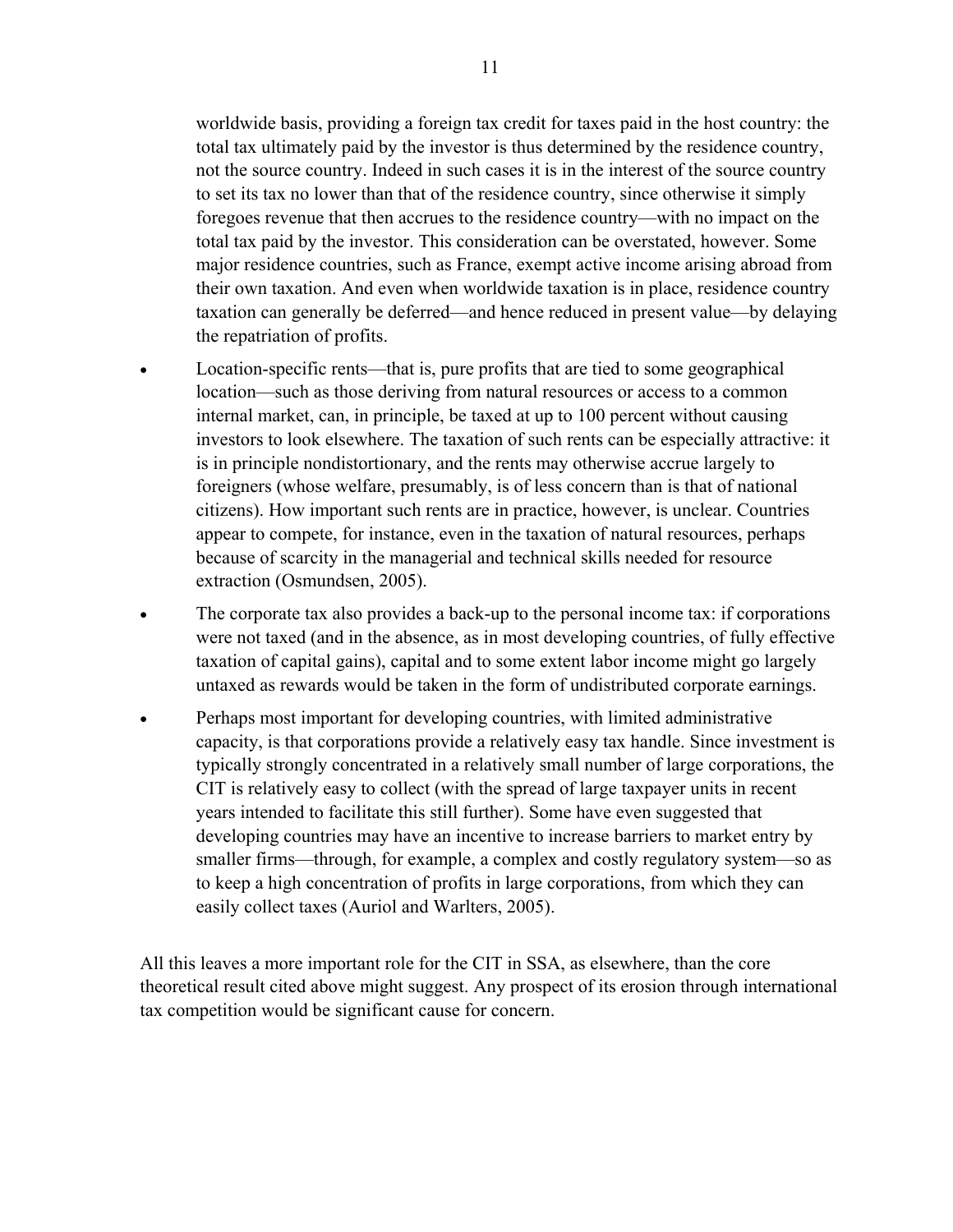#### **The nature of corporate tax competition**

 $\overline{a}$ 

Corporate tax competition—meaning broadly the design of tax regimes with a view to national rather than some wider collective interest<sup>9</sup>—commonly takes two main forms. First, countries may offer a low statutory rate of CIT, available to all firms. This has a number of attractions: (1) it lowers the average effective tax rate, which (as explained in Box 2) is an important factor in investors' decisions as to where to locate their investments; (2) it reduces the incentive for tax-planning—through transfer pricing and financial arrangements—to shift taxable profits from high- to low-tax countries, which depends mainly on the statutory tax rate; and, (3) it reduces the wide range of distortions (across types of investment, for instance, and financing methods (such as the choice between debt and equity) commonly created by nonneutralities in the base of the CIT.

The second main instrument of tax competition is the provision of selective preferential tax treatment, targeted on particular categories of investments and/or particular taxpayers. Such devices include: tax holidays, including through Free Zone (FZ) laws; investment tax credits restricted to particular activities (such as R&D, or investment located in particular regions) and reduced tax rates for particular sectors.

Do these instruments actually affect investment decisions, both in general and, in particular, for FDI? Available evidence for SSA will be reviewed below, but wider experience and analyses also suggests important lessons.

The large body of empirical evidence on the sensitivity of the location of investment to tax considerations—which is mainly for OECD countries—does suggest that taxation can influence investment decisions, both domestic and in terms of FDI: on the latter, see for instance the meta-study in de Mooij and Ederveen (2003). Importantly, there is strong evidence that other considerations—such as good infrastructure, quality and cost of labor, and good governance—matter more than taxation. This is a repeated finding in surveys and analyses of business opinion, a recent example being McKinsey (2003). The International Finance Corporation (IFC), in its much cited publication *Doing Business*, stresses nine nontax factors that affect the decision to invest, including registering and protecting property, trading across borders, enforcing contracts, and accessing labor. And the results of Dharmapala and Hines (2007) stress that without good governance tax advantages may have little impact on FDI.

<sup>&</sup>lt;sup>9</sup> Wilson (1999) reviews the literature on tax competition, and Keen (2007) provides a nontechnical account.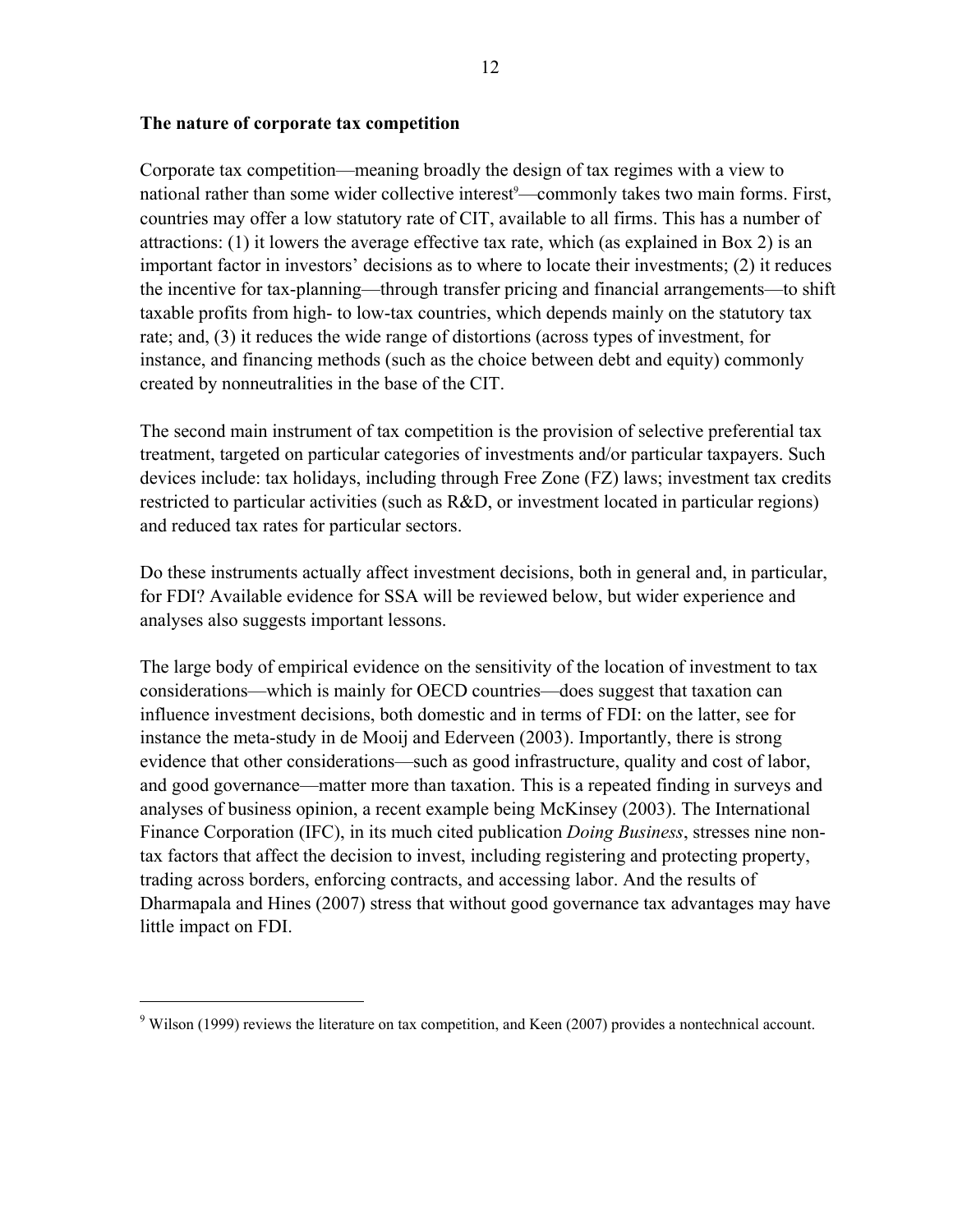#### **Box 2. Corporation Tax: Which Tax Rate Matters?**

Three tax rate measures are frequently used in analyzing the effect of taxes on investment decisions. They are interconnected, but impact different aspects of business decisions.

*The statutory tax rate*: The headline CIT rate is visible, readily understood, and easy to compare across countries. But since the final tax liability on an investment is determined by the product of this rate and the tax base (reflecting, inter alia, the tax treatment of deprecation and financing costs) and since other taxes could also apply to investments (tariffs, cascading sales taxes, stamp duties, and so on), the statutory rate is of limited use in assessing the impact of the tax system on investment decisions. It is the statutory rate, however, that is most relevant for tax planning through shifting income across tax jurisdictions—since the values of the deductions and liabilities involved depend simply on the statutory rate.

*The marginal effective tax rate*: This measure, which combines the effect of the statutory tax rate and key features of the CIT base, indicates by how much the corporate tax increases the rate of return that an investment must earn before tax in order to yield the minimum required after tax return. It thus summarizes the impact of the CIT on *how much* to invest in any given country.

*The average effective tax rate*: This measures the present value of taxes on a project relative to the present value of the pre-tax revenue stream it generates. All else equal, a project will be located in whichever country offers the lowest average effective rate. That is, it shapes *where* to invest. It can be shown that this average effective rate is a weighted average of the statutory and marginal effective rates (Devereux and Griffith, 2003).

There is little firm evidence on the relative merits of alternative forms of preferential tax treatment, though the same observations on the primacy of other considerations naturally apply to all. There are good reasons to suppose, however, that measures which directly reduce the cost of investing are more effective than tax holidays, which are generally regarded by practitioners as the least attractive form of incentive, for reasons spelt out in Box 3. Such investment-related incentive measures include: investment allowances, which are deductions for investment in addition to depreciation allowances (so that more than 100 percent of an asset's value is written off for tax purposes over its lifetime); investment tax credits, typically a percentage of the cost of the investment that directly reduces the CIT liability; and accelerated depreciation, which allows for a more rapid deduction from the CIT base of capital consumption, relative to its true economic depreciation—that is, wear and tear and obsolescence. All of these measures have the effect of directly reducing the after tax cost of making an investment.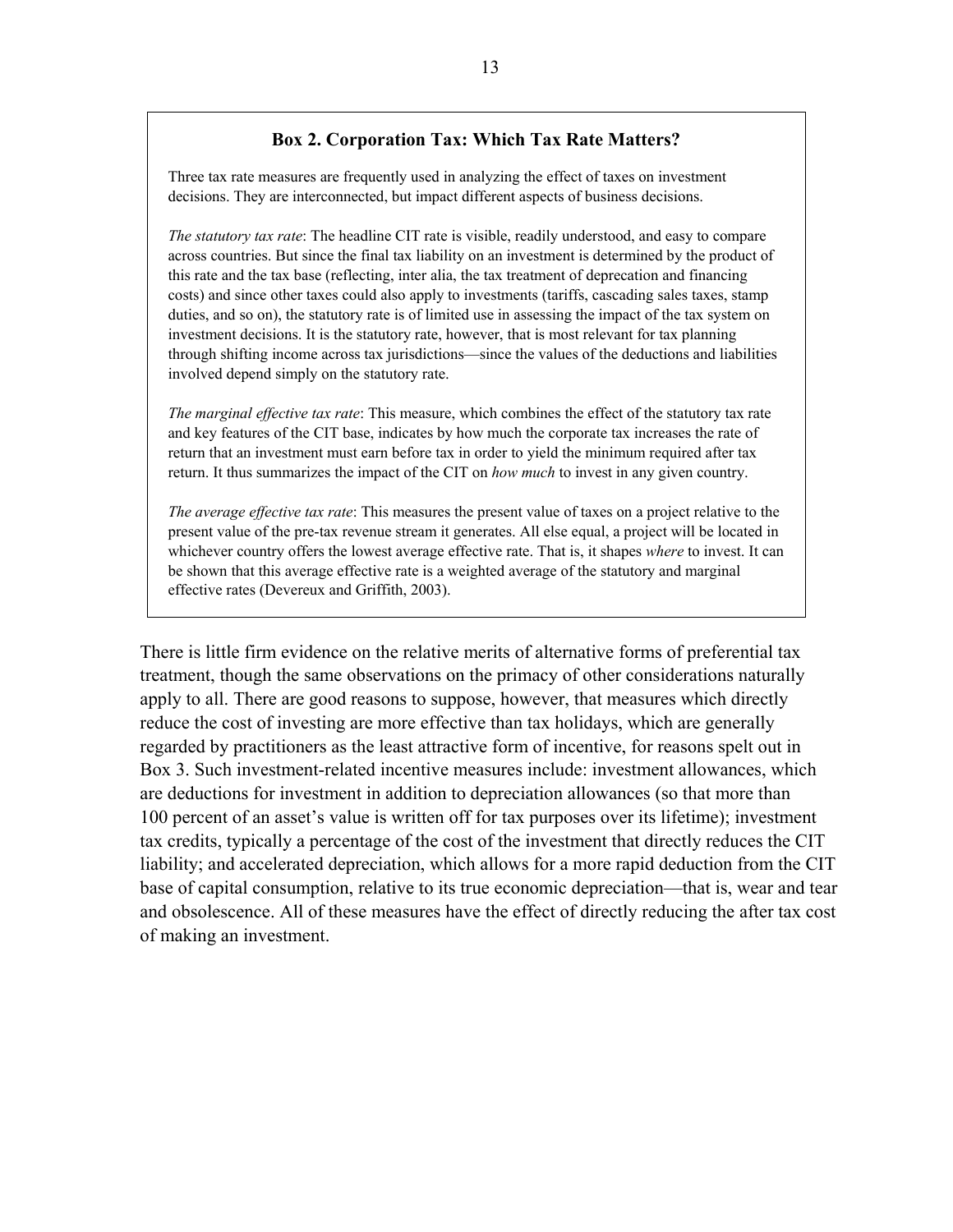#### **Box 3. The Dangers of Tax Holidays**

Tax holidays are time-limited exemptions from the CIT, which may or may not be renewable. They are widely regarded as a particularly ill-designed form of investment incentive, and one that poses considerable dangers to the wider tax system:

- Unless offered for periods so long that investors are likely to doubt their credibility, they are most attractive to the most footloose firms, which are those likely to bring the least benefit to the wider economy (such as textile and assembly of light manufacturing goods).
- They are open to abuse, undermining tax revenue by providing entrepreneurs with an incentive to use transfer pricing and financial arrangements—by arranging, for example, for taxpaying companies (able to deduct the interest payments) to borrow from holiday companies (not taxable on interest received) that shift taxable income to where it is not taxed. Such devices can operate across national borders, and also between domestic firms. However clever the legal provisions crafted to address this risk, experience suggests that companies will prove adept in finding ways to avoid them. Even the most developed tax administrations have great difficulty dealing with such abuse. Weaker tax administrations are likely to do better allocating their scarce capacity to strengthening the basic tax system.
- For foreign investors resident in countries operating a foreign tax credit system, the benefits of the holiday will be undone when profits are repatriated (as discussed in the text above). All the holiday then achieves (unless a double tax agreement with the residence country provides for tax sparing which is now rarely the case) is a transfer of tax revenues to the residence country. It may well be, however, that multinationals have enough ways of deferring repatriation that this is not a major consideration in practice.
- Unless depreciation allowances can be carried forward out of the holiday period, the incentive to invest towards the end of a holiday may actually be lower than it would be under the regular corporate tax system, as investors defer investment in order to take full advantage of such allowances.
- By offering tax holidays, a government is in effect, to some degree, signaling its own untrustworthiness in tax matters: otherwise a firm that intends to stay beyond the holiday period (which is presumably the type that it is the object of policy to attract) would find even more attractive the promise of a low, constant rate of tax implying a present value of payments below that implied by the holiday.
- Many companies apparently find holidays attractive because they spare them the necessity of dealing with corrupt or inefficient tax administrations. Thus offering a holiday can itself signal a corrupt or inefficient tax administration, and distract from the need to address such underlying problems.

The impact of tax competition on CIT revenues has been much studied for the developed countries, but not for developing. In the OECD, CIT revenue has generally held up despite significant reductions in the statutory rate of CIT since the mid-1980s (Stewart and Webb, 2006, Norregaard and Khan, 2007, and Devereux and Sørensen, 2006). A number of explanations have been given: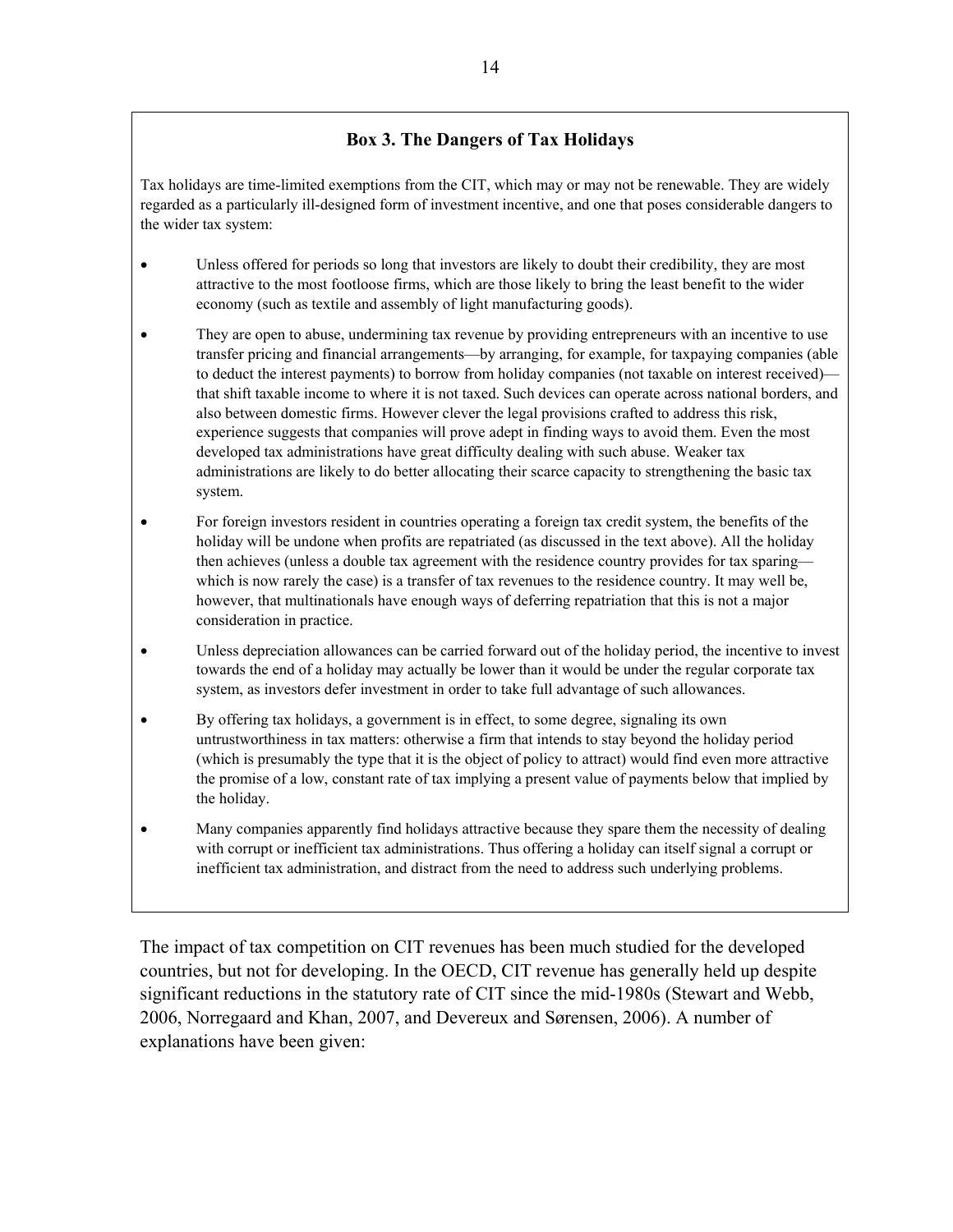- *CIT bases have been broadened*. For example, Devereux and Sørensen (2006) document a decrease in depreciation allowances in the EU over the past two decades. Corporate tax reforms in the U.S. and Canada in the mid 1980s were also aimed at lowering the top CIT rate and scaling back incentives. Internationally-concerted efforts, notably the EU Code of Conduct on business taxation, underpinned by the EU rules on state aid, have been made to curb tax incentives that are believed to be collectively damaging (though their direct impact on revenues is likely to have been slight).
- *The share of corporate profits in GDP has increased*. Ellis and Smith (2007) document a significant increase in profits (including of unincorporated business) in most OECD countries since the mid-1980s. Quite why the profit share has increased is unclear. The same study cites technological developments and the relative bargaining powers of companies in regulated product markets. Azmat, Manning and Van Reenen (2007) find that privatization played a significant role in the EU in reducing the share of labor in GDP.
- *Corporate profits have become more volatile.* Coupled with the asymmetric treatment of losses, this has increased average tax rates and CIT revenues (tax being due when profits are positive, but no rebate being paid when they are negative). Auerbach (2007) shows that this is precisely what happened in the U.S. in recent years, where corporate losses have been important even in years of increasing profitability such as before the 2000 dotcom collapse.
- *Reduced CIT rates may have had Laffer-type effects,* leading to such a large increase in investment that CIT revenues actually increased. Marginal effective tax rates, however, have generally not fallen greatly (Devereux, Griffith and Klemm, 2002), so that the impact on investment levels might not be expected to be great.
- Other possible factors include an *increase in incorporation* as a form of doing business—perhaps itself a tax-induced phenomenon (as CIT rates have fallen more dramatically than personal tax rates)<sup>10</sup>—and (somewhat related to privatization, technological development, and financial market deregulation) the *increase in the profitability of certain sectors,* namely financial intermediation and telecommunications.

The relative force of these potential explanations remains unclear. And the buoyancy of CIT revenues has not eliminated concerns that they could ultimately decline. There is little sign that the downward trend in statutory CIT rates is ending—Germany, for example, having recently cut its rate again—and, as Devereux and Sørensen (2006) suggest, the scope for such further cuts in the EU without loss of revenue may be very limited. Current financial market

 $\overline{a}$ 

 $10$  Mooij and Nicodeme (2006).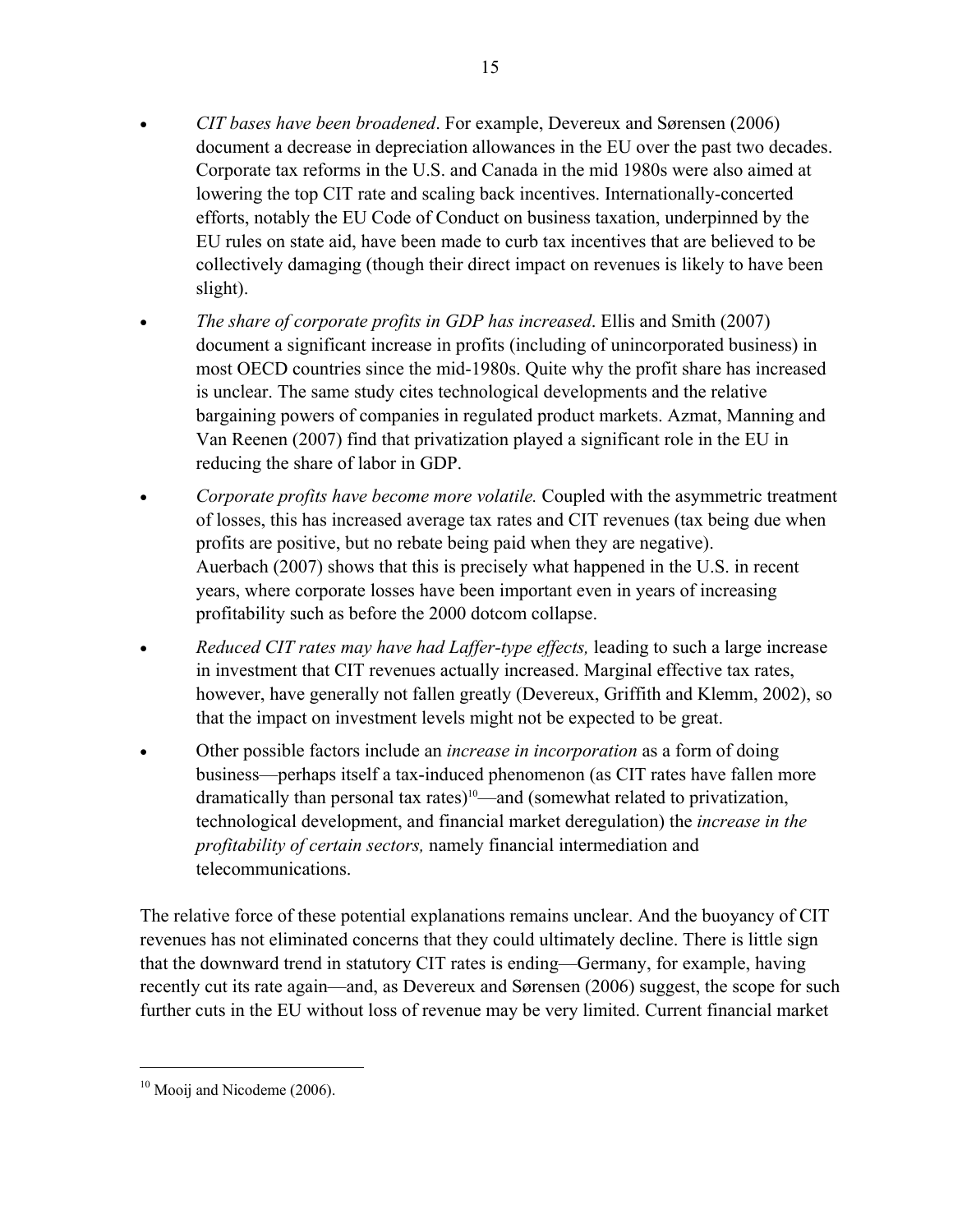turbulence is likely to reveal deeper vulnerabilities in CIT performance, as it is in developed economies.

These issues have attracted almost no attention for developing countries. The only exception of which we are aware is Keen and Simone (2004), who find that both statutory CIT rates and revenues declined in LICs during the 1990s, and provide evidence that an increase in the use of tax incentives may have contributed to this result. The next section reviews more specifically, and over a longer period, the experience of SSA.

#### **B. Trends in CIT Rates and Revenues**

Figure 5 reports developments in the statutory rate of CIT and in nonresource CIT revenues between 1980 and 2005.<sup>11</sup> This can be separated into two distinct subperiods. In the 1980s, the average statutory CIT rate increased slightly, while the ratio of nonresource CIT to GDP and the implicit tax base—defined as revenue, relative to GDP, divided by the (highest) statutory rate<sup>12</sup>—both fluctuated fairly modestly. Developments since 1990 have been very different: the average statutory CIT rate has fallen markedly (from about 44 to 33 percent), yet revenue has remained broadly unchanged, reflecting an increase in the implicit tax base (from 5.1 percent of GDP in 2000 to 8.6 percent in 2005).

These general trends hide differences across countries grouped by income level (Table 1). The reduction in the average statutory CIT rate has been most marked in low-income countries, where, after remaining broadly constant, it has dropped by 0.8 percentage points per year since 1990. Rates nevertheless remain high in these countries, relative both to other countries in SSA and wider international norms. In the middle-income countries, statutory CIT rates are both lower and have fallen less. The table also shows that, as one would expect, statutory rates are relatively high in resource countries, reflecting the potential for extracting location-specific resource rents through the CIT; more puzzling is that they have fallen markedly, though this would be consistent with competition for limited specialist resources along the lines mentioned above. Revenues evidently fluctuate quite markedly in some cases, but the broad picture over the full period is that the average nonresource CIT yield remained relatively constant in LICs and resource countries, increased in LMICs but fell in UMICs.

 $\overline{a}$ 

<sup>&</sup>lt;sup>11</sup> The sample size varies slightly over the period: it covers all 40 countries in 2000 and 2005, 38 in 1990, and 35 in 1980. Data for a small number of countries are missing for some years between these four years, which may underestimate slightly the speed of the decline in the average CIT rate.

 $12$  This abstracts from the application of multiple CIT rates in some countries.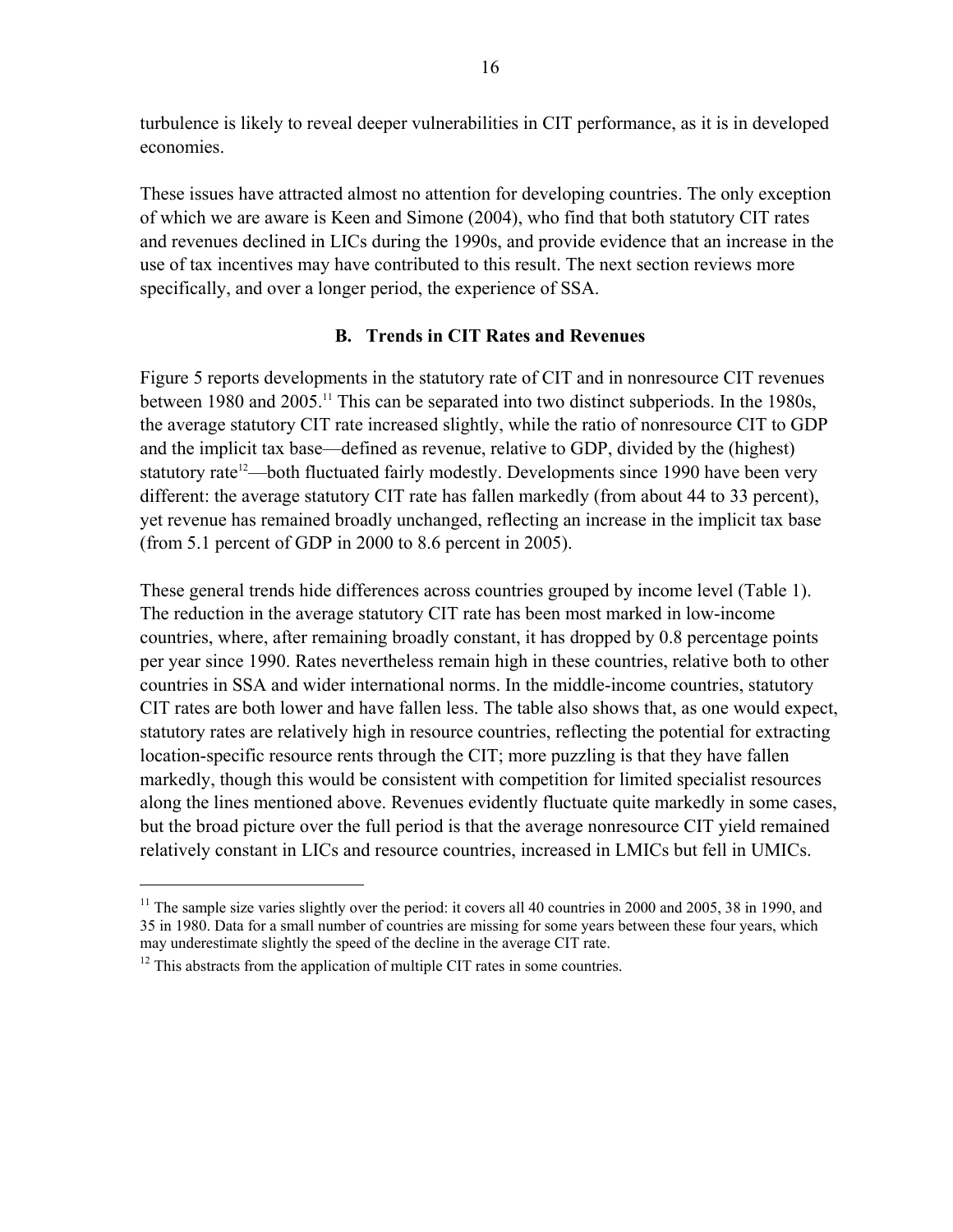

**Figure 5. CIT Rates and Nonresource CIT Revenues in SSA, 1980–2005 (Simple Averages)** 

Source: Author's compilation based on IMF staff reports and other documents; and International Bureau for Fiscal Documentation.

Note: Recall that CIT revenue in this paper exclude oil and gas, and mining companies.

The impression of the revenue performance of the nonresource CIT that emerges here is less pessimistic than that of Keen and Simone (2005). This reflects their focus on the period from the early 1990s to around 2000, over which, Table 1 confirms, revenues did indeed fall in all country groupings. Viewed over the full period from 1980 to 2005, however, nonresource revenues have been constant or increased in all but UMICs. It remains the case, nevertheless, that they are in all cases lower than in 1990. Clearly the volatility of CIT revenues, in SSA and elsewhere, makes the detection of trends difficult. What does seem clear, however, is that the revenue impact of reductions in the statutory rate has been substantially cushioned, or even offset, by a broadening of the nonresource CIT base. What explains this broadening, however, remains unclear, and has been much less studied than has the same question for OECD economies. For SSAs, deliberate base-broadening measures seem to have been fairly modest—indeed, as will be seen, there are strong signs of base-narrowing. The explanation thus seems to lie in an increase in the share of corporate profits in GDP, though the reasons for that in turn remain, as yet, unexplored.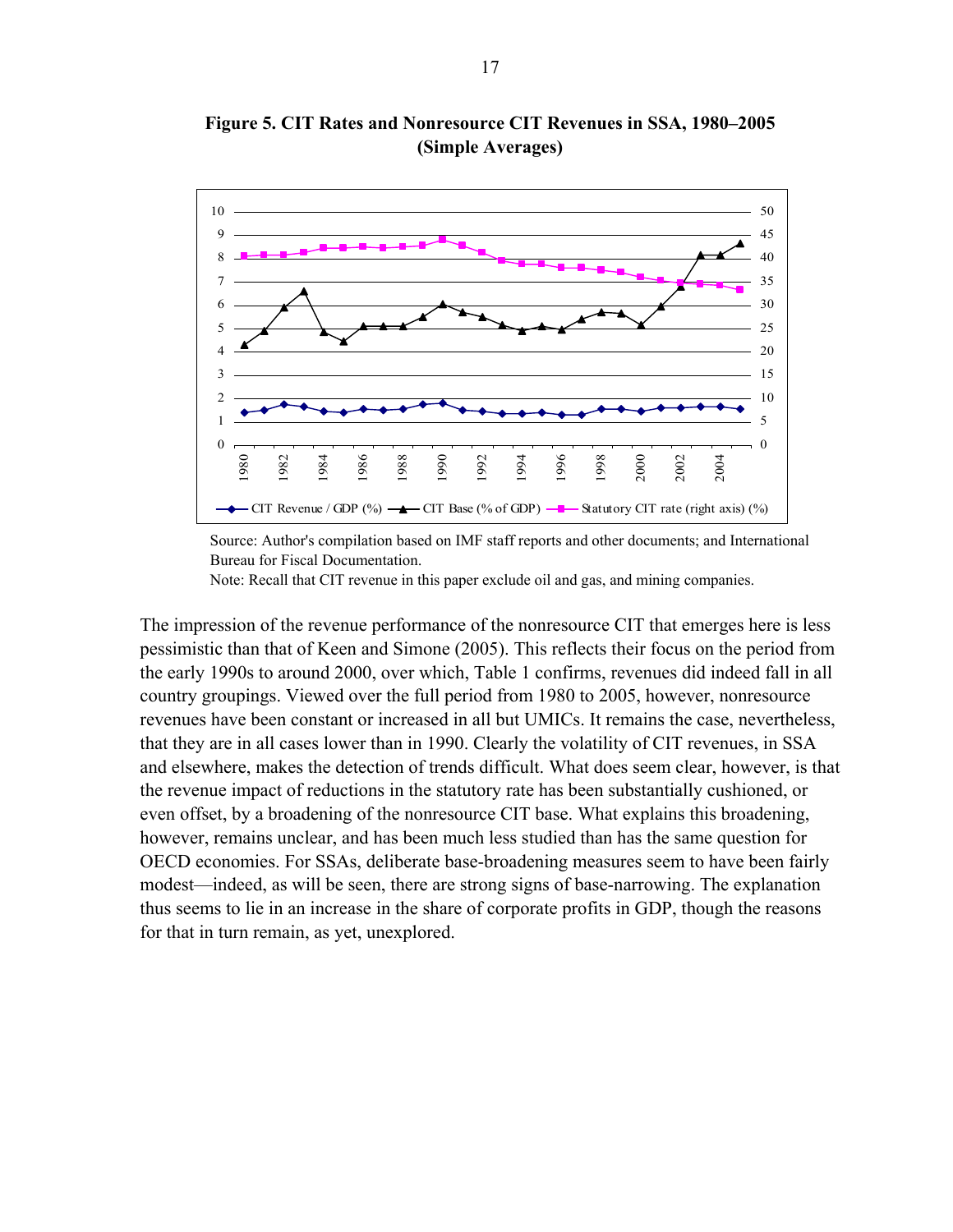**Table 1. CIT Rates and Nonresource CIT Revenues in SSA, by Income Level and Resource Status, 1980–2005 (Simple Averages)** 

|                                    | 1980 | 1990 | 2000 | 2005 |
|------------------------------------|------|------|------|------|
| Low income                         |      |      |      |      |
| Corporate tax rate $(\% )$         | 45.3 | 46.0 | 37.2 | 33.8 |
| Non-resource CIT revenue / GDP (%) | 1.3  | 1.6  | 1.5  | 1.4  |
| Implicit tax base (% of GDP)       | 3.1  | 3.7  | 3.9  | 4.1  |
| Lower-middle-income                |      |      |      |      |
| Corporate tax rate $(\% )$         | 39.0 | 39.2 | 36.2 | 31.7 |
| Non-resource CIT revenue / GDP (%) | 1.4  | 2.8  | 1.9  | 2.3  |
| Implicit tax base $(\%$ of GDP)    | 3.8  | 4.9  | 4.6  | 6.5  |
| Upper-middle-income                |      |      |      |      |
| Corporate tax rate $(\% )$         | 37.3 | 39.2 | 30.0 | 31.5 |
| Non-resource CIT revenue / GDP (%) | 1.9  | 2.0  | 1.0  | 1.7  |
| Implicit tax base $(\%$ of GDP)    | 6.0  | 9.2  | 8.1  | 14.8 |
| Resource countries                 |      |      |      |      |
| Corporate tax rate $(\% )$         | 40.0 | 41.9 | 35.7 | 35.4 |
| Non-resource CIT revenue / GDP (%) | 1.6  | 2.3  | 1.7  | 1.7  |
| Implicit tax base $(\%$ of GDP)    | 4.5  | 7.0  | 5.5  | 9.0  |
| All SSA countries                  |      |      |      |      |
| Corporate tax rate $(\% )$         | 40.4 | 44.0 | 36.0 | 33.2 |
| Non-resource CIT revenue / GDP (%) | 1.4  | 1.8  | 1.5  | 1.5  |
| Implicit tax base $(\%$ of GDP)    | 4.3  | 6.0  | 5.1  | 8.6  |

Source: Author's compilation based on IMF staff reports and other documents; and International Bureau for Fiscal Documentation.

Note: The classification of countries by income level follows the World Bank 2006 (see Appendix 2).

#### **C. Tax Incentives**

Usage of the term "tax incentive" varies. Some define an incentive as any departure from some notional benchmark base; others see it as departure from whatever is established in some country as normal practice. In some cases these approaches will agree: a tax holiday for large manufacturing investments, for example, would be regarded as an incentive under either approach. But in others they do not: a generally available investment allowance, for example, would be treated as an incentive under the former approach but not the latter. While our own preference is for the definition in terms of preferential treatment—there being no universally agreed and precise benchmark—for completeness investment allowances are also included in the exercise that follows.

Systematic and comparable information on the extent and nature of CIT breaks in SSA is not readily available. Some sense of broad trends—albeit imprecise and incomplete—is given in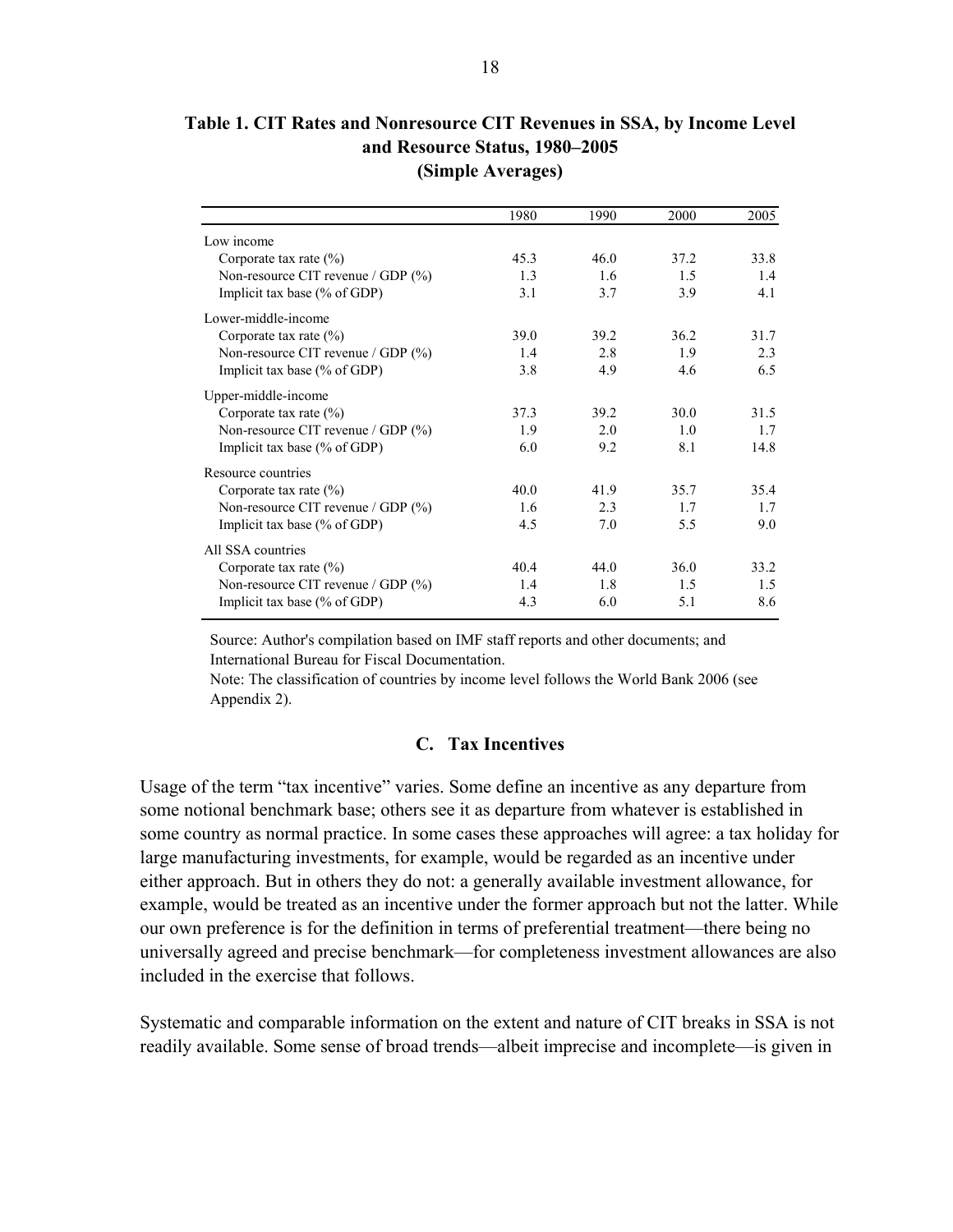Table 2, which uses IMF staff reports and tax guides to provide a snapshot of the various types of tax incentives offered in 1980 and 2005, by income level.<sup>13</sup> The table lists four types

|                        | 1980                                                    |                                        |                    | 2005                                                    |                                        |                    |  |
|------------------------|---------------------------------------------------------|----------------------------------------|--------------------|---------------------------------------------------------|----------------------------------------|--------------------|--|
|                        | Number of<br>countries<br>offering<br>incentives<br>(1) | Total<br>number of<br>countries<br>(2) | Ratio<br>(1) / (2) | Number of<br>countries<br>offering<br>incentives<br>(1) | Total<br>number of<br>countries<br>(2) | Ratio<br>(1) / (2) |  |
| Low income             |                                                         |                                        |                    |                                                         |                                        |                    |  |
| Tax holidays           | 8                                                       | 21                                     | 38                 | 23                                                      | 28                                     | 82                 |  |
| Reduced CIT rates      | 3                                                       | 21                                     | 14                 | 14                                                      | 28                                     | 50                 |  |
| Investment allowances  | 12                                                      | 21                                     | 57                 | 16                                                      | 28                                     | 57                 |  |
| Incentives for exports | $\overline{2}$                                          | 2.1                                    | 10                 | 8                                                       | 28                                     | 29                 |  |
| Free zones             | $\mathbf{0}$                                            | 21                                     | $\Omega$           | 14                                                      | 28                                     | 50                 |  |
| Investment code        | 6                                                       | 21                                     | 29                 | 24                                                      | 28                                     | 86                 |  |
| Lower-middle income    |                                                         |                                        |                    |                                                         |                                        |                    |  |
| Tax holidays           | 3                                                       | $\overline{4}$                         | 75                 | $\overline{c}$                                          | 5                                      | 40                 |  |
| Reduced CIT rates      | $\theta$                                                | 4                                      | $\theta$           | $\overline{c}$                                          | 5                                      | 40                 |  |
| Investment allowances  | $\overline{c}$                                          | 4                                      | 50                 | 3                                                       | 5                                      | 60                 |  |
| Incentives for exports | $\mathbf{1}$                                            | $\overline{4}$                         | 25                 | $\overline{c}$                                          | 5                                      | 40                 |  |
| Free zones             | $\mathbf{0}$                                            | 4                                      | $\theta$           | $\mathbf{1}$                                            | 5                                      | 20                 |  |
| Investment code        | $\overline{c}$                                          | 4                                      | 50                 | 3                                                       | 5                                      | 60                 |  |
| Upper-middle income    |                                                         |                                        |                    |                                                         |                                        |                    |  |
| Tax holidays           | $\overline{2}$                                          | $\overline{4}$                         | 50                 | 2                                                       | 6                                      | 33                 |  |
| Reduced CIT rates      | $\mathbf{0}$                                            | 4                                      | $\mathbf{0}$       | $\overline{4}$                                          | 6                                      | 67                 |  |
| Investment allowances  | 3                                                       | 4                                      | 75                 | 3                                                       | 6                                      | 50                 |  |
| Incentives for exports | $\mathbf{0}$                                            | 4                                      | $\theta$           | $\mathbf{1}$                                            | 6                                      | 17                 |  |
| Free zones             | 1                                                       | 4                                      | 25                 | 3                                                       | 6                                      | 50                 |  |
| Investment code        | $\mathbf{1}$                                            | $\overline{\mathbf{4}}$                | 25                 | $\overline{2}$                                          | 6                                      | 33                 |  |
| Resource countries     |                                                         |                                        |                    |                                                         |                                        |                    |  |
| Tax holidays           | $\overline{4}$                                          | 8                                      | 50                 | 7                                                       | 13                                     | 54                 |  |
| Reduced CIT rates      | $\mathbf{0}$                                            | 8                                      | $\mathbf{0}$       | 6                                                       | 13                                     | 46                 |  |
| Investment allowances  | 3                                                       | 8                                      | 38                 | 7                                                       | 13                                     | 54                 |  |
| Incentives for exports | 1                                                       | 8                                      | 13                 | 6                                                       | 13                                     | 46                 |  |
| Free zones             | $\mathbf{0}$                                            | 8                                      | $\theta$           | $\overline{4}$                                          | 13                                     | 31                 |  |
| Investment code        | $\overline{2}$                                          | 8                                      | 25                 | 9                                                       | 13                                     | 69                 |  |
| All SSA countries      |                                                         |                                        |                    |                                                         |                                        |                    |  |
| Tax holidays           | 13                                                      | 29                                     | 45                 | 27                                                      | 39                                     | 69                 |  |
| Reduced CIT rates      | 3                                                       | 29                                     | 10                 | 20                                                      | 39                                     | 51                 |  |
| Investment allowances  | 17                                                      | 29                                     | 59                 | 22                                                      | 39                                     | 56                 |  |
| Incentives for exports | 3                                                       | 29                                     | 10                 | 11                                                      | 39                                     | 28                 |  |
| Free zones             | $\mathbf{1}$                                            | 29                                     | 3                  | 18                                                      | 39                                     | 46                 |  |
| Investment code        | 9                                                       | 29                                     | 31                 | 29                                                      | 39                                     | 74                 |  |

**Table 2. The Changing Face of Tax Incentives in SSA** 

Source: Author's compilation based on IMF staff reports and other documents; and International Bureau for Fiscal Documentation.

Note: The classification of countries by income level follows the World Bank 2006 (see Appendix 2).

 $\overline{a}$ 

<sup>&</sup>lt;sup>13</sup> Except for Equatorial Guinea whose incentives are limited to foreign investors, incentives are generally provided regardless of nationality.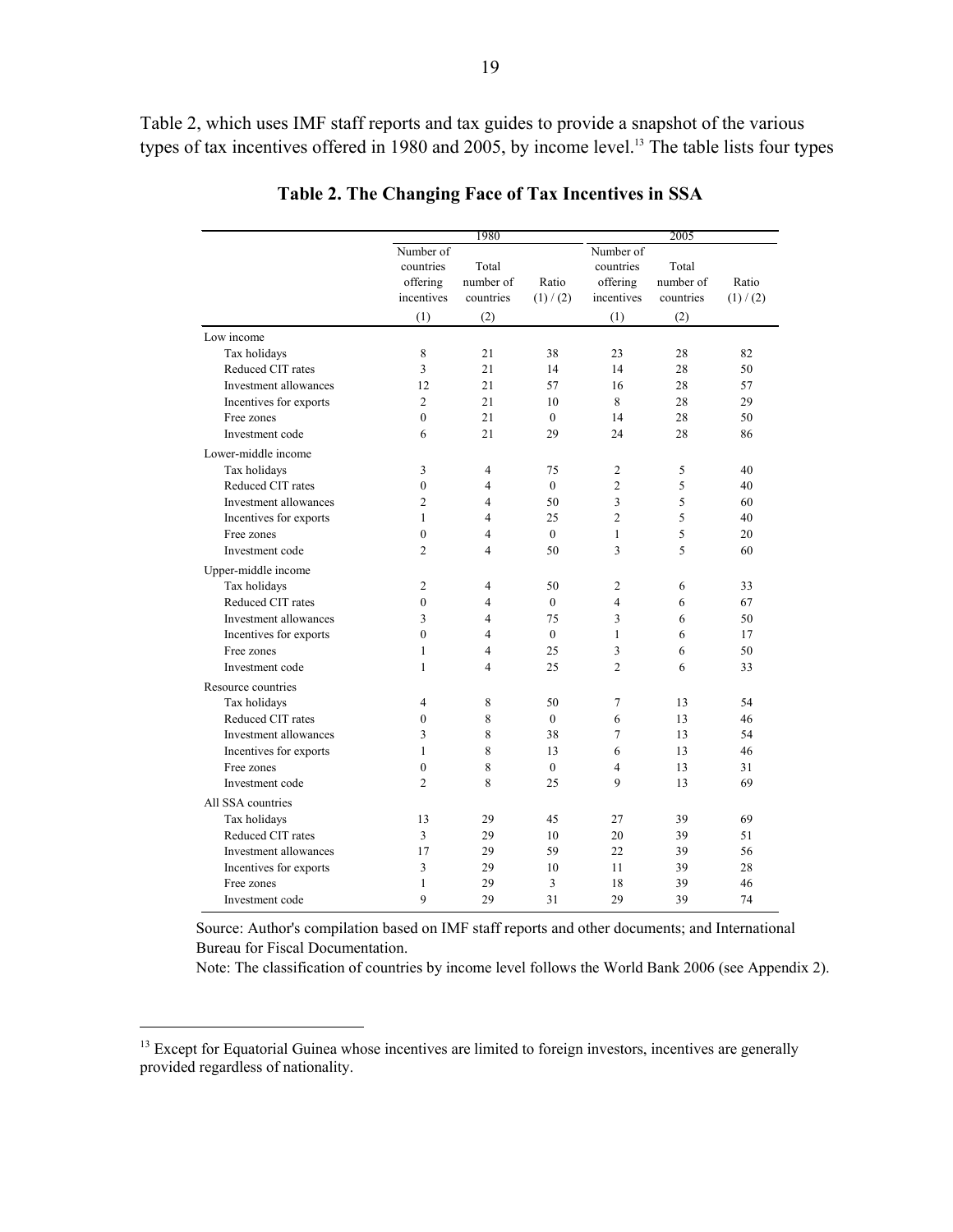of incentives (tax holidays, reduced CIT rates, investment allowances, and CIT breaks for exports),<sup>14</sup> and two laws (investment code (IC) and free zone  $(FZ)$ <sup>15</sup> that provide for either one or a combination of these incentives. These laws were included in Table 2 since in SSA they invariably (except for the FZ law in South Africa) offer tax incentives, particularly tax holidays, and are widely used to signal the existence of tax incentives (though countries may of course also provide incentives under the general tax code or by ministerial decree). Thus some given type of incentive, such as tax holidays, could be provided in the IC, the general tax code, and/or the FZ law. (This also means, it should be noted, that the categories in the table are not mutually exclusive: a holiday available in an FZ, for example, gives a positive entry under both 'tax holidays' and 'FZ.')

A number of observations stand out from the table.<sup>16</sup>

 $\overline{a}$ 

First, and most important, tax incentives are much more widely provided in SSA today than they were in the early 1980s. It should be noted, however, that a casual reading of SSA countries' tax laws in the early 1980s reveals that several provided incentives on an ad hoc basis, subject only to the authorities' judgment that the investment was beneficial for economic development. These types of incentives are hard to document, however, and are not included in Table 2: it may thus overstate the increase in the use of incentives. But it can be argued that these (negotiated) incentives are of lesser value to investors (particularly foreign ones) to the extent that they are not transparent and could be withdrawn at anytime and without notice at the authorities' discretion(which is doubtless one reason why incentives today are provided mainly through ICs and  $FZs$ ).<sup>17</sup>

Second, CIT holidays have replaced investment allowances as the most common form of incentive. Over two-third of the countries provide tax holidays today; less than 50 percent did

 $14$  CIT incentives for exports include CIT rate reductions (or exemption) for export-related profits (with the profit share eligible for the incentive typically calculated as the ratio of export to total sales).

 $15$  "Investment code" is the generic name given to laws regulating real investment, including FDI. These are known by different names in different countries: Investment Promotion Act, Development Ordinance, Pioneer Industries Encouragement Act, Industrial Development Act, etc. "Free Zone" is the generic name used for zones in which established firms benefit from a range of non-tax and tax benefits. These are also called in some countries Export Processing Zones, Free Trade Zones, International Trade Zones, Economic Development Zones, etc. Generally, FZs are associated with exemptions from various taxes on business, such as business license fees, and tariff and other indirect taxes. The main focus of this paper is the CIT-related incentives.<br><sup>16</sup> The data for the early 1980s were taken from IMF staff reports and reflect the tax system in one year in t

period 1978-83. Although generally comprehensive, these data may not cover all codes with tax provisions in a given country. The data for 2005 were taken mainly from the country chapters of the International Bureau for Fiscal Documentation, and typically reflect the tax system in one year in the period 2000-2007. Among the difficulties in interpreting these data are those from their discrete nature; the existence of a tax holiday may be discerned from a tax summary, for instance, but not the potential importance of the activities to which it applies.<br><sup>17</sup> An exception perhaps is investment in the oil sector, which is often regulated by production sharing

agreements that may be subject to international arbitration.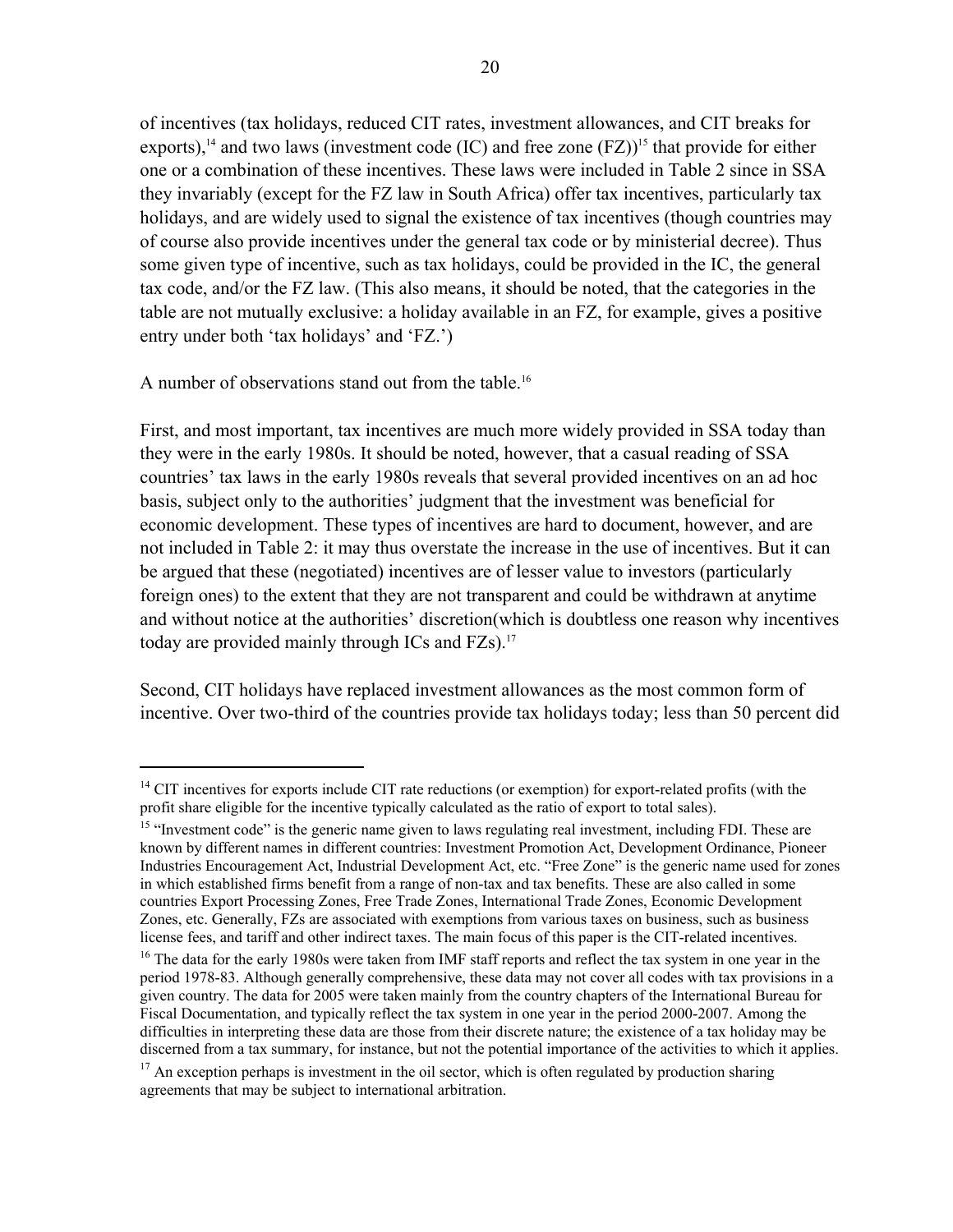so in 1980. This runs strongly counter, of course, to the standard tax policy advice, which, as discussed above, favors incentives targeting the cost of investment rather than its result.<sup>18</sup>

Third, there is a dramatic increase in the number of countries using FZ laws—and here, recall, we refer only to zones offering special corporate tax treatment—to attract footloose FDI: only one country in the sample had a free zone in 1980, while 17 did in 2005. The proliferation of FZs offering CIT incentives is a significant potential risk to the revenue base. This risk is not only to CIT revenues, but more generally to income tax and indirect tax revenues too: in some countries, FZ companies succeed in securing lower personal income tax and social security contributions for their FZ employees (as in Djibouti, for example, until it was eliminated in 2009); and VAT and excise taxes enforcement issues on trade between FZ companies—not subject typically to VAT—and the taxed economy are well known in SSA. Consistent with the possibility of revenue leakage through transfer pricing and other tax planning mechanisms between related companies in the zone and the taxedeconomy, FZ companies have been found—though it is not always possible to investigate this—to declare noticeably higher profit rates than those outside the zone. Anecdotal evidence also suggests that tax incentives for firms in FZs put pressure on policymakers to provide similar incentives to firms outside the zones, through either the general tax code or investment codes.

Free zones, it is important to note, can serve a useful purpose. They can provide high quality infrastructure and services for export companies and foreign investment, and may also be used to ease problems exporters might otherwise have in obtaining remission of import duties and refund of VAT (though the ultimate solution for that is of course to improve procedures more generally). The more fundamental difficulties with which we are concerned here arises when FZ companies receive other tax advantages too, such as the tax holidays they generally enjoy in SSA. In some cases, moreover (as in Madagascar, for example), companies are given FZ status even if not located in a secured area, so obtaining no particular infrastructure benefit and posing considerable control problems in relation to customs and VAT.

Fourth, 74 percent of SSA countries had an IC in 2005, compared to only 31 percent in 1980. Typically, tax incentives provided under ICs in SSA countries include tax holidays, and tariff and VAT exemptions. These incentives are often conditional on one or a combination of: the size of the investment and its location (with the aim to develop the regions); industry classification; and, employment and value added creation. In practice, these conditions are relatively easy to meet ex-ante but notoriously difficult to monitor and verify ex-post, even for experienced and well staffed administrations.<sup>19</sup>

<u>.</u>

(continued…)

<sup>&</sup>lt;sup>18</sup> See, for example, Zee, Stotsky and Ley (2002), and Nov (2005).

 $19$  As in the case of FZs, it should be stressed that ICs can be useful for a number of non-tax reasons, including in providing government assurances for investors to undertake foreign exchange transactions without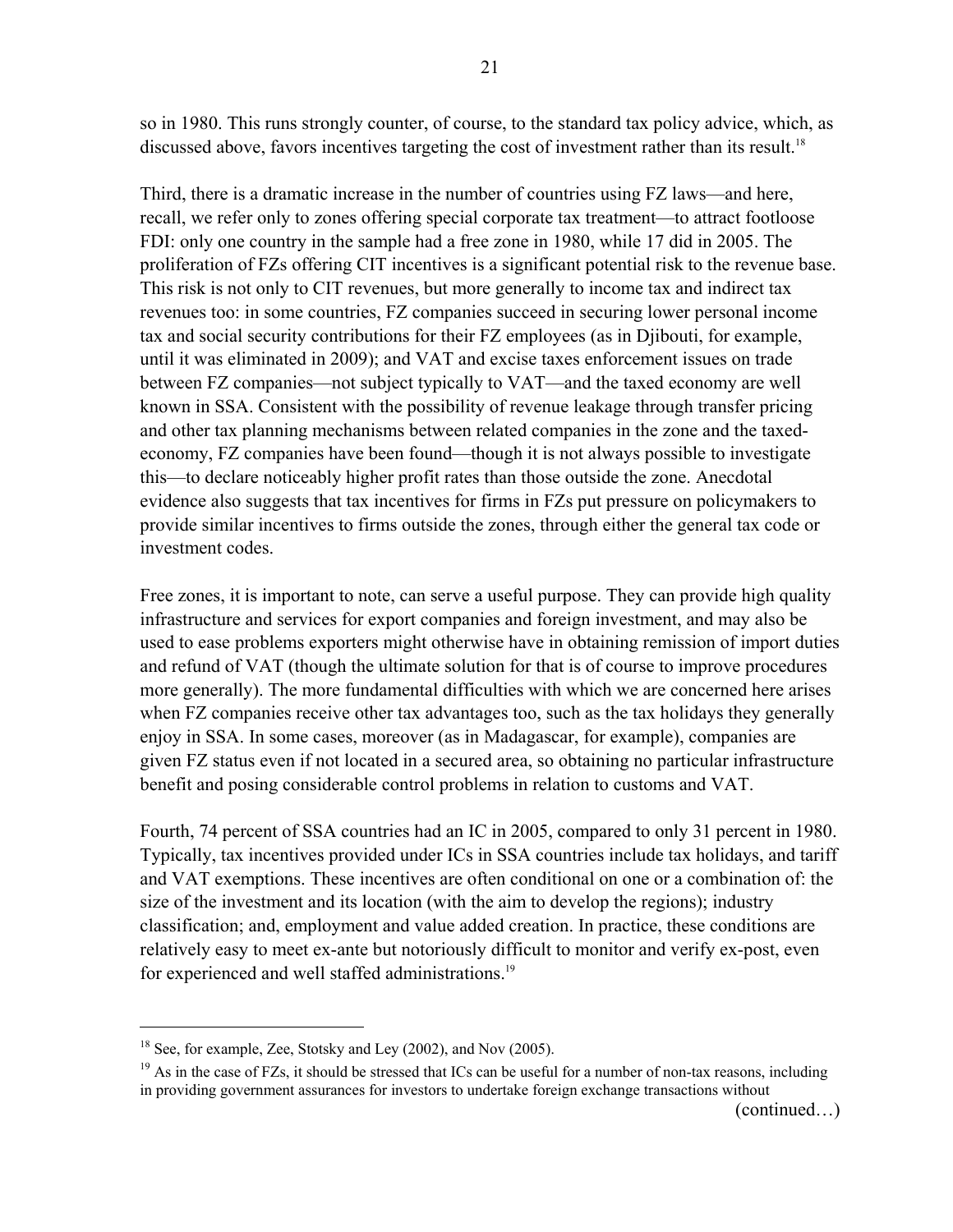Fifth, low-income countries use tax incentives more extensively than do middle-income countries. They also tend to favor the use of tax holidays (relative to other types of incentives)—Senegal, for example, introduced Free Zone provisions including a 50-year tax holiday—while MICs tend to favor reduced CIT rates and investment allowances.

Finally, there has been a marked increase in tax incentives for exporters (typically a reduction in the CIT rate or exemption from tax on income earned from export activities), mainly in LICs and resource countries. Such incentives constitute prohibited export subsidies under the WTO rules,<sup>20</sup> except for the very poorest countries,<sup>21</sup> (although complaints from other WTO members, which are required if enforcement action is to be taken, have rarely if ever been filed).

Since a primary purpose of tax incentives of various kinds is often to attract foreign direct investment, it is natural to ask how much FDI has increased in SSA over the period. Some broad indication is provided in Figure 6. This plots CIT rates and inward FDI for SSA countries as a whole, grouped by income level, and by resource category. Overall, there is a clear positive correlation between CIT rate reductions and FDI. But correlation is not causation. Differences among the country groups are telling, and again suggest that more than tax effects have been at work. First, the increase in FDI is clearly most noticeable in resource and upper-middle-income countries (the latter containing two major oil producers, Equatorial Guinea and Gabon), to which distinct effects from commodity price movements evidently apply. Second, while as noted above, the decline in the average CIT rate was most pronounced in low-income countries (excluding natural resource countries)—from about 45 percent in 1980 to 34 percent in 2005—FDI there increased only from less than 1 percent of GDP to about 2.5 percent, broadly the same as for all nonresource countries.

In summary, tax competition in SSA has largely taken the form of tax holidays for certain types of investments. CIT rates, although on a downward trend since 1990, are not low by international standards, and remain particularly high in LICs. It is possible that the revenue imperative prevented policymakers from making across-the-board CIT rate cuts, or that policymakers believed that targeted holidays work best to attract mobile investment while keeping rates higher on immobile ones. If so, it is hard to detect net gains from this strategy.

restrictions, safeguards against asset appropriations, and recourse to international arbitration in case governments do not fulfill their obligations. The concern here is solely with the tax aspects.

<sup>&</sup>lt;sup>20</sup> GATT Article XVI:4 and Agreement on Subsidies and Countervailing Measures. The latter specifically prohibits the "full or partial remission, or deferral specifically related to exports, of direct taxes or social welfare charges paid or payable by industrial or commercial enterprises."<br><sup>21</sup> These "Annex VII" countries comprise those designated by the United Nations as least-developed countries,

with a number of named countries to be excluded from this exemption when their per capita GNP exceeds \$1,000 per annum.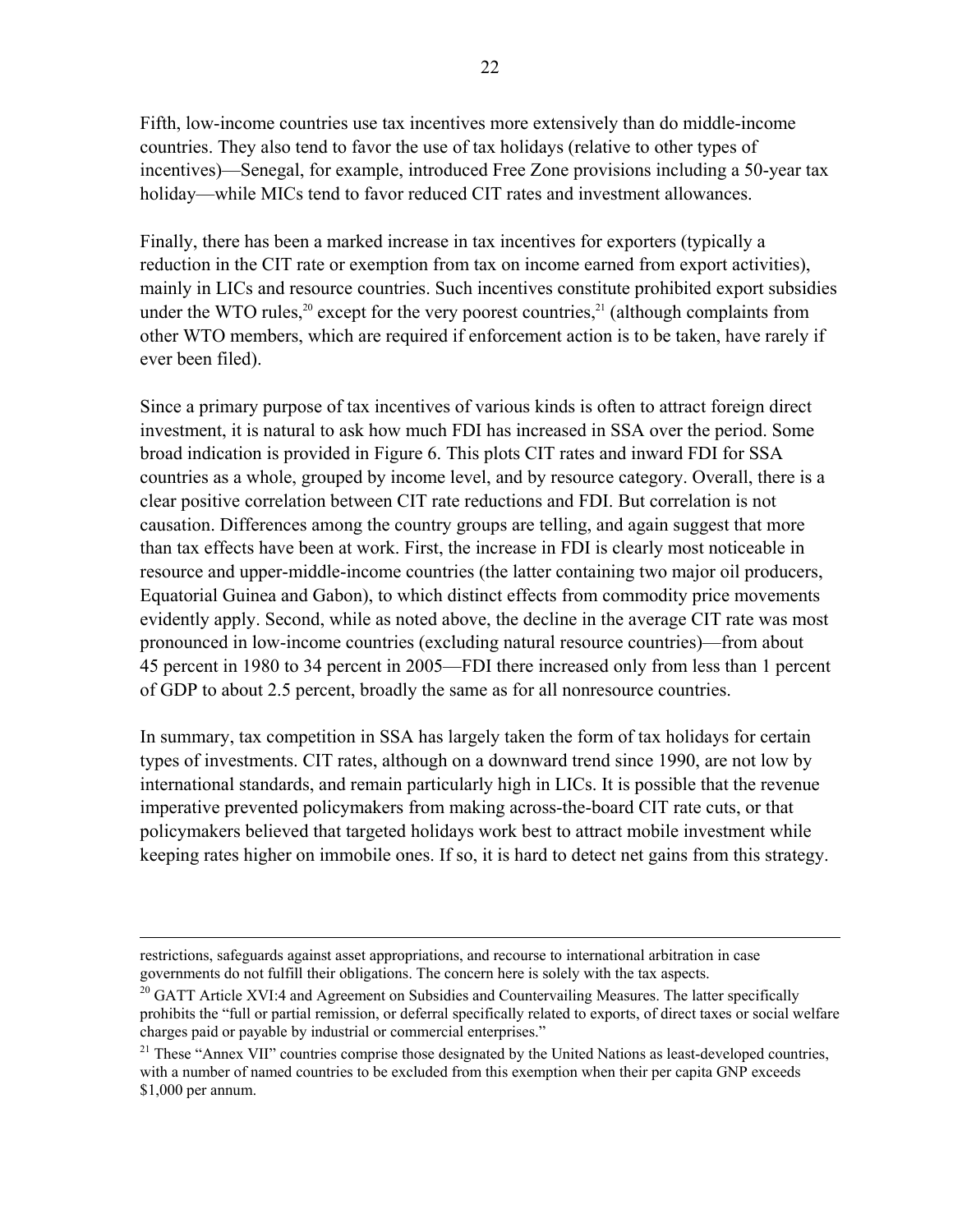

**Figure 6. Statutory CIT Rates and FDI in SSA, by Income Level and Resource Status, 1980–2005 (Simple Averages)**

Source: Author's compilation based on IMF staff reports and other documents; and International Bureau for Fiscal Documentation.

Note: The variability in the CIT rate for upper middle-income countries in the 1980s is due to missing data for three out of five countries.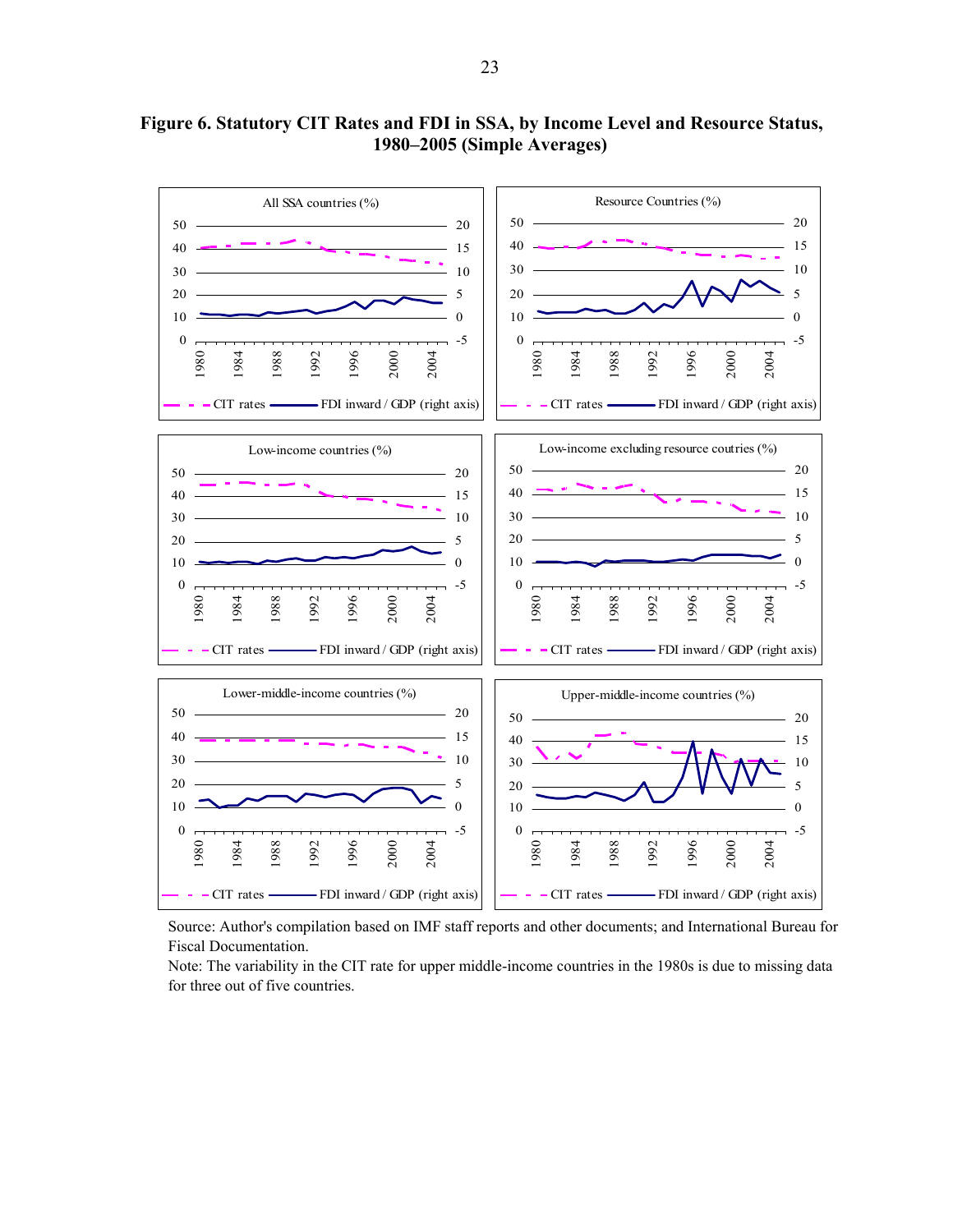#### **D. Policy Implications**

The core CIT challenge that SSA faces is in stemming, and reversing, the proliferation of incentives whose effectiveness is, at best, unclear. This is important both in itself, in avoiding unnecessary distortions, and in protecting revenues that are likely to come under continued and perhaps increasing pressure from the worldwide trend towards lower statutory rates.

Scaling back incentives unilaterally can be daunting, given the knowledge that other countries continue to offer them. There are, however, many examples of countries that have done so successfully, or are in the process of doing so (see Box 4). A coordinated response, nevertheless, clearly has particular appeal as a response to the possibility of uncoordinated corporate tax design leading to mutually harmful outcomes. Achieving such cooperation raises both institutional and substantive issues.

The first question concerns the set of countries amongst which some degree of cooperation might be achieved. Evidently, coordination is generally most effective when all countries participate; otherwise there remains the risk of adverse effects from tax–setting in nonparticipating countries. The potential benefits from measures of tax coordination among SSA countries, or any subset, will be reduced, for instance, if capital instead moves to countries outside the agreement, whether elsewhere in SSA or in the wider world. But while incomplete participation may reduce the benefits of cooperation, it seems unlikely to eliminate them (Konrad and Schjelderup, 1999). What is most important is to achieve cooperation amongst those countries likely to be in the most direct competition for mobile capital, which are likely to be those joined in free trade area arrangements (so that the internal market can be served from any of them): there is evidence, for example, that taxes have little impact on U.S. multinationals' decisions as to whether to open a plant in the EU, but, conditional on such a decision being made, taxes do affect where it is located (Devereux and Griffith, 1998).

A second institutional question for SSA countries is whether coordination should take a loose form, such as a code of conduct, or something more binding, such as an international treaty commitment. The EU experience is helpful in this regard. Many believe that the state aid rules, which are legally binding, accomplished more than the nonbinding code of conduct. In Central America too, there has been a sense that treaty commitments are needed.

One other institutional lesson might be drawn from the experience, and arguably the mistakes, of the EU: difficult as it is, cooperation in CIT matters may be best established early in the integration process rather than later.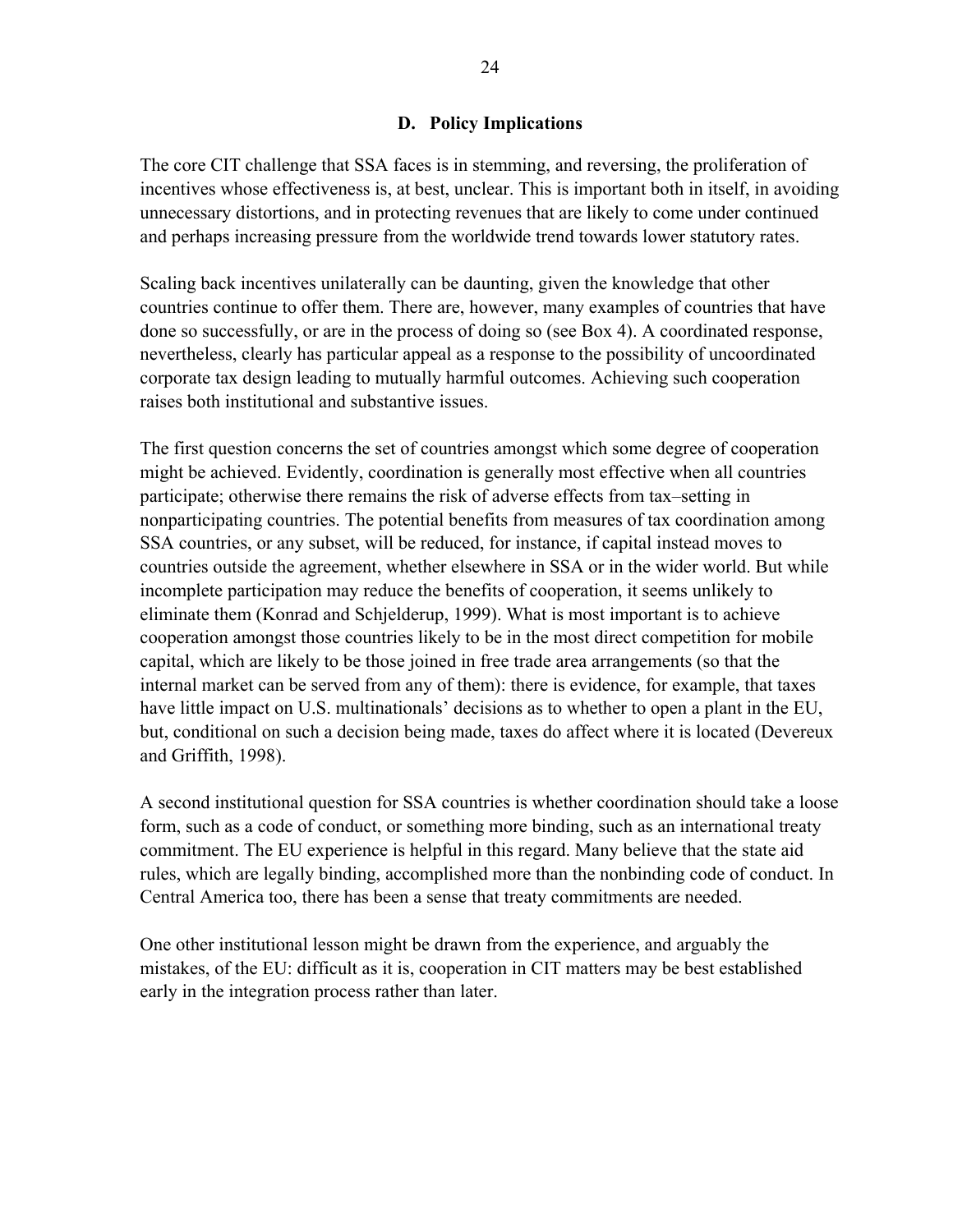#### **Box 4. Scaling Back Tax Incentives—Some Examples**

Egypt passed a new income tax law in mid-2005 that reduced the top marginal tax rates on income and profits from 32 to 20 percent for individuals and from 40 to 20 percent for corporations and partnerships (rates for petroleum, the Suez Canal authority, and the central bank were left at 40 percent). This reform also increased the exemption threshold, liberalized normal depreciation (equipment and machinery are now eligible for a 30 percent deduction in the first year of use; normal depreciation rates apply afterwards to the remaining balance), and provided for the phasing out of tax holidays while grandfathering current beneficiaries. Importantly, these reforms have been accompanied by extensive and continuing reforms of tax administration, including the successful introduction of self-assessment and a reform of the tax treatment of small- and medium-size enterprises. Between 2005 and 2006, FDI into Egypt doubled.

In its 2006 budget, Mauritius normalized the taxation of its EPZ (export processing zone companies and others) with non-EPZ sectors, and removed all provisions relating to tax credits and tax holidays (except for a four-year income tax holiday for small business). At the same time, the corporate tax rate was reduced from 25 to 22.5 percent, effective July 1, 2007, and a further reduction to 15 percent, effective July 1, 2008, was introduced in 2007 (the personal income tax rate structure was also changed to a single rate of 15 percent). Depreciation was shifted from straight line to declining balance for all assets, except for non-hotel buildings, and the ceiling for equipment or machinery to be fully expensed in the first year was raised from Rs 10,000 to Rs 30,000.

China announced in December 2007 that it is reforming its foreign income tax regime to end a five-year break (two years at zero percent, then three at half the standard rate of 33 percent), in favor of a single rate of 25 percent.<sup>1</sup> Reduced CIT rates (of 15 percent and 24 percent) are also to be eliminated in favor of the single 25 percent rate.

The Slovak Republic adopted in 2004 a single rate of 19 percent applied to both corporate and personal income. The reduction in the corporation tax, previously at 25 percent, was combined with more rapid depreciation, more generous carry forward rules, the elimination of tax holidays for new enterprises and tighter rules in respect of provisioning and reserves.

<sup>1</sup> Under the proposed policy change, current holidays are grandfathered, and the low CIT rates are phased out gradually over 2008–12.

With respect to the form that cooperation might take, there are two elements to consider: the rate of the CIT and its base.<sup>22</sup> The most obvious form of rate coordination might appear to be agreement on a minimum statutory rate, something that already exists in some subregions in the excise tax area. A minimum could maintain rates at a level above the level they would reach under uncoordinated tax competition. But since effective tax rates depend on both the rate and the base, coordinating through minimum statutory rates alone may not have the intended effect—countries could still compete, for example, by narrowing their CIT bases so

 $\overline{a}$ 

<sup>&</sup>lt;sup>22</sup> We do not discuss here—though they would need to be considered if steps were to be taken towards cooperation in this area—other forms of coordination, such as formula apportionment of the kind now under discussion in the EU.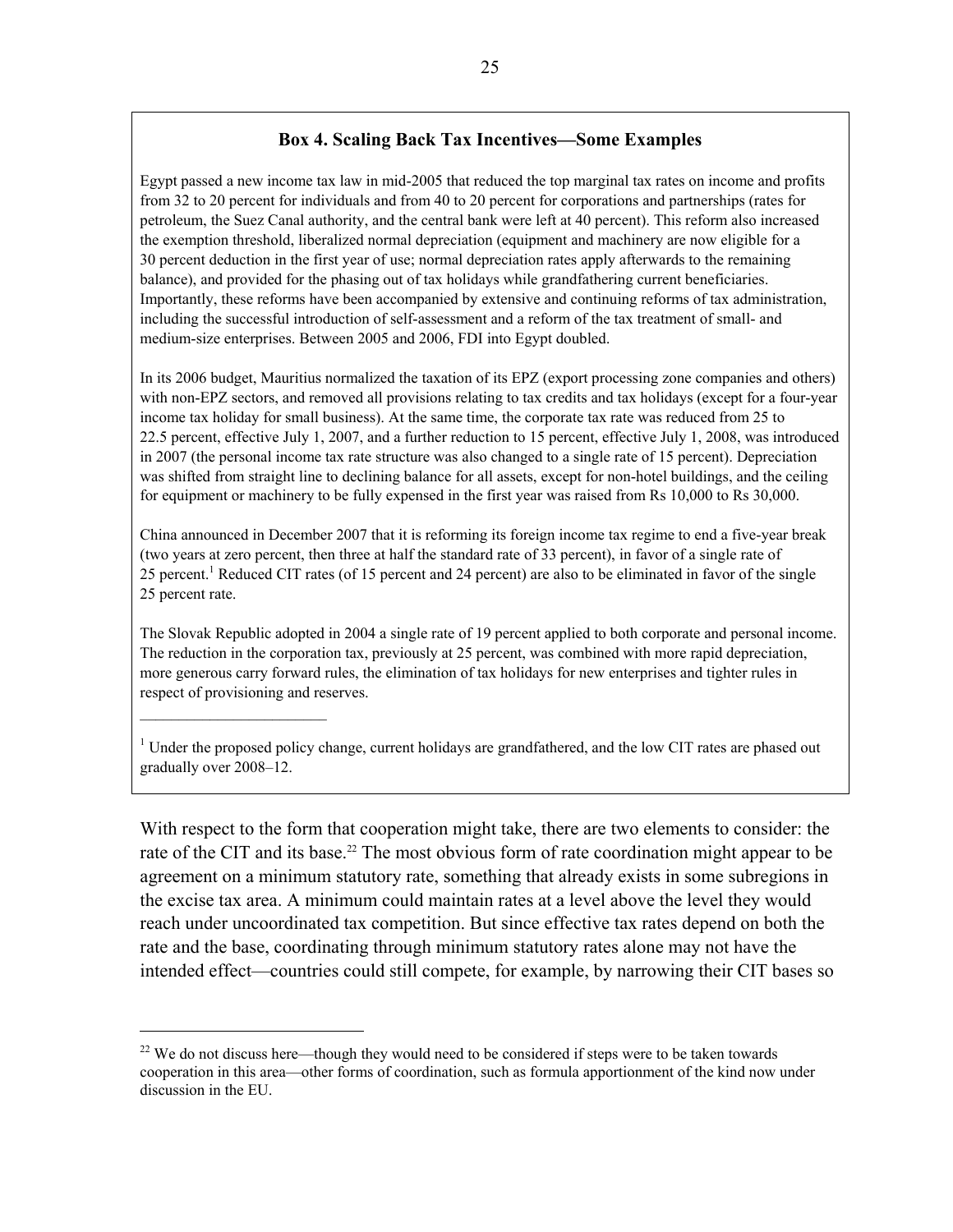as to lower their average effective tax rates. Some form of base coordination is thus likely to be needed for any effective form of cooperation.

A sensible first step would be to focus on limiting the most damaging CIT incentives, notably tax holidays and export incentives. Countries might commit to eliminating, prospectively, all CIT incentives to exports and tax holidays available, including in FZ laws and ICs—while grandfathering, so far as is reasonable, tax benefits already granted. This base broadening would allow statutory rates to be brought closer to international levels (say in upper 20s) without jeopardizing revenues. As noted earlier, this does not mean that FZs and ICs should be eliminated, since other aspects of these laws could be useful tools of development in their own rights.

Beyond this, a case can also be made for restricting the ability to offer differentially low CIT rates for particular sectors. In principle such differentiation could serve a useful purpose: this is because it may, in principle, be better to allow countries to compete especially aggressively over particularly mobile activities: preventing them from offering preferential treatment to such activities could worsen matters by leading to tax competition that is less aggressive but covers a wider range of activities (Keen, 1999).<sup>23</sup> For example, there is a strong case for taxing resource activities (immobile) at a higher rate than nonresource activities (with varying degrees of mobility)—as some countries in SSA, such as Cameroon, do.<sup>24</sup> But the practical force of these considerations is unclear. Beyond the resource case, delineating the mobile portion of the corporate tax base from the nonmobile one could be problematic, and have administration and compliance costs implications. Moreover, preferential treatment involves all the difficulties of potential profit-shifting discussed above; and it is difficult, from a political economy point of view, to tax some sectors at lower rates then others.<sup>25</sup> Offering moderate tax treatment for all, rather than preferential treatment for some, seems the surer guide to policy.

With the possibilities for mutually damaging competition through base eroding and preferential measures limited by agreement on these points, a minimum rate of CIT (perhaps limited to nonresource activities) may serve to limit downward rate pressures not only from profit-shifting activities but also from attempts to reduce effective tax rates on domestic investment. At the same time, being only a minimum, it would preserve national autonomy to set higher rates if so desired. To preserve the integrity of the tax base while ensuring

1

<sup>&</sup>lt;sup>23</sup> See also Janeba and Smart (2000), who explore this result in more general circumstances.<br><sup>24</sup> Others, however, do the opposite: the DRC, for example, taxes mining profits at 30 percent, below the general rate of 40 percent.

<sup>&</sup>lt;sup>25</sup> Panagariya and Rodrik (1996) develop this argument in the area of trade policy, arguing that a uniform tariff is likely to generate less lobbying activity for a lower tariff than is a regime under which tariffs can differ by sector. The argument here is also similar to that often made for a single positive rate of VAT: though not in theory ideal, difficulties of identifying what is ideal, combined with administrative and lobbying concerns, make uniform treatment the safest benchmark.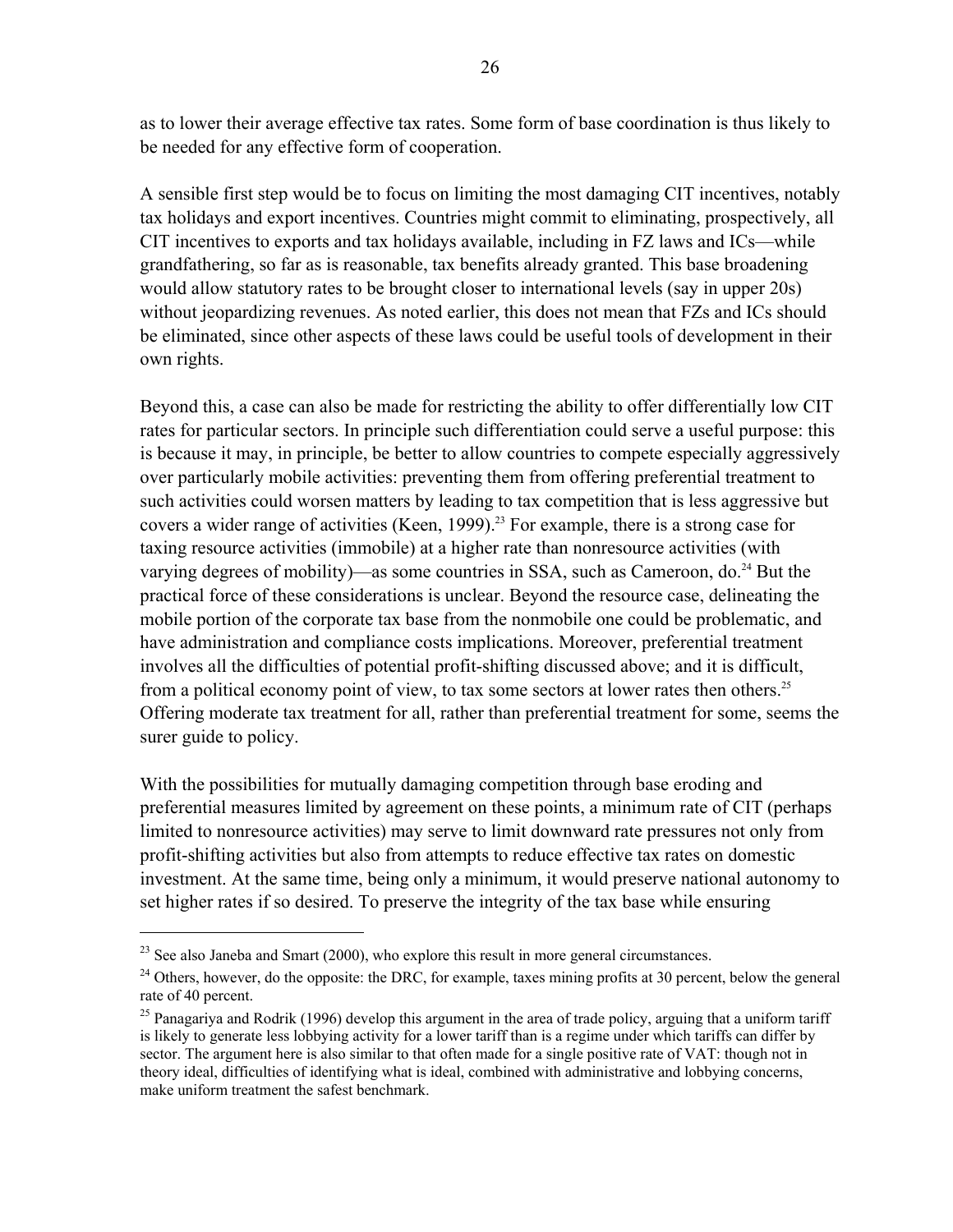reasonable incentives to invest, however, agreement on a minimum rate may ultimately be less important than agreement to scale back the more questionable forms of incentive.

By way of illustration, Box 5 lists a number of guiding principles that could form the basis of a code of conduct or treaty agreement, enforced by moral obligation or through the courts. These principles cover competition through both the tax base and a minimum rate.

Negotiating and implementing any such agreement would be a substantial undertaking, being demanding both politically and technically. It requires, for instance, a monitoring framework and system for exchange of information (on tax rules and changes), which have proven difficult to accomplish effectively in SSA (for instance, in enforcing the common external tariffs and excise directives in WAEMU and CEMAC).<sup>26</sup>

 $\overline{a}$ 

<sup>&</sup>lt;sup>26</sup> See, for example, Doe (2005) on the application of the CEMAC and WAEMU VAT directives.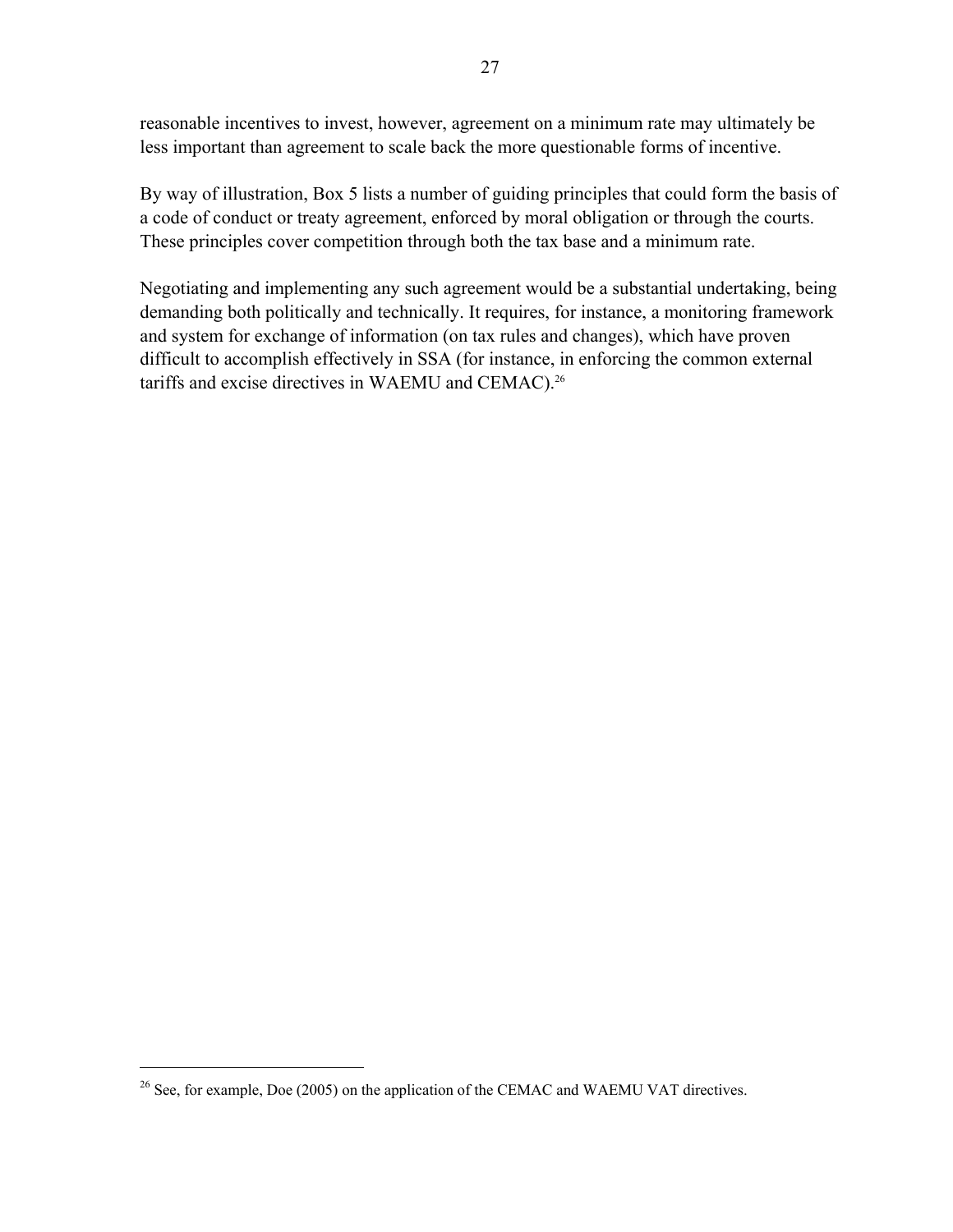#### **Box 5. Principles for Coordinating Corporate Taxation**

- 1. Freedom to Invest: All investors, domestic and foreign, can invest in all sectors, subject to investment registration, and with the following exceptions: [A short negative list].
- 2. National Treatment: Domestic and foreign investors shall be entitled to make investments in participating countries on the same terms.
- 3. Nondiscrimination: There will be no discrimination between foreign investors relative to domestic.
- 4. Repatriation: Each country will permit prompt transfer of funds related to foreign investment—such as profits, dividends, royalties, loan payments and from liquidations—in freely convertible currency.
- 5. Expropriation: Investments will not be expropriated except for a public purpose and on a nondiscriminatory basis. If property is expropriated, there will be prompt payment of adequate compensation.
- 6. Transparency: The investment incentive system of each country including its laws, regulations, guidelines, and administrative procedures should be transparent and readily available.
- 7. Investment incentives:
	- Any incentives must be in the law and available to all investors on the same terms and not subject to administrative discretion.
	- Countries agree not to compete by offering tax holidays or profit tax rates below the standard rate in each country.
	- Any investment tax incentives that are provided must be directly related to the amount of investment (such accelerated depreciation, investment allowances, or tax credits) and cannot favor particular economic sectors or activities.
- 8. Standard Tax Rate: Each country commits not to reduce the standard corporate tax rate below [rate].
- 9. New Investment Tax Incentives: Countries agree not to introduce new investment tax incentives or extend the scope of or increase existing incentives, that are inconsistent with the guidelines on investment incentives (paragraph 7 above).
- 10. Rollback of Existing Investment Tax Incentives. Countries commit to amend their existing laws and established practices to eliminate investment tax incentives inconsistent with paragraph 7 by [date]. Companies that, prior to [date] have been awarded incentives counter to paragraph 7 should be "grandfathered" that is, continue to enjoy the incentives during the period the incentives were promised, assuming they continue to meet the conditions for them.
- 11. Tax Expenditure Budget: Each country will develop and publish a tax expenditure budget that will cover, at a minimum, all tax incentives inconsistent with paragraph 7.
- 12. Monitoring and Enforcement: A committee will be established to monitor compliance, including identifying tax measures in each country that are not in accordance with paragraph 7. Each country would be allowed to lodge a complaint against the practice of another country. The latter should be given a chance to respond, and the committee would issue a nonbinding opinion at the end of the process.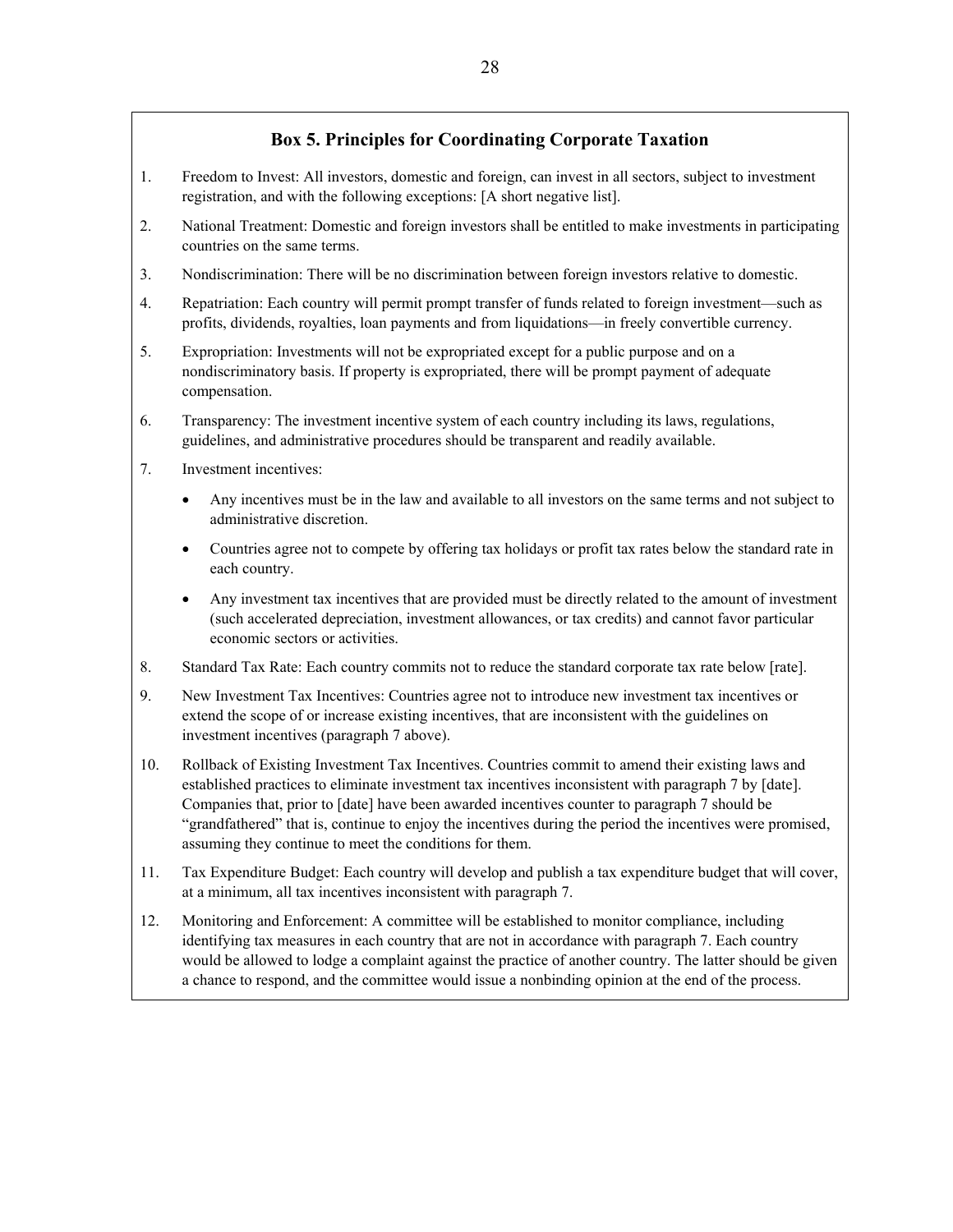#### **IV. TRADE LIBERALIZATION AND REVENUE REPLACEMENT**

#### **A. Principles for Revenue Replacement**

Not all measures of trade liberalization necessarily reduce trade tax revenue. The tariffication of quotas, for example, can reduce trade distortions while at the same time increasing rather than reducing revenue.<sup>27</sup> But since free trade implies zero trade taxes, there must come a point at which further liberalization will reduce trade tax receipts. The question then is whether and how this revenue loss can be recovered from domestic taxes.

Conventional wisdom points to consumption taxation as having a key role to play. The basic argument is simple. For a small economy—one, that is, which has no impact on world prices—cutting the tariff on some import by \$1 while at the same time increasing the consumption tax by \$1 has no effect on the price faced by consumer, eliminates the protective effect of the tariff (since imports are treated in exactly the same way as domestic production), and increases government revenue (because the consumption tax is collected not only on imports but also on domestic production). Or, if preferred, the consumption tax could be increased by less than \$1, to ensure that consumers also benefit from the reform. Such a shift towards consumption taxation thus appears to provide a simple strategy for recovering revenue without jeopardizing the welfare gain from trade liberalization itself.<sup>28</sup>

There are of course many important considerations not captured in this simple result: the import of intermediate goods, for instance, and imperfect competition in product markets complicate the analysis, and nuance the proper policy conclusions.<sup>29</sup> Three further factors merit particular consideration.

The first is the typical existence in most developing countries of a large informal sector, less than fully tax compliant. With some final consumption being produced informally, the simple argument above ceases to apply, since then not all consumption can be taxed: switching to a consumption tax in the way described could lead revenue to fall. Here, however, the precise form of the consumption tax becomes important. The VAT, in particular (as opposed, for example, to a tax simply on final retail sales), is fully charged on imports: this import VAT is then available to formal sector businesses as a credit (or refund) against the output VAT due on their own sales. But for informal operators not registered for VAT, the tax will be unrecovered: the VAT acts, for them, exactly like a tariff. This may seem to reestablish the theoretical case for revenue replacement along the lines above, emphasizing that the replacement tax be a VAT. But that is not quite correct: while the VAT will reach the

1

<sup>&</sup>lt;sup>27</sup> Ebrill, Stotsky, and Gropp (1999) discuss these and other potentially revenue-increasing measures of trade liberalization, which include reducing quotas and the number and dispersion of tariffs.

 $28$  This argument is spelt out in Keen and Ligthart (2002).

<sup>&</sup>lt;sup>29</sup> See Haque, Emranul and Mukheriee (2005), and Keen and Ligthart (2005).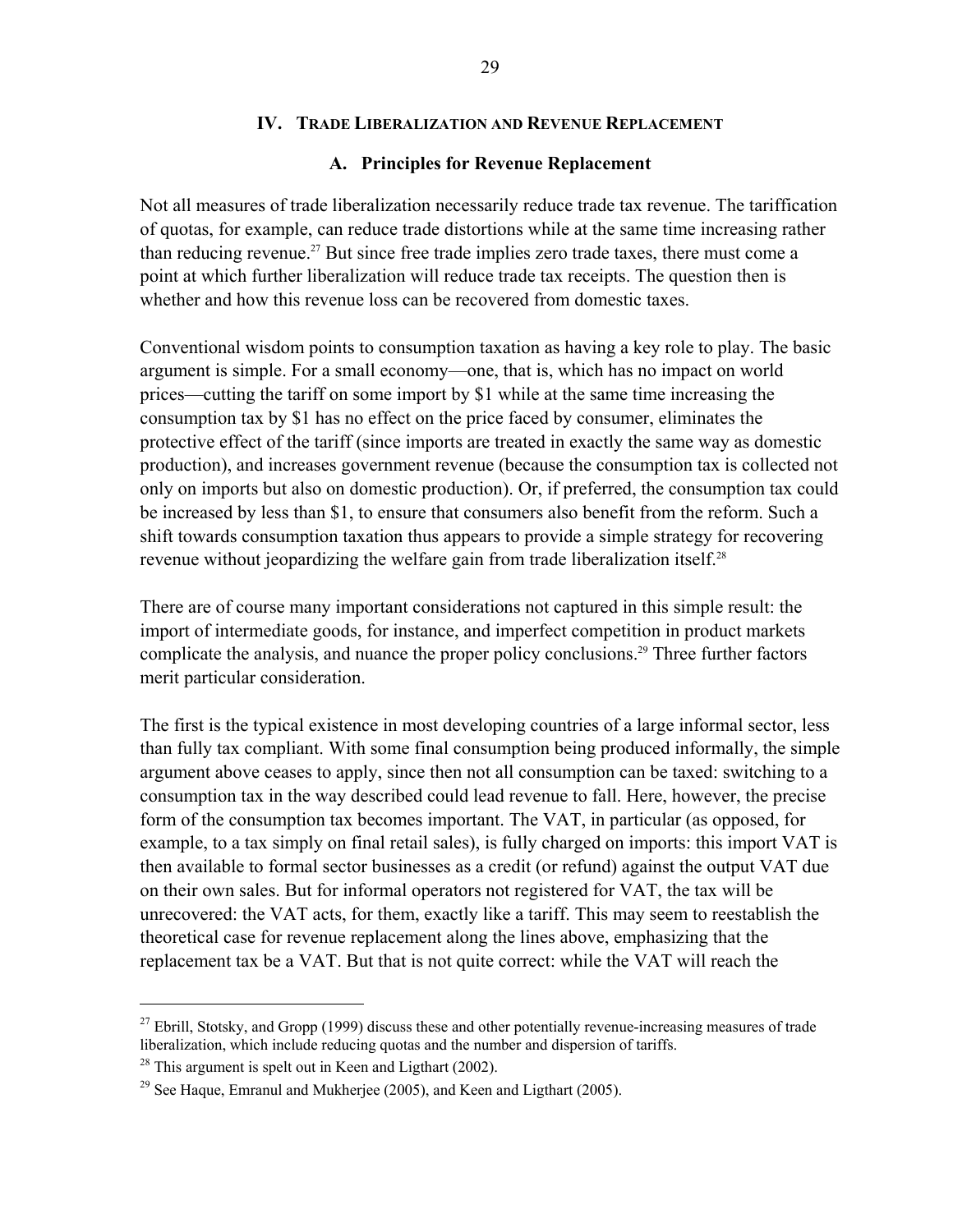imported inputs of informal operators, since it taxes formal sector operators on their full value added, its net effect is to favor informality—and the consequent increase in the size of the informal sector is a source of welfare loss to the extent that informal operators tend to be relatively inefficient (and perhaps impose other social costs). This does not mean that shifting away from tariffs to the VAT is necessarily unwise—but it makes the case for doing so less than clear-cut. Instruments that bear differentially on informal operators (such as withholding taxes on imports, which formal operators can credit against their income tax liability) can in principle usefully supplement the VAT, though also raises further practical difficulties.<sup>30</sup>

A second important set of considerations relate to the administrative and compliance costs associated with tariffs and the value added tax. It is widely supposed that tariffs are significantly easier to administer and comply with than a VAT. But there is almost no hard evidence on the comparative costs of the two. There is evidence, however, that the collection costs of the VAT are strongly affected by key aspects of design, in particular by the number of rates<sup>31</sup> and by the level of the threshold below which registration is optional. Moreover, the strengthening of VAT administration is often seen as having strong benefits to the wider tax administration, both in developing methods of self-assessment and in providing information useful for the business and personal income tax. Thus it is by no means clear that administration and compliance concerns strongly favor the use of customs duties.

Third, there may be distributional consequences from a shift towards the VAT that does not preserve consumer prices unchanged. But these may well be best handled on the spending side of the budget (rather than by, for example, rate differentiation under the VAT). Even in the absence of an effective personal income tax-benefit system—as is commonly the case, of course, in developing countries—it may be possible to alleviate the impact on the poor through higher spending on infrastructure, education and training: Muñoz and Cho (2004), for example, show how the distributional effects of introducing the VAT in Ethiopia could be largely neutralized by broad spending measures.

#### **B. Trends in Trade Taxation**

There have been few systematic studies of the revenue impact of trade reform in developing countries. Exceptions are Khattry and Rao (2002) and Baunsgaard and Keen (2005), both of which find evidence that replacing lost trade tax revenue has proved problematic in low income countries, and IMF (2005), which stresses the diversity of country experience. This section reviews the evidence for SSA. Figure 7 shows that the average collected tariff rate (tariff revenues divided by the value of imports) declined in SSA from over 20 percent in the

1

<sup>&</sup>lt;sup>30</sup> The relative merits of the VAT and tariffs in the presence of informality are analyzed by Emran and Stiglitz (2005), Keen (2008) and Boadway and Sato (2007). See also Glenday (2006).

 $31$  There is, it should be noted, a tension here with the theoretical case for shifting towards the VAT set out above, in that a multiple rate VAT may in principle be required to replicate a complex tariff structure.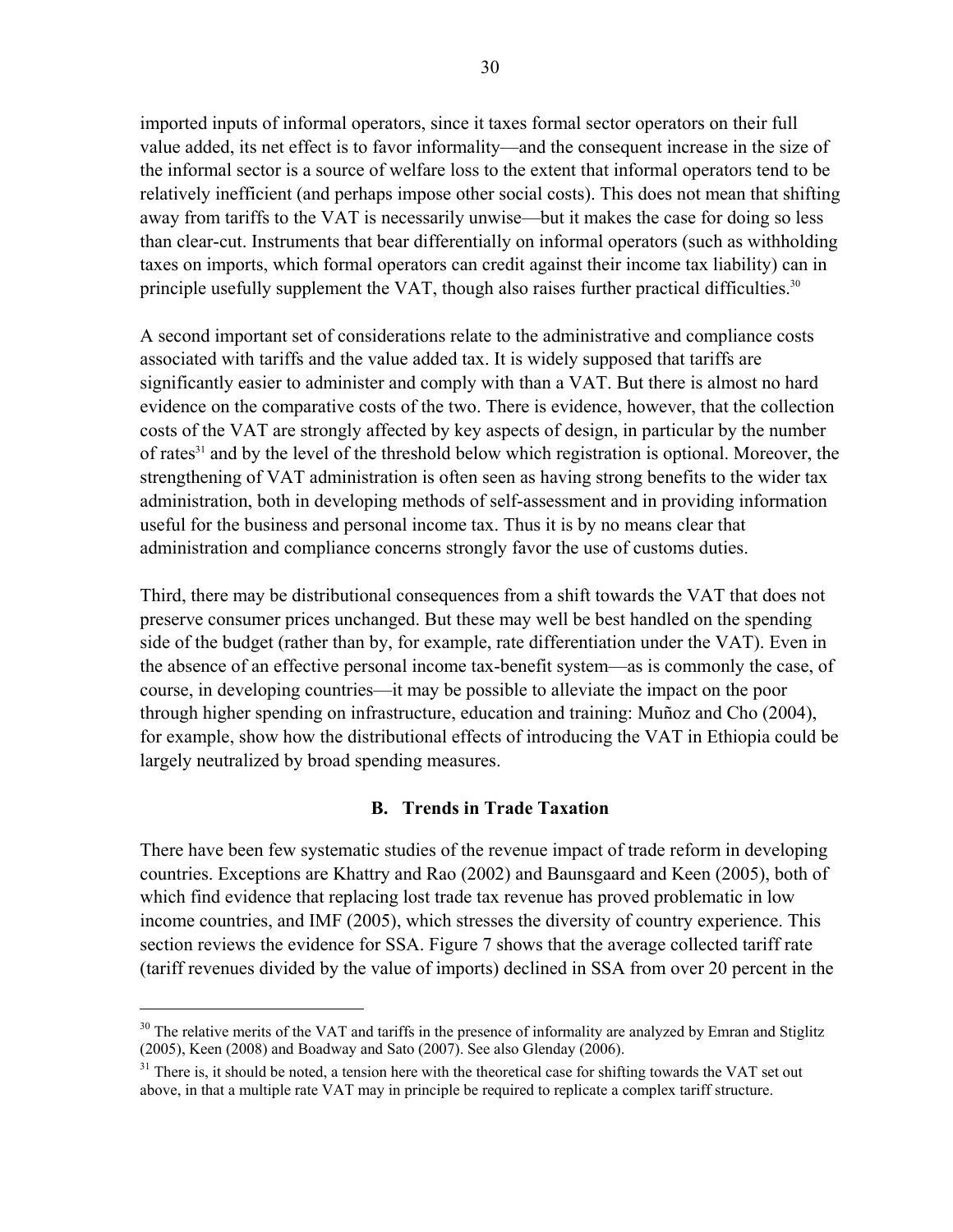early 1980s to less than 13 percent in 2005. Trade tax revenues have fallen both relative to GDP and as a share of total tax revenue (though with a recent increase that reflects an increased share of imports in GDP). Though not documented separately here, export taxes have virtually disappeared over this period. Despite these reductions, a significant amount of revenue remains at stake: over 4 percent of GDP on average for SSA countries—equivalent to about 1/3 of nonresource tax revenues.



#### **Figure 7. Trade Tax Revenues and Collected Tariff Rates in SSA, 1980–2005 (Simple Averages)**

Source: Author's compilation based on IMF staff reports and other documents.

Grouping countries by income level, Table 3 reports averages of trade tax revenues relative to GDP for countries which lost trade revenues between 1980–82 and 2003–05 and those who gained. All middle income countries lost trade revenues, except one (Cape Verde). And the losses have been significant: 2.7 percentage points of GDP for LMICs and 5.7 points for UMICs. Nevertheless, both groups managed to increase their total tax ratio, with the former relying mainly on indirect taxes and the latter on revenue from natural resources. For LICs, the story is mixed, with roughly 1/3 gaining trade tax revenue and 2/3 losing. Importantly, even those LICs that lost trade tax revenue nevertheless managed, on average, to increase their total tax ratio over the full sample period.

These results, it should be noted, are broadly consistent with those of Baunsgaard and Keen (2005), who find (econometrically, and controlling for other factors affecting the revenue ratio, such as developments in income levels), that revenue recovery has been stronger in SSA than in other regions.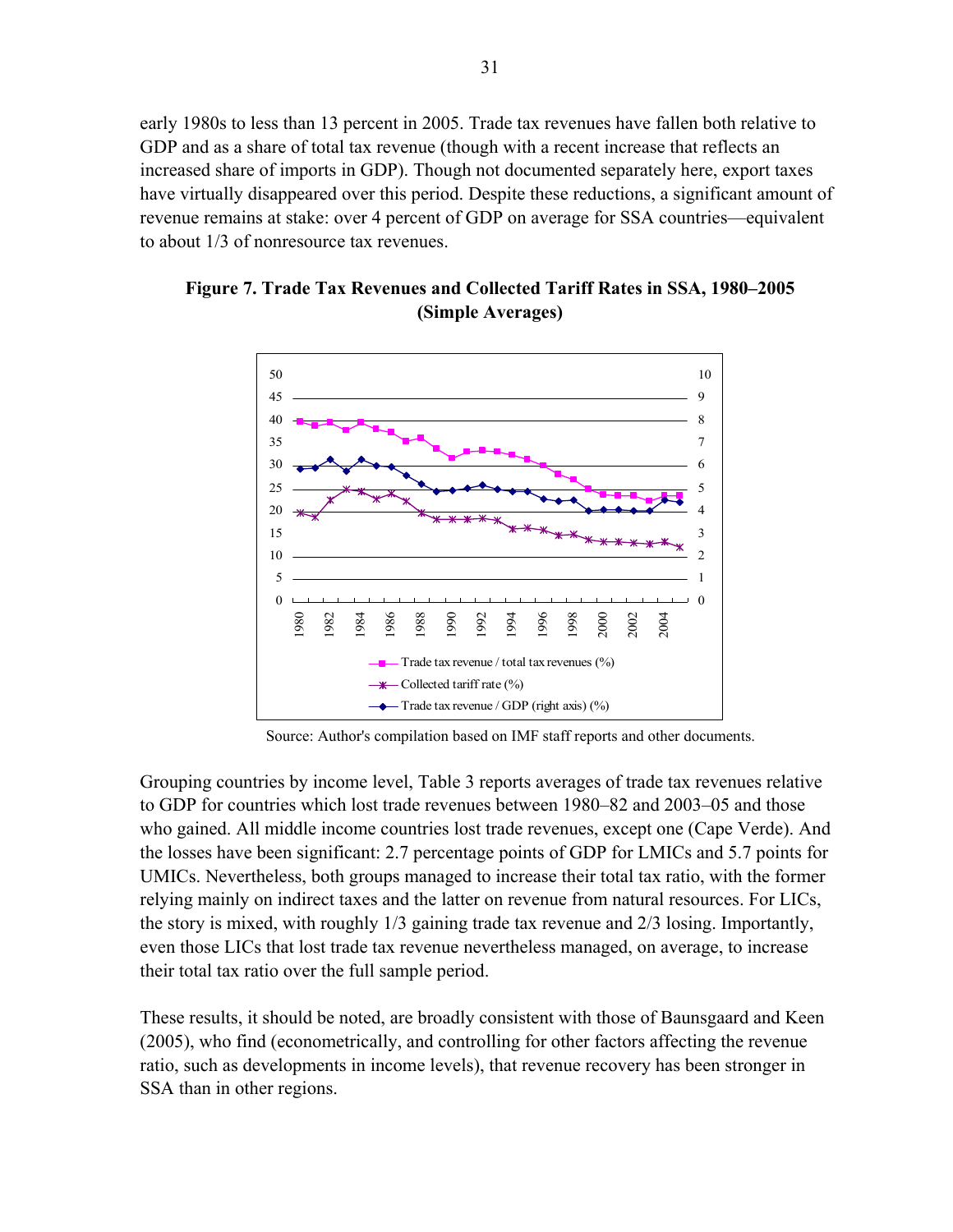#### **Table 3. Increasing** *Vs***. Decreasing Trade Tax Revenues in SSA**  (In percent of GDP)

|                                       |           |           | 1980-82                |         | 2003-05 |                                  |         |  |  |
|---------------------------------------|-----------|-----------|------------------------|---------|---------|----------------------------------|---------|--|--|
|                                       | Number    |           | Non-                   |         |         | Non-                             |         |  |  |
|                                       | of        | Total tax | resource tax Trade tax |         |         | Total tax resource tax Trade tax |         |  |  |
|                                       | countries | revenue   | revenue                | revenue | revenue | revenue                          | revenue |  |  |
| Low-income countries                  |           |           |                        |         |         |                                  |         |  |  |
| Lost trade tax revenue                | 20        | 14.2      | 12.6                   | 5.5     | 15.4    | 12.5                             | 3.0     |  |  |
| Gained trade tax revenue              | 9         | 12.1      | 12.1                   | 2.8     | 17.7    | 17.2                             | 4.4     |  |  |
| Low-income (excl. resource countries) |           |           |                        |         |         |                                  |         |  |  |
| Lost trade tax revenue                | 16        | 11.7      | 11.7                   | 5.1     | 12.7    | 12.7                             | 2.7     |  |  |
| Gained trade tax revenue              | 7         | 14.4      | 14.4                   | 3.2     | 20.2    | 20.2                             | 5.1     |  |  |
| Lower-middle-income countries         |           |           |                        |         |         |                                  |         |  |  |
| Lost trade tax revenue                | 4         | 20.3      | 19.8                   | 13.5    | 25.2    | 23.6                             | 10.8    |  |  |
| Gained trade tax revenue              |           | 13.4      | 11.9                   | 7.3     | 20.4    | 20.4                             | 8.6     |  |  |
| Upper-middle income countries         |           |           |                        |         |         |                                  |         |  |  |
| Lost trade tax revenue                | 6         | 23.1      | 19.0                   | 9.8     | 28.9    | 17.9                             | 4.0     |  |  |
| Gained trade tax revenue              | $\Omega$  | 0.0       | 0.0                    | 0.0     | 0.0     | 0.0                              | 0.0     |  |  |
| Resource countries                    |           |           |                        |         |         |                                  |         |  |  |
| Lost trade tax revenue                | 10        | 21.5      | 15.6                   | 8.2     | 26.2    | 13.2                             | 3.7     |  |  |
| Gained trade tax revenue              | 3         | 7.3       | 6.8                    | 3.2     | 12.7    | 11.4                             | 4.0     |  |  |
| All countries                         |           |           |                        |         |         |                                  |         |  |  |
| Lost trade tax revenue                | 30        | 16.8      | 14.8                   | 7.4     | 19.4    | 15.0                             | 4.2     |  |  |
| Gained trade tax revenue              | 10        | 12.3      | 12.1                   | 3.2     | 17.9    | 17.5                             | 4.8     |  |  |

Source: Author's compilation based on IMF staff reports and other documents. Note: Figures are simple averages across countries and time.

#### **Trading blocs: past and future**

 $\overline{a}$ 

Trade liberalization in SSA since the early 1980s has taken two main forms: free trade areas, and customs unions.32 The CEMAC and WAEMU areas have applied a common external tariff (CET) for some time (Table 4). The EAC became a customs union in January 2005; Burundi and Rwanda expect to apply the CET in the near future. COMESA was set to introduce a two-band CET at the end of 2008. SADC formed a free trade area at the end of 2008 (with Angola, Democratic Republic of Congo and Malawi planning to join in the near future), and intends to form a customs union by 2018. As Table 4 shows, COMESA and EAC, a subgroup of COMESA that excludes Tanzania, will have similar three-rate CETs. The neutrality and trade facilitation that this would generate between member countries and the rest of the world hinge primarily on the classification of goods that COMESA will eventually decide: a long list of so-called "social goods", which account for a significant share of tariff revenues, and on which higher tariffs would apply under the CET, remain to be agreed; and agreement on whether some key imports (such as sugar) are intermediate or

 $32$  Membership of various trading groups in SSA is shown in Appendix 3.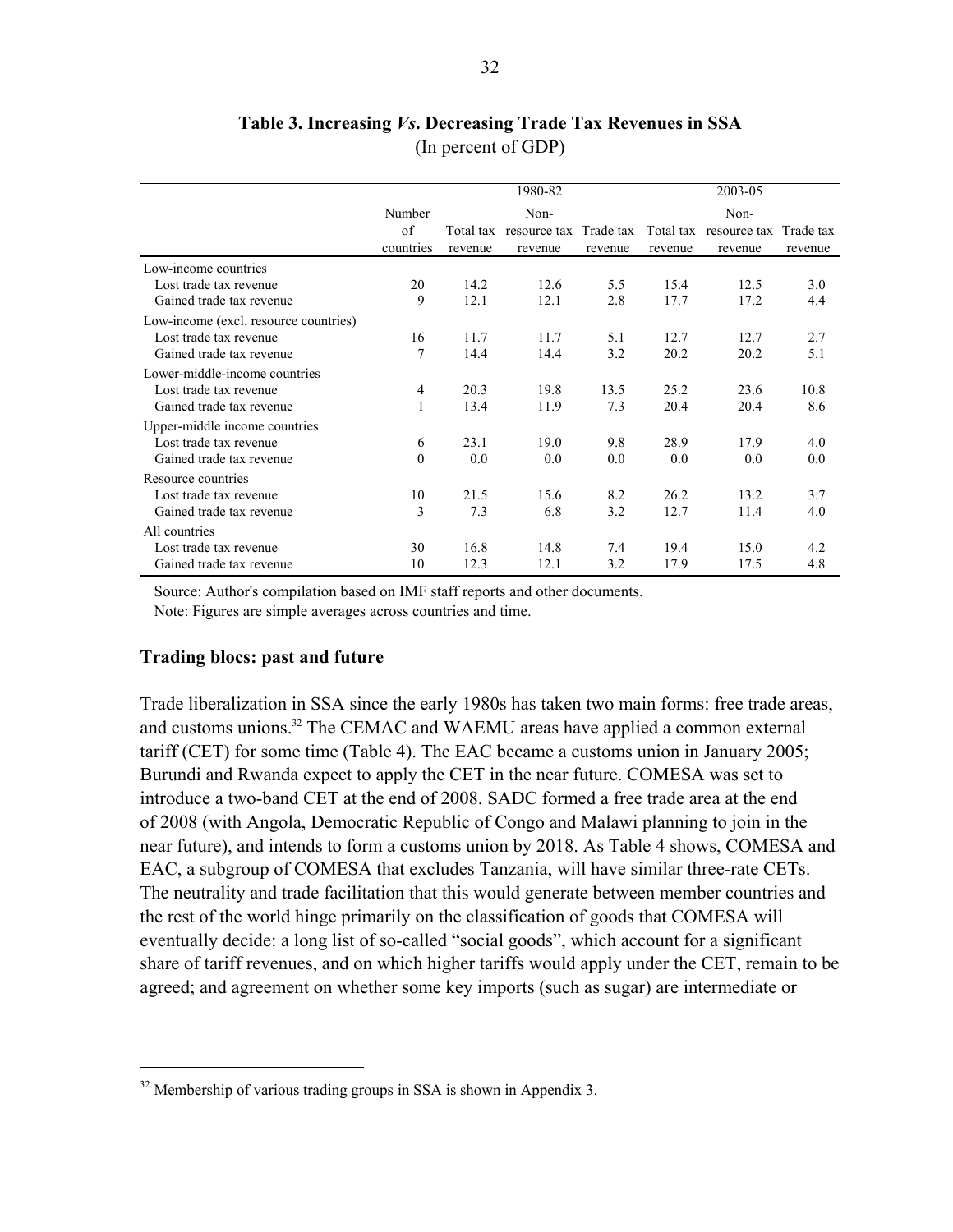final-consumption goods is proving agreed; and agreement on whether some key imports (such as sugar) are intermediate or final-consumption goods is proving difficult. 33

|               |    | Raw materials Capital goods | intermediate<br>goods | Final<br>consumption | Social goods |
|---------------|----|-----------------------------|-----------------------|----------------------|--------------|
| <b>COMESA</b> |    |                             | 10                    | 25                   | n.a.         |
| EAC           |    |                             | 10                    | 25                   | n.a.         |
| <b>CEMAC</b>  | 10 | 10                          | 20                    | 30                   |              |
| WAEMU         |    | 10                          |                       | 20                   |              |

**Table 4. Tariff Structure of Existing and Prospective Customs Unions in SSA** 

Source: Groups' official websites.

<u>.</u>

Since further trade liberalization is likely to occur between SSA trading blocs and non-African countries—the imminent  $EPAs<sup>34</sup>$  with the EU are a prominent example—it is natural to look at developments in trade taxes for existing and planned trading blocs, keeping in mind that the magnitude of the potential revenue loss is country specific, and the policy response should be tailored accordingly.

Table 5 shows that trade tax revenue declined by 20–30 percent in all groups, and in CEMAC they declined by more than 70 percent (though the proportional decline in the collected tariff rate was much less than the revenue reduction, reflecting a fall in the import share of GDP). Reliance on tariff revenue is nevertheless still strong, especially in COMESA, SADC, and WAEMU.

The potential for further revenue loss from trade liberalization depends on a number of factors, including trade patterns and how they will evolve over time. For most SSA countries,

<sup>&</sup>lt;sup>33</sup> Yongzheng and Gupta (2005) provides a detailed account of the web of regional trade agreements in Africa.<br>There are 30 agreements in the region; on average, each African country is a member of four.

 $34$  The EPAs are part of the Cotonou Agreement that the EU signed with Asia Caribbean Pacific (ACP) countries in 2000. The Agreement covers a wide area of cooperation between the signatories, including political, economic and social, with the main long-term objective being the elimination of poverty and the integration of ACP countries into the world economy. The economic element of the Agreement envisages the negotiation of WTO-consistent trade agreements between the EU and ACP countries, to replace the preferential treatment that the EU provided these countries since the 1970s. In Africa, the EU started negotiations in 2003 and is currently negotiating with four groups: The Economic Community of West African States (ECOWAS) plus Mauritania, The Southern African Development Community (SADC), Eastern and Southern Africa (ESA) (a subgroup of COMESA), and the Central Economic and Monetary African Community (CEMAC) plus Sao-Tomé and Principe. (The table in Appendix 3 lists members of these groups). At the end of 2008, the EU had reached interim regional agreements with five SADC countries (Botswana, Lesotho, Swaziland, Mozambique and Lesotho), the EAC, and six ESA countries (Comoros, Madagascar, Mauritius, Seychelles, Zambia and Zimbabwe); interim individual agreements with two ECOWAS countries (Ivory Coast and Ghana); and a regional agreement with CEMAC, which was finally signed by Cameroon only—the other five members countries opted to withdraw). Of the countries included in the sample analyzed in this paper, 19 have signed an interim EPA agreement. The EU remains committed to concluding regional EPAs with all negotiating groups.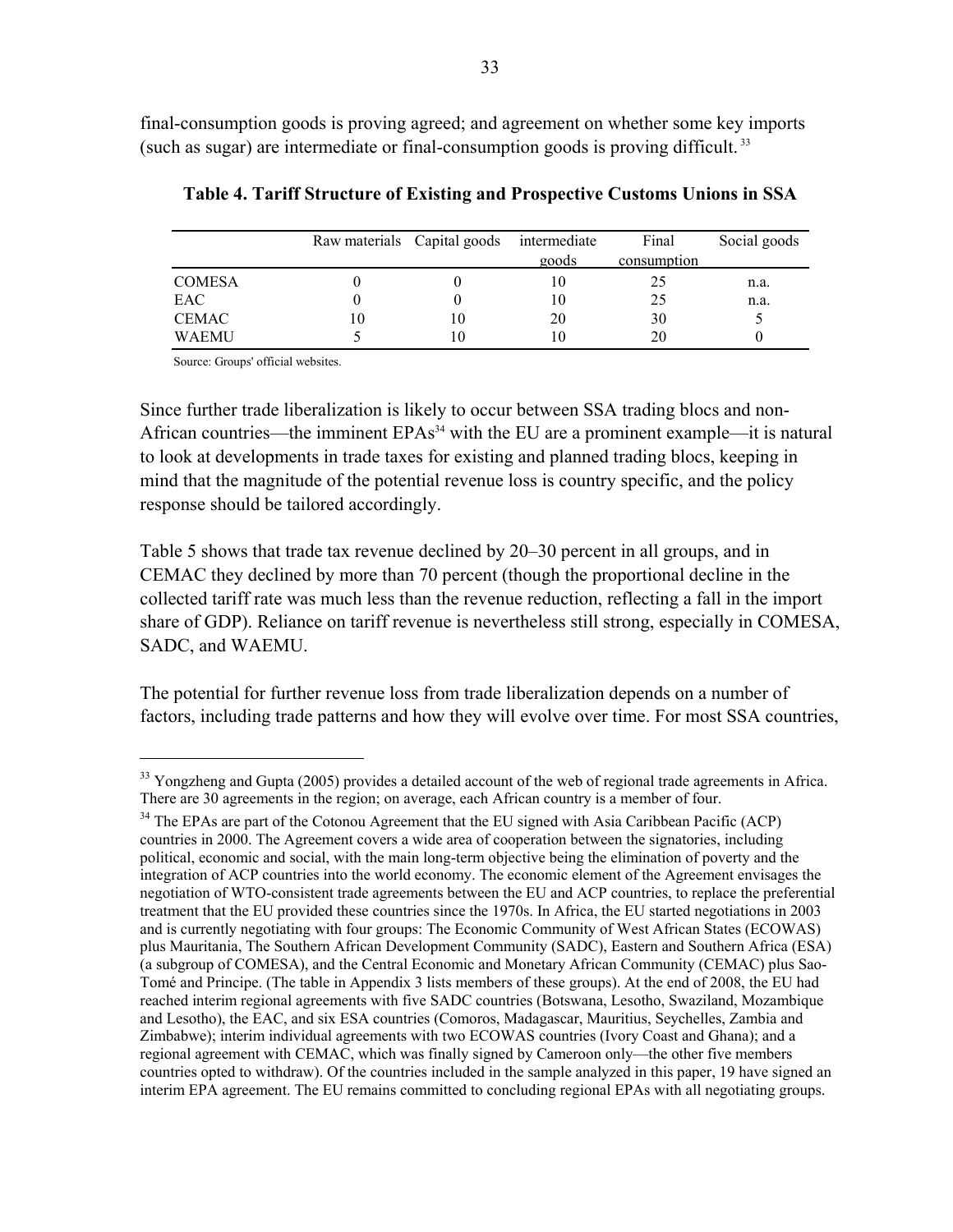the EPAs with the EU will be a key issue for several years. The short-term revenue impact is in most cases likely to be modest, as rate reductions on the items yielding most revenue are generally backloaded. The longer-run effects, however—with phasing-in over 12–15 years will be substantial, as revenues from EU dwindle and more heavily tariffed imports from outside the EU are displaced. In 2005, around 32 percent of SSA imports came from the EU, suggesting that—in the long-term—about 1/3 of current tariff revenues (or about 10 percent of nonresource revenues) would be lost from full trade liberalization with the EU. This could be much higher with potential trade diversion effects. More refined estimates, taking into account second round effects, would need to be developed in order to understand the extent of the loss, and the policy response needed for each affected country. 35

|               | Number of Total tax |         | Non-         | Trade tax | Collected   | Indirect | Income tax |
|---------------|---------------------|---------|--------------|-----------|-------------|----------|------------|
|               | countries           | revenue | resource tax | revenue   | tariff rate | tax      | revenue    |
|               |                     |         | revenue      |           | $(\%)$      | revenues |            |
| 1980-82       |                     |         |              |           |             |          |            |
| <b>COMESA</b> | 14                  | 16.7    | 15.7         | 5.8       | 25.7        | 3.9      | 4.8        |
| EAC           | 5                   | 10.7    | 10.7         | 3.1       | 22.8        | 4.1      | 3.0        |
| <b>SADC</b>   | 12                  | 19.9    | 19.0         | 7.9       | 17.1        | 4.1      | 5.9        |
| <b>CEMAC</b>  | 6                   | 17.6    | 12.3         | 6.7       | 31.3        | 2.0      | 2.9        |
| <b>WAEMU</b>  | 8                   | 14.5    | 14.1         | 6.3       | 20.1        | 3.3      | 3.6        |
| 2003-05       |                     |         |              |           |             |          |            |
| <b>COMESA</b> | 14                  | 19.6    | 17.8         | 4.2       | 12.0        | 6.9      | 5.5        |
| EAC           | 5                   | 14.0    | 14.0         | 2.0       | 9.9         | 7.1      | 4.2        |
| <b>SADC</b>   | 12                  | 23.5    | 21.8         | 6.1       | 12.3        | 6.9      | 7.4        |
| <b>CEMAC</b>  | 6                   | 21.1    | 7.8          | 1.8       | 10.5        | 3.0      | 2.4        |
| <b>WAEMU</b>  | 8                   | 13.6    | 13.6         | 3.9       | 15.0        | 5.9      | 3.2        |

#### **Table 5. Trade Taxes and Collected Tariff Rates by Trading Bloc in SSA**  (In percent of GDP)

Source: Author's compilation based on IMF staff reports and other documents.

Note: Figures are simple averages across countries and time. See Appendix 3 for countries of COMESA and SADC included in the sample.

#### **C. Replacing Tariffs by Domestic Indirect Taxes**

Standard advice, as noted earlier, attaches considerable importance to indirect taxation in recovering revenue losses from trade reform. Indirect taxes have indeed played a significant role in mobilizing revenues in SSA countries over the past 25 years,<sup>36</sup> and this role has not been confined to replacing revenue losses from trade liberalization. There is some evidence,

 $\overline{a}$ 

<sup>&</sup>lt;sup>35</sup> Indeed, this is an exercise that a number of SSA countries have already started, primarily with the technical and financial support of the EU.

 $36$  The same has been true in other parts of the world see, for example, Keen and Simone (2004), and OECD (2001).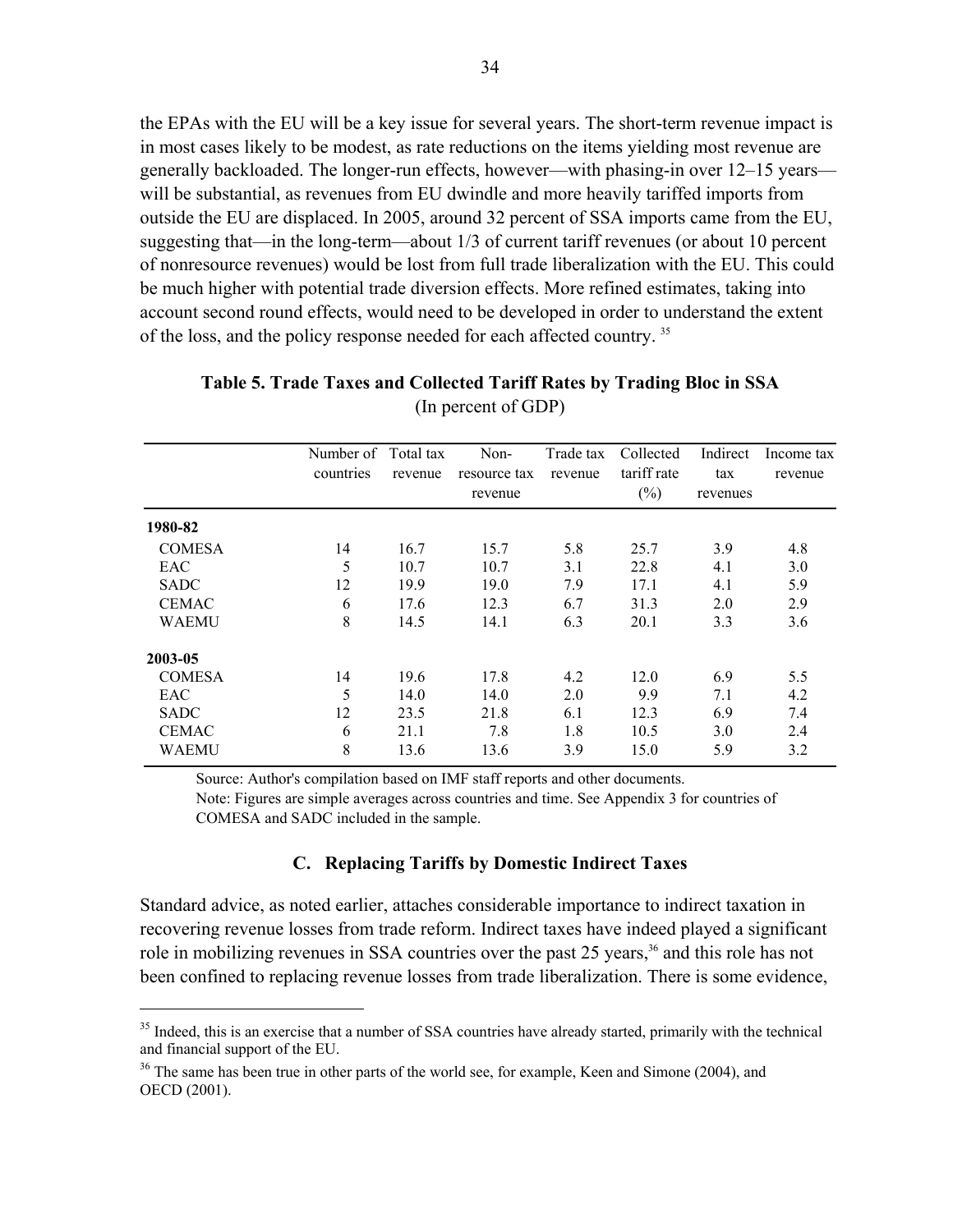however, that the efficiency gains often expected of the VAT have not been realized as clearly in Sub-Saharan Africa as elsewhere: Keen and Lockwood (2009). It remains the case, nevertheless, that on average, the increase in indirect taxes in SSA has broadly matched the decline in trade revenues in the 1980s (as can be seen from Figure 4 above).

Among indirect taxes, the VAT has played an increasingly prominent role in revenue mobilization in SSA. Of the 31 countries in the sample that had a VAT in 2005, 27 introduced it after 1990. Today, the VAT accounts, on average, for over 25 percent of nonresource taxes in SSA—and in some countries (such as Benin and Senegal) more than 40 percent.

To explore further country experiences in the use of indirect taxes to offset trade tax losses, Figure 8 shows for individual SSA countries the change in revenues (relative to GDP) from trade taxes, indirect taxes, and other taxes (boxes above the horizontal line at zero representing gains, and boxes below representing losses), with the bold figure indicating the change in total revenues. In Togo, for example, indirect tax revenue relative to GDP increased by 1 percentage point, while trade taxes declined by 3.1 points and other tax revenues declined by a further 7.5 points, combining to give a reduction of 9.6 points in the total tax revenue/GDP ratio.

It emerges from the figure that:

- Indirect tax revenue increased in most countries (exceptions are Côte d'Ivoire, Central African Republic, and Tanzania) regardless of whether they lost or gained trade tax revenue. On average, the increase was twice the loss in trade tax revenue. However, in MICs the gain in indirect tax revenue roughly offset the loss in trade tax revenue (except in Botswana and Equatorial Guinea—both resource countries, and showing a substantial increase in other revenues). Domestic revenue mobilization, it seems, has proved less challenging in MICs than in many LICs—and, indeed, with the exception of Cameroon and Cape Verde, all MICs had a tax/GDP ratio above 15 percent in the early 1980s.
- In a small number of LICs, the loss in trade tax revenue was accompanied by a reduction in total tax revenue. Typically, however, such reductions in total revenue reflected losses from other sources too: the loss in trade tax revenue accounted for 32 percent of the decline in the total tax ratio in Togo, 70 percent in Côte d'Ivoire, and 84 percent in Central African Republic.

Most countries that lost trade tax revenue were able to recover the loss, and many were able to increase their total tax revenue. For those LICs that increased their tax ratio, indirect taxes (VAT and excises) played a major role, accounting on average for 66 percent of the increase in the total tax effort (32 percent for resource LICs, and 92 percent for nonresource LICs).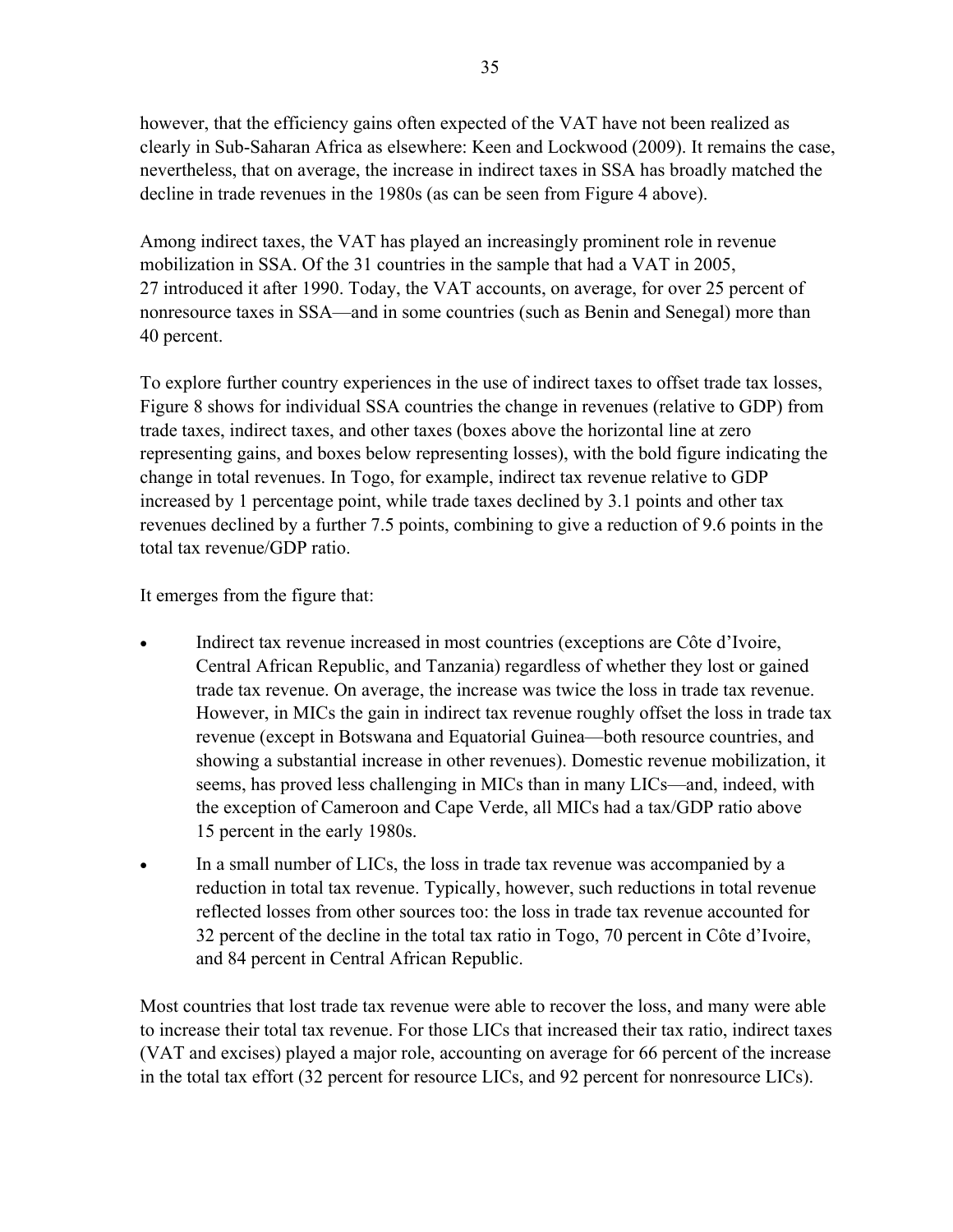**Figure 8. The Replacement Role of Indirect Taxes in Individual SSA Countries, by Income Level** (in percent of GDP)



Source: Author's compilation based on IMF staff reports and other documents. Note: The stacked columns show the difference, in percentage points of GDP, between the 1980–82 average and the 2003–05 average. The total sum of the stacked columns is equal to the change, in percentage points of GDP, in the total tax revenue ratio (numbers in bold at the bottom of the graph).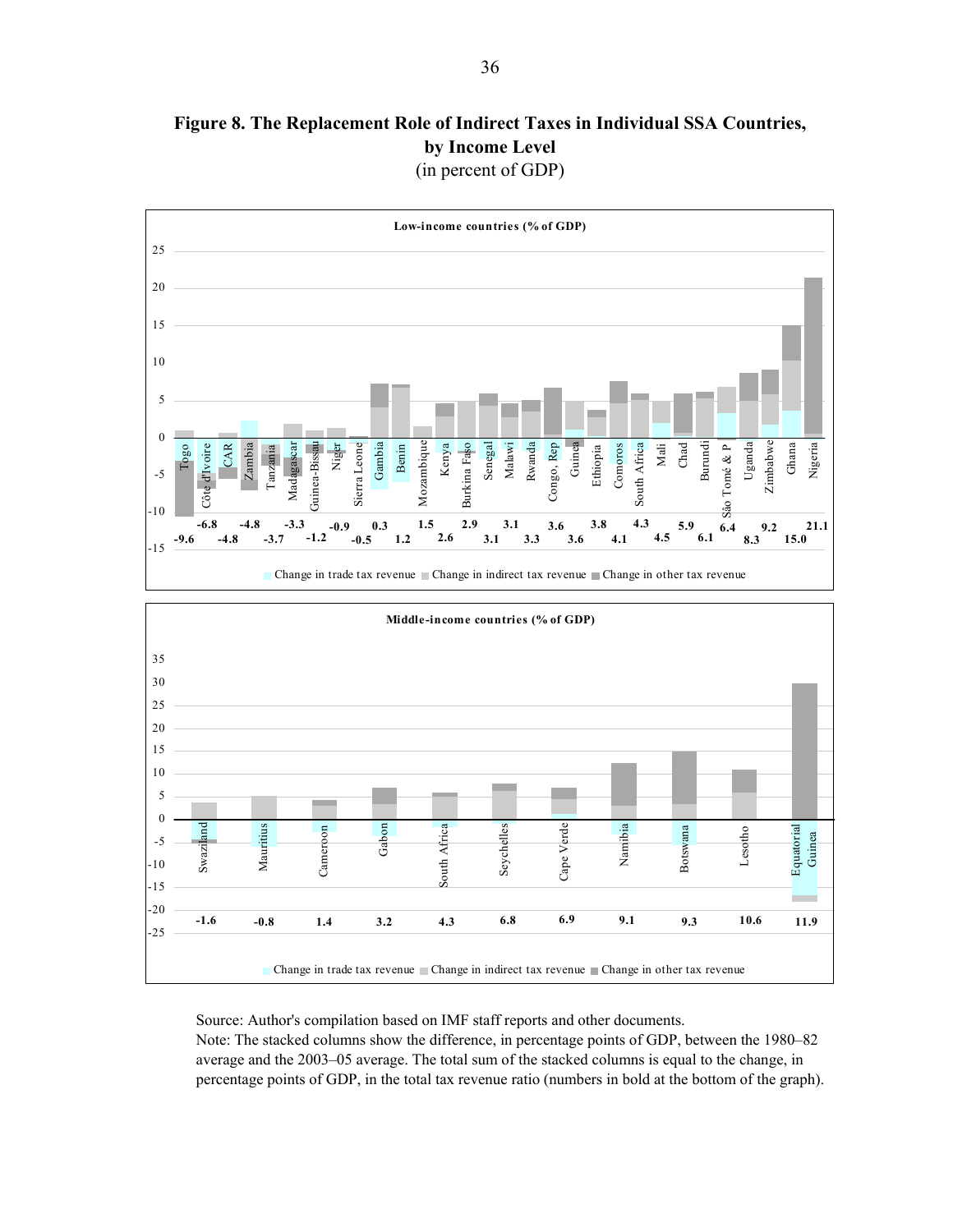#### **V. CONCLUSIONS**

Globalization has already had marked effects on tax revenues and tax policy in SSA, with significant reductions in receipts from trade taxation, and—although CIT revenue has broadly held up—substantial reductions in statutory CIT rates and a proliferation of incentives. Both trade taxes and corporate tax rates remain high by global standards, however, suggesting that pressures are likely to intensify still further.

The analysis here has for the most part focused on developments averaged over various groups. While this is useful for detecting general trends, it risks obscuring substantial variation in country experiences. Countries have indeed responded differently to the revenue challenges from CIT reform and trade liberalization. Resource countries have generally responded passively (as in Cameroon, for instance); some have even used the increased resource revenues, reflecting, until recently, high international commodity prices, to reduce revenue from other sources (the extreme case being Equatorial Guinea, which reduced its nonresource tax ratio from 17 to 2 percent of GDP between 1980 and 2005). Some nonresource middle income countries successfully mobilized additional domestic revenue sources (as in Cape Verde), while others still rely on relatively high trade taxes (such as Namibia and Swaziland). The experience of low income countries has been mixed: some have been able to stabilize or increase their total tax revenue/GDP ratio, mainly by using indirect taxes (Benin, for example), while others lost trade and CIT revenues (as in Madagascar). The number of countries with ratios of tax revenue to GDP of less than 15 percent has fallen since the early 1980s only from 16 to 12.

Institutional considerations are important in formulating policy responses to these challenges. One key aim must be to avoid fragmented decision making. Trade policy decisions, in particular, need to be taken with an eye to their fiscal implications—and combined with a plan for dealing with them. This needs to be done, moreover, at an early stage of the process, since the response is likely to involve significant tax policy changes, for which taxpayers and tax authorities need time to prepare, and further strengthening of the domestic tax administration. The multiplication of Free Zones in SSA over the past decade has created yet another pole for tax policy-making: Free Zone Administrations often have authority to propose tax policy changes directly to parliament, without always undergoing a rigorous cost-benefit test (as, for instance, in Gambia and Nigeria). It will be important too to inform public debate on the difficult policy choices that will arise in coming years. Tax expenditure analysis, in particular, by setting out the revenue foregone as a consequence of tax incentives, can be useful in informing and inviting discussion of whether these are likely to have been offset by potential benefits. The proper response to these challenges will naturally be country-specific. What is needed is to address the revenue consequences of globalization within a medium-term tax policy strategy (for scaling back incentives, for instance) that reflects macro-fiscal priorities.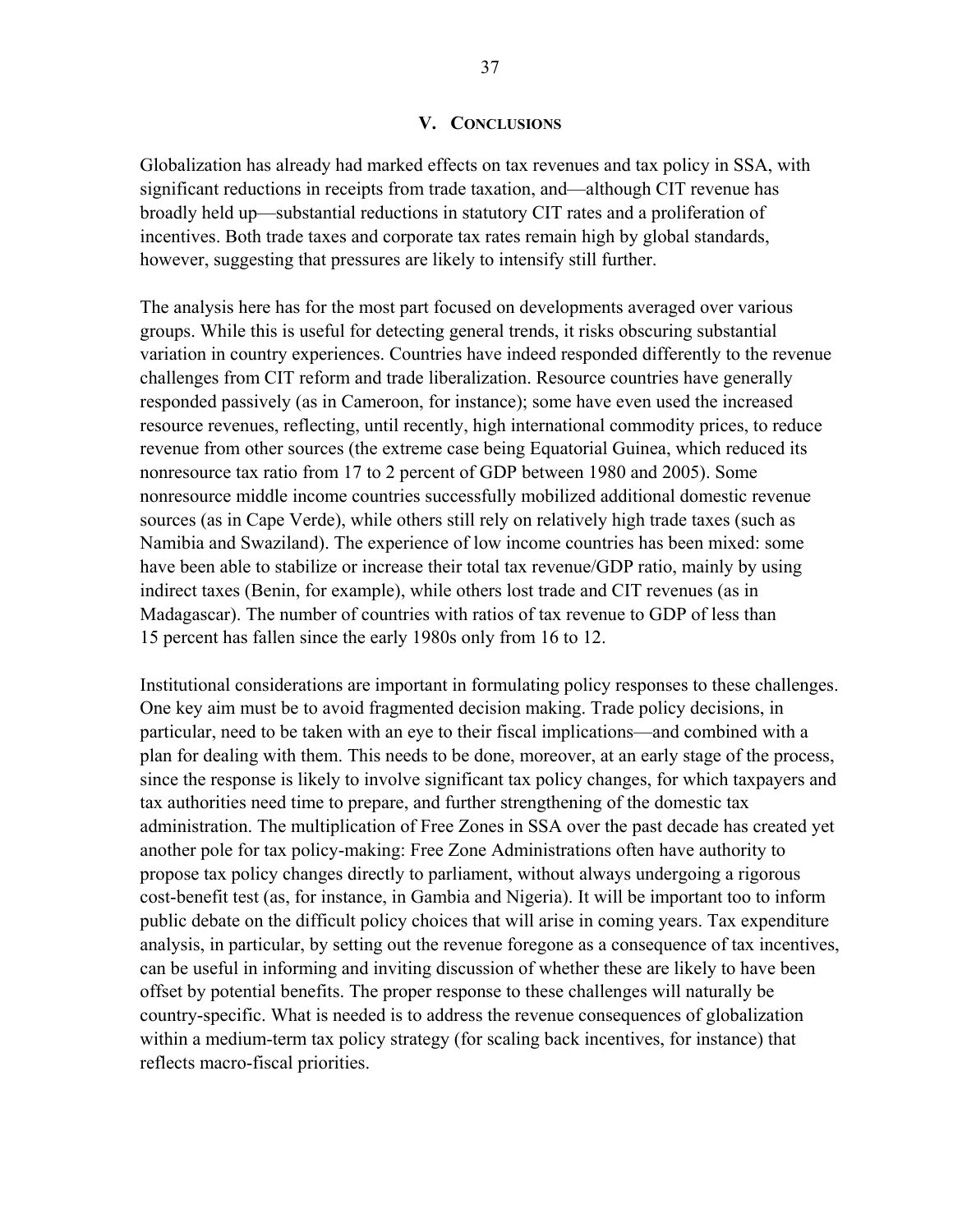As implicit CIT bases are fairly narrow in the region (except in upper-middle-income countries), base broadening is still a potentially significant source of revenue, particularly for low-income countries—and experience shows that it may well be possible to secure these benefits unilaterally. There may though be potential benefits from some degree of crosscountry cooperation, focused on at least preventing the further proliferation of mutually damaging tax incentives and preferably going further to seek their progressive elimination (while honoring commitments that have already been made).

Statutory corporate tax rates in the region remain relatively high, with only five SSA countries having a rate lower than 30 percent in 2005. Arguably, this is precisely the time to set a modest minimum rate (with Mauritius' recent announcement of a reduction to less than 20 percent perhaps an indication of what may lie ahead).

There are models within the region to build on in contemplating such measures of cooperation. SSA has experience with coordination of VAT and excise structures under the CEMAC and WAEMU directives. These set minimum rates, define the broad contour of the tax base, and list permissible exemptions. Cooperation in corporate taxation will not be easy, but arguably is more necessary.

Experience elsewhere and economic principle suggest a number of guidelines for CIT cooperation:

- The larger the number of countries participating and, more important, the greater is capital mobility between them, the larger is their potential gain from cooperation.
- Coordination on rates alone is likely to achieve relatively little: action on tax bases is core. One natural element of a common package would be the termination of tax holidays (with grandfathering, to the degree reasonable, of benefits already granted); another would be the similar removal of direct tax advantages given in free zones. Whether the credibility of such agreements requires commitments stronger than a code of conduct remains an open question.
- Cooperation is likely to be less urgent in relation to (upstream) natural resource activities, which enjoy location-specific rents and so may not be affected by competition as strongly as other activities.

On trade liberalization, most SSA countries have so far managed to recoup the revenue losses of the 1980s and the 1990s, mainly through VAT implementation in the 1990s. Indeed the region in this respect appears to have performed better than other parts of the world. A number of factors, however, may limit the exclusive use of such a strategy in the future: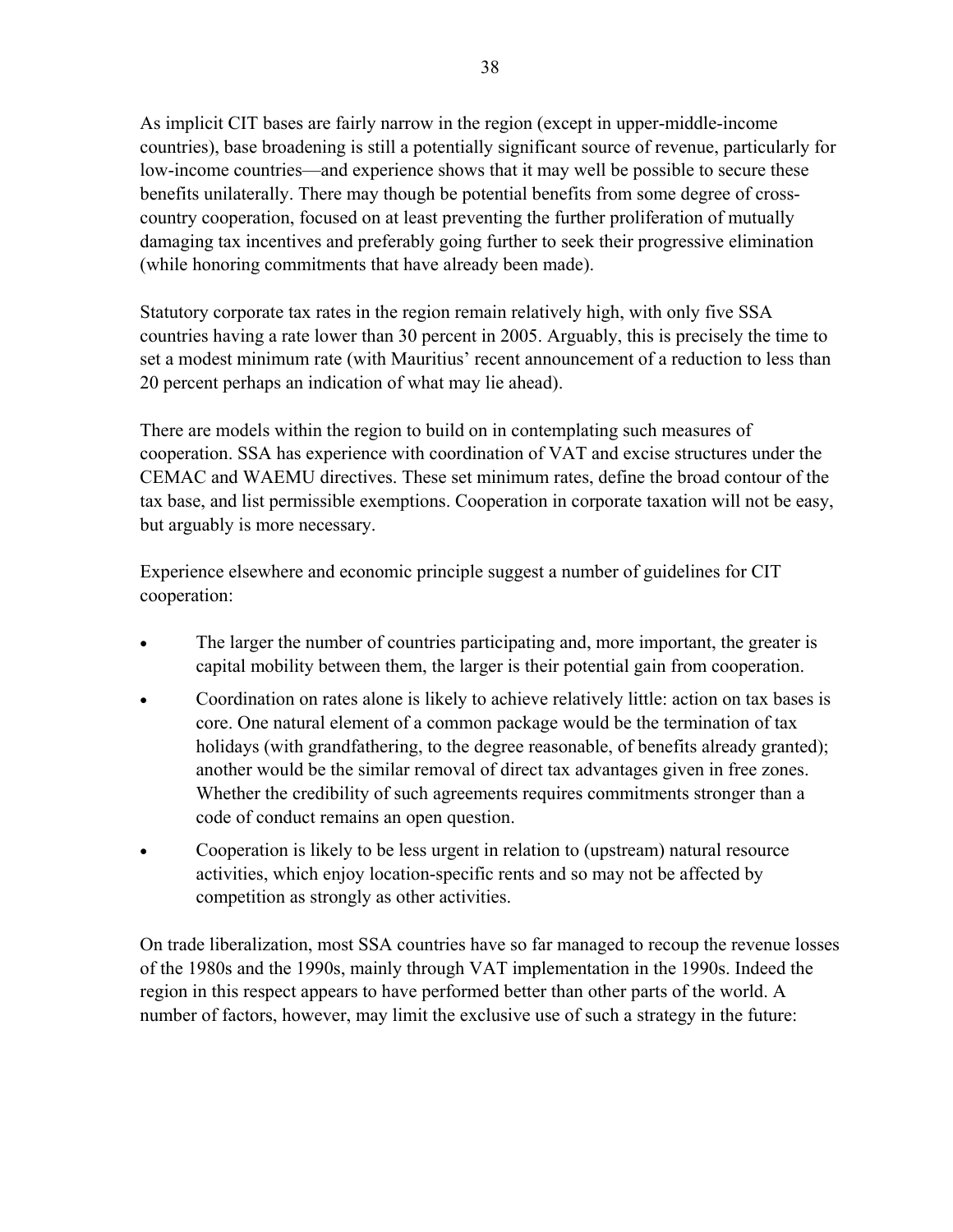- The remaining potential revenue losses are generally larger than those already realized, and it is likely that such losses will become progressively harder to recover from other sources.37
- VAT rates in many countries have reached levels such that significant further increases may be problematic, in terms of the impact on compliance, enforceability and informality: in a number of countries the standard rate is already at the maximum prescribed under WAEMU and CEMAC directives. Base broadening and the taxation of the informal sectors—both difficult—are potentially more appropriate revenue generators.

For most SSA countries, difficult challenges for revenue mobilization—which the recent crisis will only exacerbate—lie ahead. Continued improvement in revenue administration, though not addressed here, remains a priority. But strengthened tax design, supported perhaps by enhanced regional cooperation, will be needed to deal with the continuing fiscal challenges from globalization.

<u>.</u>

<sup>&</sup>lt;sup>37</sup> Baunsgaard and Keen (2005), for instance, find signs of such nonlinearity in the ease of revenue replacement.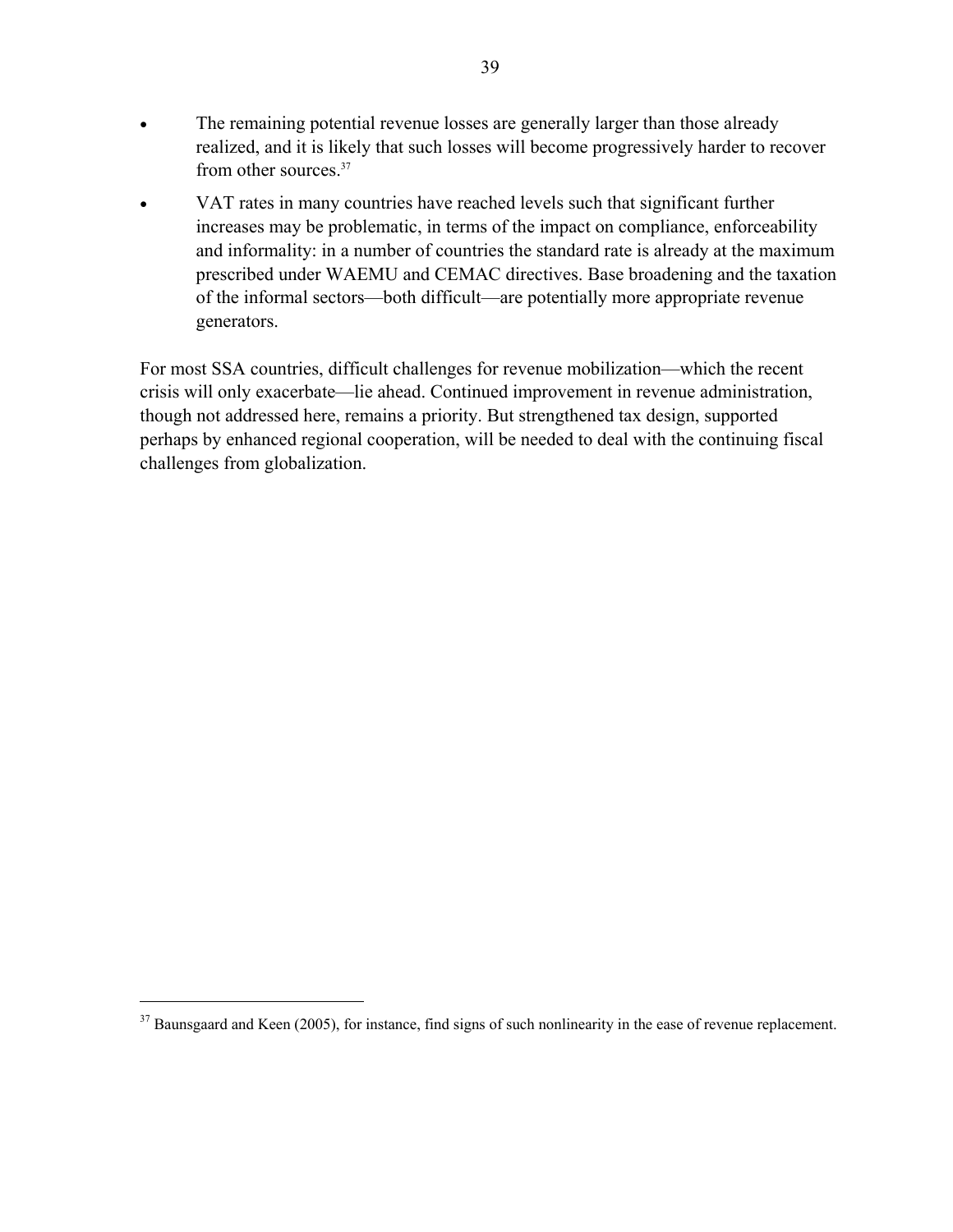#### **Appendix I. Data Notes and Definitions**

#### **Data notes**

Revenue data used in this paper are taken from IMF staff reports. These have the advantage of showing indirect taxes by the nature of the tax rather than by the point of collection. For example, taxes collected at customs administrations are separated between sales taxes (often VAT), excises, import and export taxes, and other levies on trade such as statistical taxes. This level of detail is crucial for the analysis of indirect tax reforms.

Despite their quality, one problem with these data is the consistency of revenue classification over time. Although IMF staff follow closely GFS classification of revenues, it is sometimes difficult to keep consistency over time, particularly where tax systems are reformed and revenue classification changes in the accounting systems of treasury departments. For these and other reasons, some simplifying assumptions had to be made in order to have complete series for most variables used in this paper. The following adjustments, which are not expected to substantially affect the main conclusions, were made:

- The shares of corporate and individual tax revenues were not available for the whole period for all countries. It was assumed that these shares remained constant at the level of the last year for which data were available; no adjustments were made for earlier years. Data for the following countries were adjusted in this way: Republic of Congo (1996–2005), Equatorial Guinea (2002), Guinea (2002–05), Mozambique (2005), Nigeria (2005), Rwanda (2004–05), Tanzania (2005), Zambia (2005), and South Africa for resource revenue (2001–05).
- Côte d'Ivoire: oil revenues were assumed to be constant, as a percent of total revenue, over 2002–05.
- Car registration fees, which are often included in indirect taxes in IMF staff reports, were excluded if reported separately. This should not have any significant impact on results as they tend to be a small share of indirect tax revenue.

#### **Definition of variables**

#### *Tax revenue*

Taxes paid to the budget, including natural resource revenues. Tax revenue excludes revenue from non-oil public enterprises.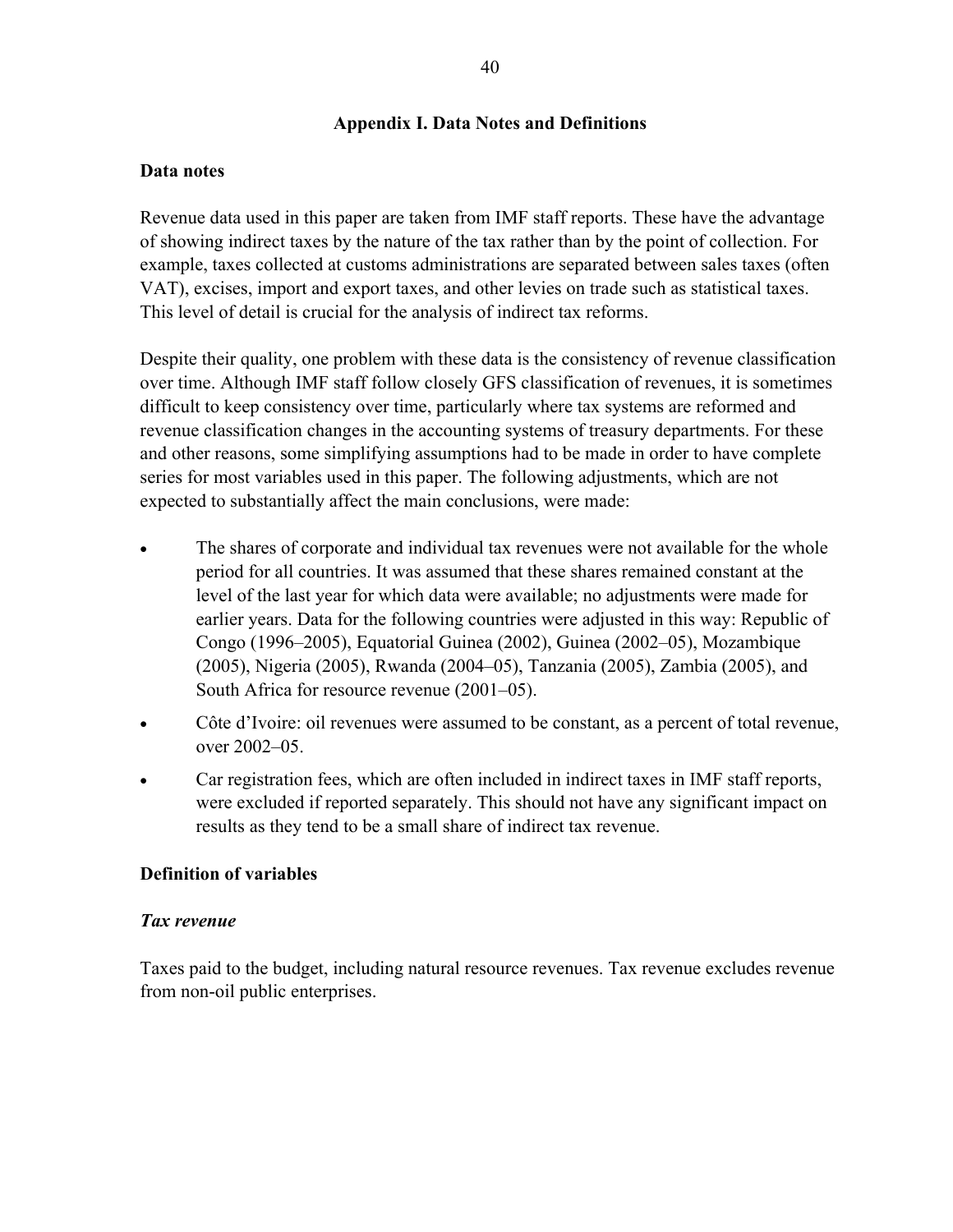#### *Resource revenues*

Revenues from upstream oil and mining activities. These include income from production sharing, royalties and corporate income tax on resource companies, but exclude revenue not paid to the budget.

#### *Income taxes*

Individual and company taxes (excluding resource companies), income taxes on selfemployed and other taxes on income that are not allocated to individuals or companies (such as withholding taxes on payments to nonresidents and taxes on capital gains). This category also includes payroll taxes paid to the budget, except social security contributions, which in SSA are generally paid to the agency in charge of managing the spending programs to which such revenues are earmarked (pension and health funds, for instance).

#### *Corporate tax revenue*

Income taxes paid by nonresource companies.

#### *Individual tax revenue*

Income taxes paid by individuals to the budget. Social security contributions earmarked for specific use are excluded, due to data quality and availability. Other general payroll taxes, which tend to be insignificant in SSA, are included.

#### *Indirect taxes*

Turnover and other sales taxes, VAT, excises taxes, and stamp duties.

#### *Trade tax revenue*

Import and export taxes and other levies on international trade (such as "statistical fees", which are prevalent in SSA).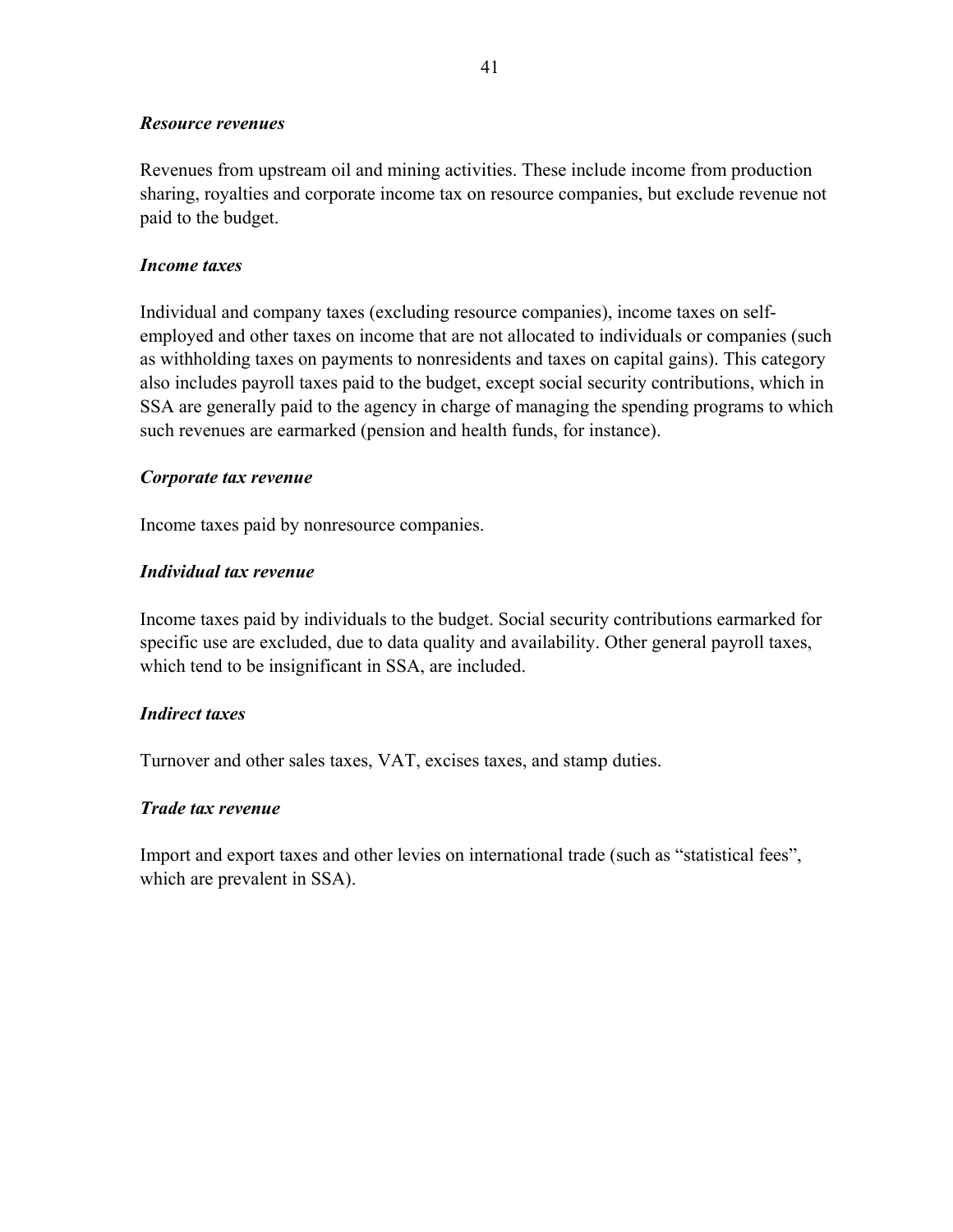| Low-income countries                | Lower-middle-countries | Upper-middle-income countries               |
|-------------------------------------|------------------------|---------------------------------------------|
| <b>Benin</b><br><b>Burkina Faso</b> | Cameroon<br>Cape Verde | <b>Botswana</b><br><b>Equatorial Guinea</b> |
| Burundi                             | Lesotho                | Gabon                                       |
| Central African Republic            | Namibia                | Mauritius                                   |
| Chad                                | Swaziland              | Seychelles                                  |
| Comoros                             |                        | South Africa                                |
| Congo, Republic of<br>Côte d'Ivoire |                        |                                             |
| Ethiopia                            |                        |                                             |
| Gambia                              |                        |                                             |
| Ghana                               |                        |                                             |
| Guinea                              |                        |                                             |
| Guinea-Bissau                       |                        |                                             |
| Kenya                               |                        |                                             |
| Madagascar                          |                        |                                             |
| Malawi                              |                        |                                             |
| Mali                                |                        |                                             |
| Mozambique                          |                        |                                             |
| Niger                               |                        |                                             |
| Nigeria                             |                        |                                             |
| Rwanda                              |                        |                                             |
| São Tomé and Principe               |                        |                                             |
| Senegal                             |                        |                                             |
| Sierra Leone                        |                        |                                             |
| Tanzania                            |                        |                                             |
| Togo                                |                        |                                             |
| Uganda                              |                        |                                             |
| Zambia                              |                        |                                             |
| Zimbabwe                            |                        |                                             |
| 29 countries                        | 5 countries            | 6 countries                                 |

## **Appendix II. Countries by Income Level and Resource Status**

Notes:

Countries in shaded grey are classified as resource countries.

Income classification follows the World Bank 2006 country classification according to 2005 incomes (see Data and Research at www.worldbank.org).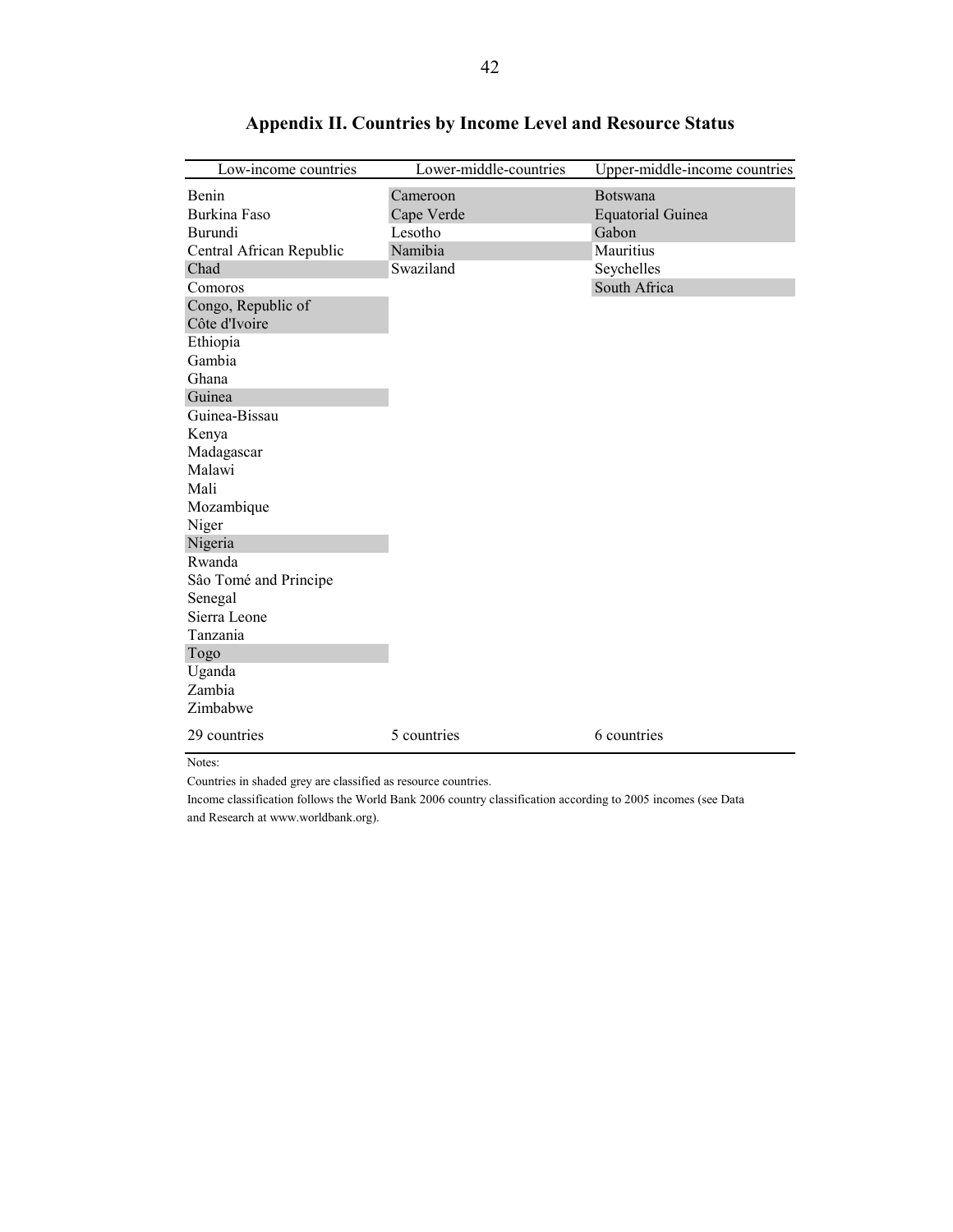| <b>All SSA countries</b>      | Included in<br>the Sample | <b>CEMAC</b>   |                           |                           | <b>WAEMU SADC COMESA</b> |                | EAC ECOWAS         | <b>SACU</b>    |
|-------------------------------|---------------------------|----------------|---------------------------|---------------------------|--------------------------|----------------|--------------------|----------------|
| Angola                        | No                        |                |                           | $\pmb{\times}$            |                          |                |                    |                |
| <b>Benin</b>                  | Yes                       |                | X                         |                           |                          |                | X                  |                |
| Botswana                      | Yes                       |                |                           | $\pmb{\times}$            |                          |                |                    | X              |
| <b>Burkina Faso</b>           | Yes                       |                | X                         |                           |                          |                | X                  |                |
| Burundi                       | Yes                       |                |                           |                           | $\mathsf X$              | X              |                    |                |
| Cameroon                      | Yes                       | $\pmb{\times}$ |                           |                           |                          |                |                    |                |
| Cape Verde                    | Yes                       |                |                           |                           |                          |                | X                  |                |
| Central African Republic      | Yes                       | $\mathsf X$    |                           |                           |                          |                |                    |                |
| Chad                          | Yes                       | $\mathsf X$    |                           |                           |                          |                |                    |                |
| Comoros                       | Yes                       |                |                           |                           | $\mathsf X$              |                |                    |                |
| Congo, Democratic Republic of | No                        |                |                           | X                         | $\mathsf X$              |                |                    |                |
| Congo, Republic of            | Yes                       | X              |                           |                           |                          |                |                    |                |
| Côte d'Ivoire                 | Yes                       |                | $\pmb{\times}$            |                           |                          |                | X                  |                |
| <b>Equatorial Guinea</b>      | Yes                       | $\pmb{\times}$ |                           |                           |                          |                |                    |                |
| Eritrea                       | No                        |                |                           |                           | X                        |                |                    |                |
| Ethiopia                      | Yes                       |                |                           |                           | $\mathsf X$              |                |                    |                |
| Gabon                         | Yes                       | $\pmb{\times}$ |                           |                           |                          |                |                    |                |
| Gambia                        | Yes                       |                |                           |                           |                          |                | X                  |                |
| Ghana                         | Yes                       |                |                           |                           |                          |                | $\mathsf X$        |                |
| Guinea                        | Yes                       |                |                           |                           |                          |                | $\pmb{\mathsf{X}}$ |                |
| Guinea-Bissau                 | Yes                       |                | X                         |                           |                          |                | X                  |                |
| Kenya                         | Yes                       |                |                           |                           | $\mathsf X$              | $\pmb{\times}$ |                    |                |
| Lesotho                       | Yes                       |                |                           | $\mathsf X$               |                          |                |                    | X              |
| Liberia                       | No                        |                |                           |                           |                          |                | X                  |                |
| Madagascar                    | Yes                       |                |                           | X                         | X                        |                |                    |                |
| Malawi                        | Yes                       |                |                           | $\mathsf X$               | $\mathsf X$              |                |                    |                |
| Mali                          | Yes                       |                | $\mathsf X$               |                           |                          |                | $\mathsf X$        |                |
| Mauritius                     | Yes                       |                |                           | X                         | $\pmb{\mathsf{X}}$       |                |                    |                |
| Mozambique                    | Yes                       |                |                           | X                         |                          |                |                    |                |
| Namibia                       | Yes                       |                |                           | $\pmb{\times}$            |                          |                |                    | $\pmb{\times}$ |
| Niger                         | Yes                       |                | X                         |                           |                          |                | X                  |                |
| Nigeria                       | Yes                       |                |                           |                           |                          |                | $\sf X$            |                |
| Rwanda                        | Yes                       |                |                           |                           | Χ                        | X              |                    |                |
| Sâo Tomé and Principe         | Yes                       |                |                           |                           |                          |                |                    |                |
| Senegal                       | Yes                       |                | $\boldsymbol{\mathsf{X}}$ |                           |                          |                | X                  |                |
| Seychelles                    | Yes                       |                |                           | X                         | $\mathsf X$              |                |                    |                |
| Sierra Leone                  | Yes                       |                |                           |                           |                          |                | $\mathsf X$        |                |
| South Africa                  | Yes                       |                |                           | X                         |                          |                |                    |                |
| Swaziland                     | Yes                       |                |                           | $\boldsymbol{\mathsf{X}}$ | $\pmb{\times}$           |                |                    | $\mathsf X$    |
| Tanzania                      | Yes                       |                |                           | $\boldsymbol{\mathsf{X}}$ |                          | X              |                    |                |
| Togo                          | Yes                       |                | $\pmb{\times}$            |                           |                          |                | X                  |                |
| Uganda                        | Yes                       |                |                           |                           | X                        | X              |                    |                |
| Zambia                        | Yes                       |                |                           | X                         | $\pmb{\mathsf{X}}$       |                |                    |                |
| Zimbabwe                      | Yes                       |                |                           | $\mathsf X$               | $\mathsf X$              |                |                    | X              |

## **Appendix III. Membership of Trade Groups**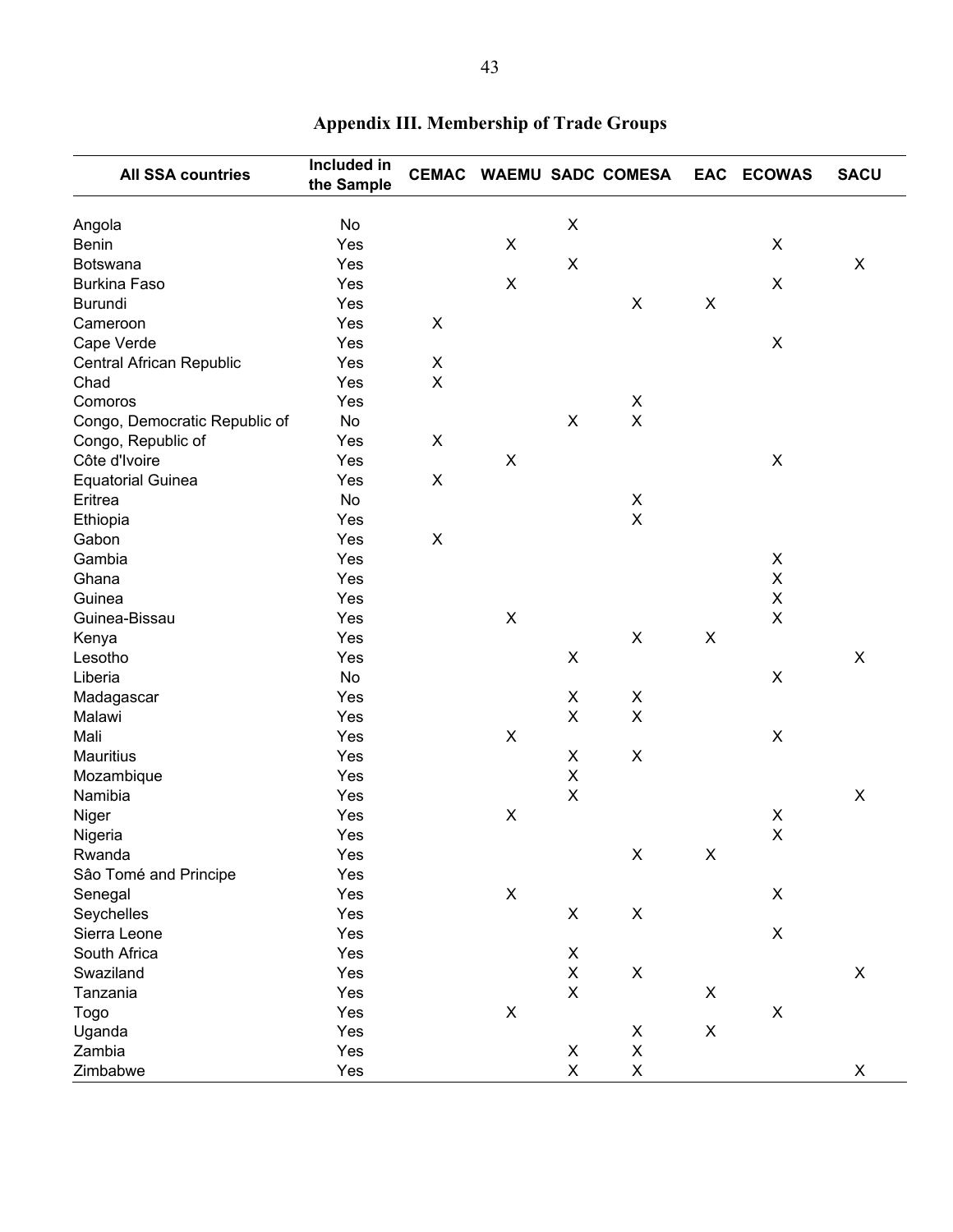#### **References**

- Auriol, Emmanuelle and Michael Warlters, 2005, "Taxation Base in Developing Countries," *Journal of Public Economics*, 89:625–46.
- Azmat, Ghazala, Alan Manning, and John Van Reenen, 2007, "Privatization, Entry Regulation and the Decline of Labor's Share of GDP: A Cross-Country Analysis of the Network Industries," *Discussion Paper 806* (London: Centre for Economic Performance, London School of Economics).
- Auerbach, Alan J., 2007, "Why Have Corporate Tax Revenues Declined? Another Look," *CESifo Economic Studies* (Munich: CESifo).
- Baunsgaard, Thomas and Michael Keen, 2005, "Tax Revenue and (or?) Trade Liberalization," *IMF Working Paper 05/112* (Washington: International Monetary Fund).
- Besley, Timothy and Michael Smart, 2007, "Fiscal Restraints and Voter Welfare," *Journal of Public Economics*, 91:755–73.
- Boadway, Robin and Motohiro Sato (2009), "Optimal Tax Design and Enforcement with an Informal Sector," American Economic Journal: Economic Policy, 1:1–27.
- Carey, Kevin, Sanjeev Gupta, and Ulrich Jacob, 2007, "Sub-Saharan Africa: Forging New Trade with Asia" (Washington: International Monetary Fund).
- Devereux, Michael and Peter Birch Sørensen, 2006, "The Corporate Income Tax: International Trends and Options for Fundamental Reforms," *Economic Paper 264*, (Brussels: European Commission).
- ——— and Rachel Griffith, 2003, "Evaluating Tax Policy for Location Decision," *International Tax and Public Finance*, 10:367–88.
- ———, and ———, 1998, "Taxes and the Location of Production: Evidence from a Panel of U.S. Multinationals," *Journal of Public Economics*, 68(3):335–67.
	- -, ———, and Alexander Klemm, 2002, "Corporate Income Tax Reform and International Tax Competition," *Economic Policy*, Vol.17(35), pp.451–95.
- Dharmapala, Dhammika and James R. Hines Jr., 2006, "Which Countries Become Tax Havens," *NBER Working Paper 12802*.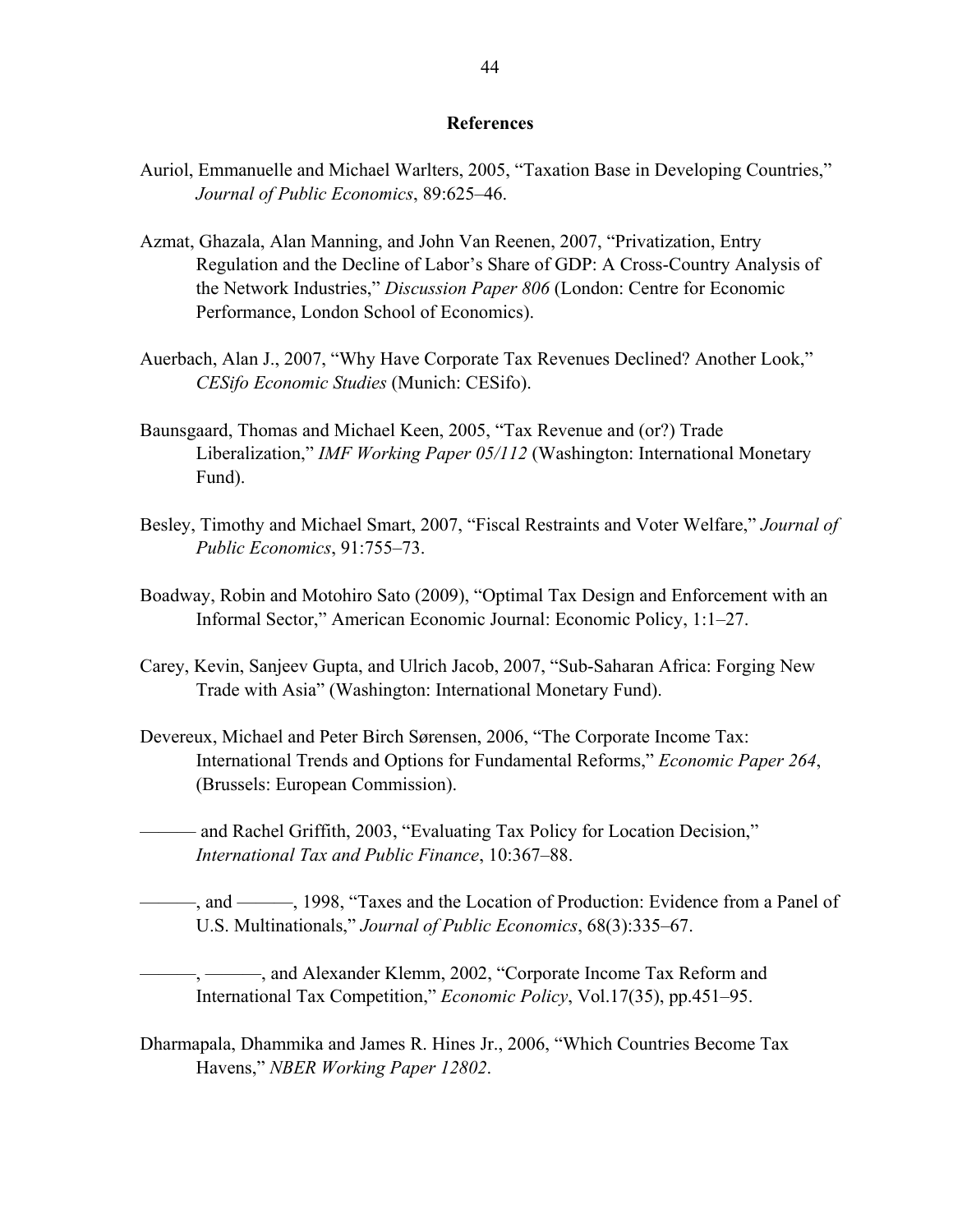- Doe, Lubin, 2005, "Harmonization of Domestic Consumption Taxes in Central and Western African Countries," *IMF Working Paper 06/08* (Washington: International Monetary Fund).
- Ebrill, Liam, Janet G. Stotsky, and Reint Gropp, 1999, Revenue Implications of Trade Liberalization, *IMF Occasional Paper 180* (Washington: International Monetary Fund).
- Edwards, Jeremy, and Michael Keen, 1996, "Tax Competition and Leviathan," *European Economic Review*, 40:113–34.
- Ellis, Luci and Kathryn Smith, 2007, "The Global Upward Trend in the Profit Share," *Working Paper 231* (Basel: Bank for International Settlement).
- Emran, M. Shahe and Joseph E. Stiglitz, 2005, "On Selective Indirect Tax Reform in Developing Countries," *Journal of Public Economics*, 89: 599–623.
- Haque, M., Emranul and Arijit Mukherjee, 2005, "On the Revenue Implications of Trade Liberalization under Imperfect Competition," *Economics Letters*, Vol.88, pp.27–31.
- Hassett, Kevin A. and Aparna Mathur, 2006, "Taxes and Wages," *Working Paper 128* (Washington: American Enterprise Institute).
- Glenday, Graham, 2006, "Towards Fiscally Feasible and Efficient Trade Liberalization," (Durham: Duke University, Duke Center for International Development).
- Hines, James R. Jr., 2007, "Corporate Taxation and International Competition," in Alan J. Auerbach, James R. Hines, and Joel Slemrod, *Taxing Corporate Income in the 21st Century* (Cambridge: Cambridge University Press).
- IMF, 2005, "Dealing with the Revenue Consequences of Trade Reform," (Washington: International Monetary Fund). www.imf.org/external/np/pp/eng/2005/021505.pdf.
- Janeba, Eckhard and Michael Smart, 2003, "Is Targeted Tax Competition Less Harmful than its Remedies?" *International Tax and Public Finance*, 10:259–80.
- Khattry, Barsha and J. Mohan Rao, 2002, "Fiscal Faux Pas?: An Analysis of the Revenue Implications of Trade Liberalization," *World Development* 30 (8):1431–44.
- Keen, Michael, 2008, "VAT, Tariffs and Withholding: Border Taxes and Informality in Developing Countries," *Journal of Public Economics,* 92:1892–1906.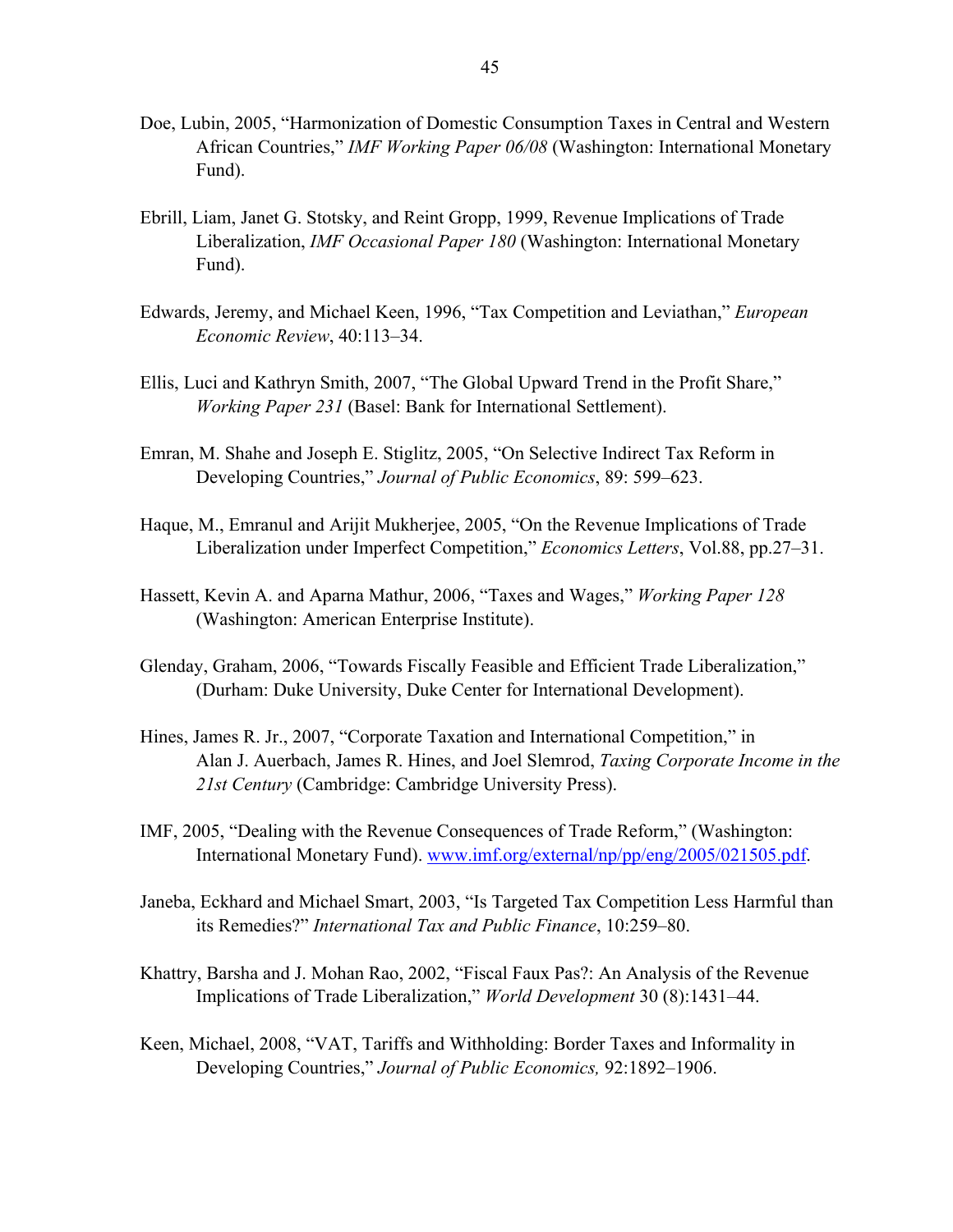- Keen, Michael, 2007, "Tax Competition," in Steven Durlauf and Lawrence Blume (eds), *The New Palgrave Dictionary of Economics* (second edition) (Basingstoke: Macmillan).
	- ———, 2005, "Preferential Regimes Can Make Tax Competition Less Harmful," *National Tax Journal*, 54:757–62.
- ——— and Jenny E. Ligthart, 2002, "Coordinating Tariff Reduction and Domestic Tax Reform," *Journal of International Economics*, 56:490–507.
- and ———, 2005, "Coordinating Tariff Reduction and Domestic Tax Reform under Imperfect Competition," *Review of International Economics*, 13:385–90.
- ———and Ben Lockwood, 2009, "The value-added tax: its causes and consequences," forthcoming in the *Journal of Development Economics*.
- ——— and Alejandro Simone, 2004, "Tax Policy in Developing Countries: Some Lessons from the 1990s and Some Challenges Ahead," in Sanjeev Gupta, Ben Clements, and Gabriela Inchauste (eds), *Helping Countries Develop: The Role of Fiscal Policy* (Washington: International Monetary Fund).
- Konrad, Kai and Guttorm Schjelderup, 1999, "Fortress Building in Global Tax Competition," *Journal of Urban Economics* 46:156–67.
- Mckinsey & Company, 2003, *New Horizons: Multinational Company Investment in Developing Countries* (San Francisco).
- Mooij, Ruud de and S. Ederveen, 2003, "Taxation and Foreign Direct Investment: A Synthesis of Empirical Research," *International Tax and Public Finance* 10:673–93.

——— and Gaetan Nicodeme, 2006, "Corporate Tax Policy, Entrepreneurship and Incorporation in the EU," *CESifo Working Paper 1883*

- Muñoz, Sonia and Stanley Sang-Wook Cho, 2004. "Social Impact of a Tax Reform: The Case of Ethiopia," pp.353–84 in Sanjeev Gupta, Benedict Clements and Gabriela Inchauste (eds), *Helping Countries Develop: The Role of Fiscal Policy* (Washington: International Monetary Fund).
- Norregaard, John and Tehmina Khan, 2007, "Tax Policy: Recent Trends and Coming Challenges," *IMF Working Paper 07/274* (Washington: International Monetary Fund).